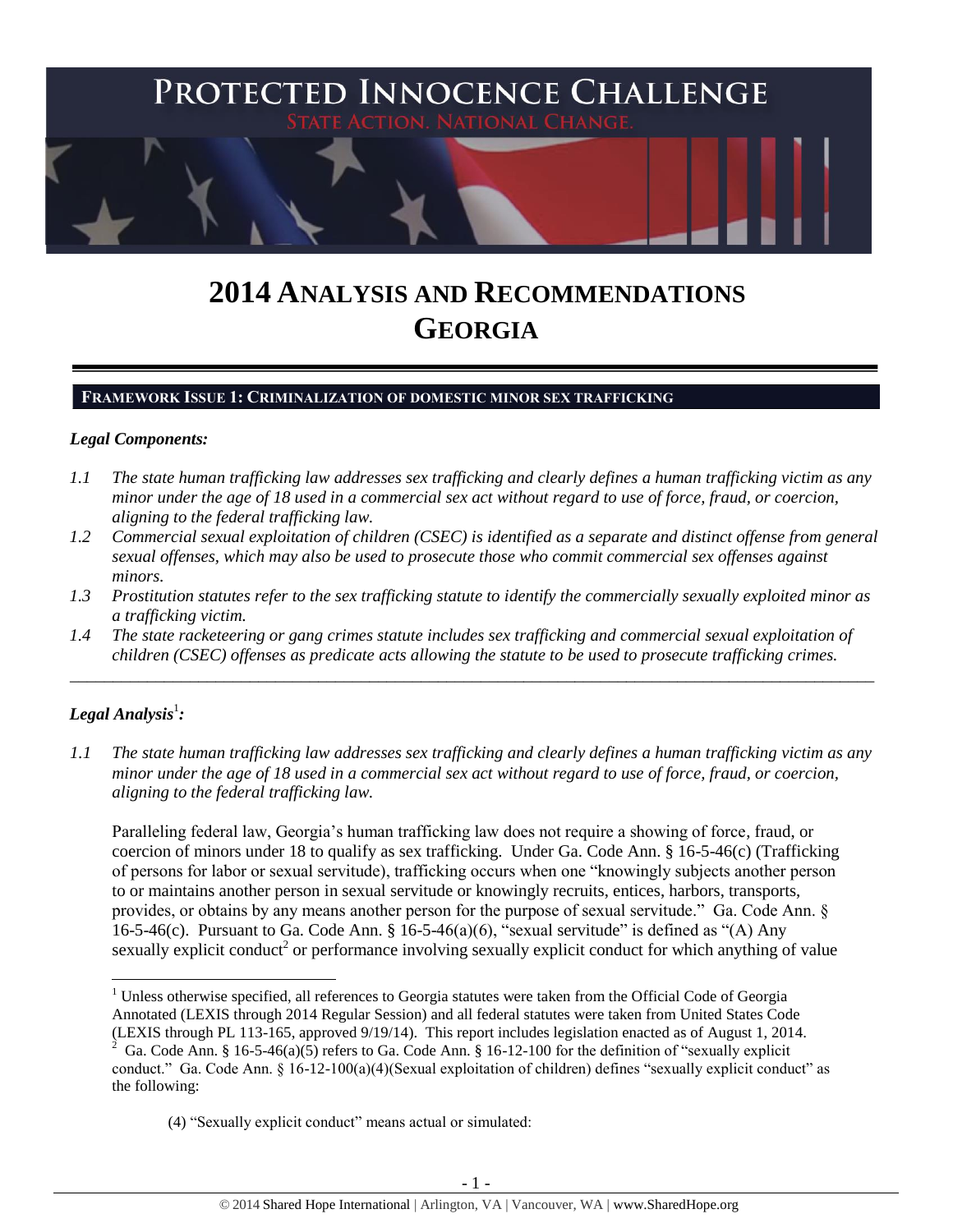is directly or indirectly given, promised to, or received by any person, which conduct is induced or obtained by coercion or deception or which conduct is induced or obtained from a person under the age of 18 years; or (B) Any sexually explicit conduct or performance involving sexually explicit conduct which is performed or provided by any person, which conduct is induced or obtained by coercion or deception or which conduct is induced or obtained from a person under the age of 18 years." If committed against a minor under 18, trafficking is a felony punishable by imprisonment for 10–20 years, a fine not to exceed \$100,000, or both. Ga. Code Ann. § 16-5-46(f)(2). If, however, the minor was "coerced or deceived into being trafficked," the crime is punishable by imprisonment for 25–50 years, a fine not to exceed \$100,000, or both. Ga. Code Ann. § 16-5-46(f)(2).

*1.2 Commercial sexual exploitation of children (CSEC) is identified as a separate and distinct offense from general sexual offenses, which may also be used to prosecute those who commit commercial sex offenses against minors.*

The following laws make CSEC a crime in Georgia:

1. Under Ga. Code Ann. § 16-6-11 (Pimping),

A person commits the offense of pimping when he or she performs any of the following acts:

(1) Offers or agrees to procure a prostitute for another;

(2) Offers or agrees to arrange a meeting of persons for the purpose of prostitution;

(3) Directs or transports another person to a place when he or she knows or should know that the direction or transportation is for the purpose of prostitution;

(4) Receives money or other thing of value from a prostitute, without lawful consideration, knowing it was earned in whole or in part from prostitution; or

(5) Aids or abets, counsels, or commands another in the commission of prostitution or aids or assists in prostitution where the proceeds or profits derived therefrom are to be divided on a pro rata basis.

Pursuant to Ga. Code Ann. § 16-6-13(b)(1) (Penalties for violating Code Sections 16-6-9 through 16- 6-12), when the victim is 16 or 17, the crime is punishable by imprisonment for 5–20 years, a fine of \$2,500–\$10,000, or both. Ga. Code Ann. § 16-6-13(b)(1). If the victim is under the age of 16, the perpetrator is guilty of a felony punishable by imprisonment for 10–30 years, a fine not to exceed \$100,000, or both. Ga. Code Ann. § 16-6-13(b)(2).

2. A person is guilty of pandering, according to Ga. Code Ann. § 16-6-12 (Pandering),

[W]hen he or she solicits a person to perform an act of prostitution in his or her own behalf or in behalf of a third person or when he or she knowingly assembles persons at a fixed place for the purpose of being solicited by others to perform an act of prostitution.

l

(G) Physical contact in an act of apparent sexual stimulation or gratification with any person's unclothed genitals, pubic area, or buttocks or with a female's nude breasts;

(H) Defecation or urination for the purpose of sexual stimulation of the viewer; or

(I) Penetration of the vagina or rectum by any object except when done as part of a recognized medical procedure.

<sup>(</sup>A) Sexual intercourse, including genital-genital, oral-genital, anal-genital, or oral-anal, whether between persons of the same or opposite sex;

<sup>(</sup>B) Bestiality;

<sup>(</sup>C) Masturbation;

<sup>(</sup>D) Lewd exhibition of the genitals or pubic area of any person;

<sup>(</sup>E) Flagellation or torture by or upon a person who is nude;

<sup>(</sup>F) Condition of being fettered, bound, or otherwise physically restrained on the part of a person who is nude;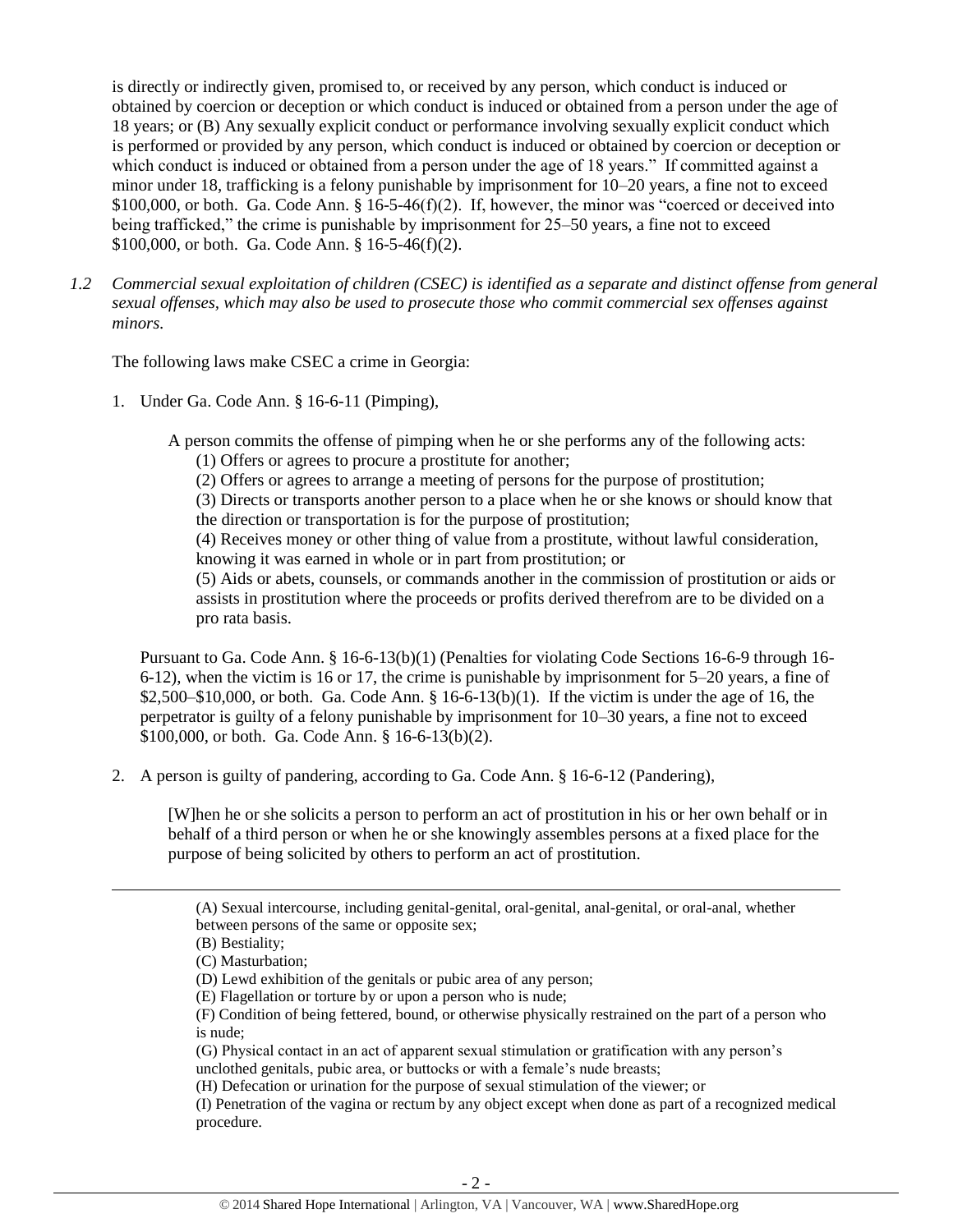When the victim is 16 or 17, the crime is punishable by imprisonment for 5–20 years, a fine of  $$2,500–$10,000$ , or both. Ga. Code Ann.  $§$  16-6-13(b)(1). If the victim is under the age of 16, the perpetrator is guilty of a felony punishable by imprisonment for 10–30 years, a fine not to exceed \$100,000, or both. Ga. Code Ann. § 16-6-13(b)(2).

- 3. Under Ga. Code Ann. § 16-6-10 (Keeping a place of prostitution), "A person having or exercising control over the use of any place or conveyance which would offer seclusion or shelter for the practice of prostitution commits the offense of keeping a place of prostitution when he knowingly grants or permits the use of such place for the purpose of prostitution." When the victim is 16 or 17, the crime is punishable by imprisonment for 5–20 years, a fine of \$2,500–\$10,000, or both. Ga. Code Ann. § 16-6-13(b)(1). If the victim is under the age of 16, the perpetrator is guilty of a felony punishable by imprisonment for 10-30 years, a fine not to exceed \$100,000, or both. Ga. Code Ann.  $§ 16-6-13(b)(2).$
- 4. Ga. Code Ann. § 16-12-100(b) (Sexual exploitation of children) states in part,

. . . .

 $\overline{a}$ 

(1) It is unlawful for any person knowingly to employ, use, persuade, induce, entice, or coerce any minor to engage in or assist any other person to engage in any sexually explicit conduct for the purpose of producing any visual medium depicting such conduct.

. . . . (3) It is unlawful for any person knowingly to employ, use, persuade, induce, entice, or coerce any minor to engage in or assist any other person to engage in any sexually explicit conduct for the purpose of any performance.

(5) It is unlawful for any person knowingly to create, reproduce, publish, promote, sell, distribute, give, exhibit, or possess with intent to sell or distribute any visual medium which depicts a minor or a portion of a minor's body engaged in any sexually explicit conduct.

(6) It is unlawful for any person knowingly to advertise, sell, purchase, barter, or exchange any medium which provides information as to where any visual medium which depicts a minor or a portion of a minor's body engaged in any sexually explicit conduct can be found or purchased. . . . .

This crime is a felony punishable by imprisonment for 5–20 years and a fine not to exceed \$100,000. Ga. Code Ann. §  $16-12-100(g)(1)$ . However, no fine will be imposed "if the person so convicted is a member of the immediate family of the victim." Ga. Code Ann.  $\S$  16-12-100 $(g)(1)$ .<sup>3</sup> The law does not

 $(c)(1)$  In the court's discretion, the court may deviate from the mandatory minimum sentence as set forth in subsection (b) of this Code section, or any portion thereof, when the prosecuting attorney and the defendant have agreed to a sentence that is below such mandatory minimum or provided that:

(A) The defendant has no prior conviction of an offense prohibited by Chapter 6 of Title 16 or Part 2 of Article 3 of Chapter 12 of Title 16, nor a prior conviction for any offense under federal law or the laws of another state or territory of the United States which consists of the same or similar elements of offenses prohibited by Chapter 6 of Title 16 or Part 2 of Article 3 of Chapter 12 of Title 16;

 $3$  In addition, those convicted of sexual offenses face heightened penalties under Ga. Code Ann. § 17-10-6.2 ("Sexual offense" defined; split sentence; deviation from mandatory minimum sentence). Under subsection (a), "sexual offense" is defined to include, "(6) Enticing a child for indecent purposes, as defined in Code Section 16-6- 5, unless subject to the provisions of subsection (c) of Code Section 16-6-5" and "(10) Sexual exploitation of children, as defined in Code Section 16-12-100." Under subsection (b), subject to exceptions in subsection (c), "notwithstanding any other provisions of law to the contrary, any person convicted of a sexual offense shall be sentenced to a split sentence which shall include the minimum term of imprisonment specified in the Code section applicable to the offense. No portion of the mandatory minimum sentence imposed shall be suspended, stayed, probated, deferred, or withheld by the sentencing court and such sentence shall include, in addition to the mandatory imprisonment, an additional probated sentence of at least one year." Subsection (c) states,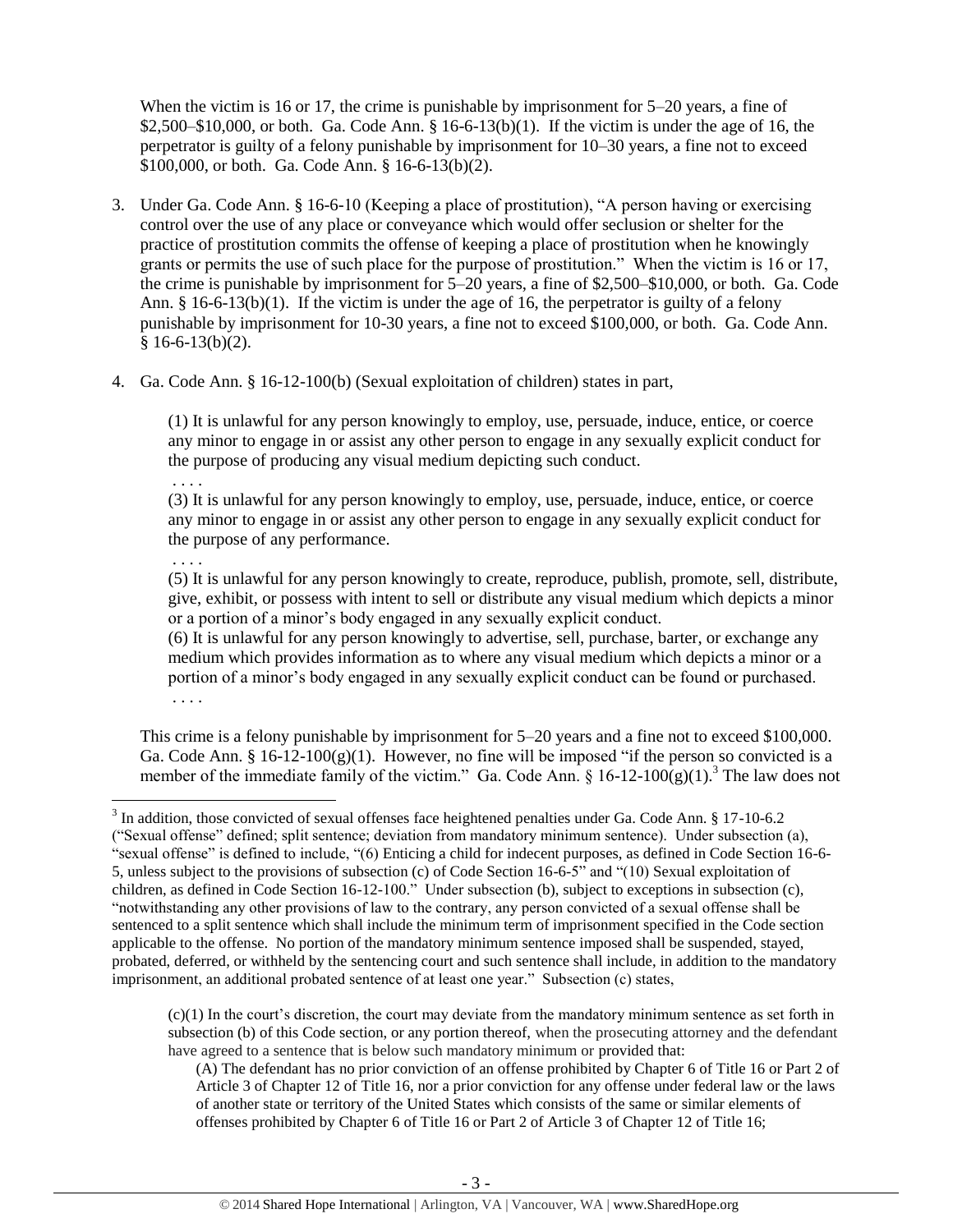apply to "Any person who creates or possesses a visual medium depicting only himself or herself engaged in sexually explicit conduct." Ga. Code Ann. § 16-12-100(d)(3). The crime is classified as a misdemeanor if the minor depicted is at least 14, the image was created with the minor's consent, the defendant was 18 years old or younger when it was created, and the image was not distributed with intent to harass or annoy or for commercial purposes. Ga. Code Ann.  $\S 16-12-100(g)(3)$ .

5. Ga. Code Ann. § 16-6-15(a) (Solicitation of sodomy) states, "A person commits the offense of solicitation of sodomy when he solicits another to perform or submit to an act of sodomy. Except as provided in subsection (b) of this Code section, a person convicted of solicitation of sodomy shall be punished as for a misdemeanor." This statute further states in subsection (b), "A person convicted of solicitation of sodomy when such offense involves the solicitation of a person or persons under the age of 18 years to perform or submit to an act of sodomy for money shall be guilty of a felony" punishable by imprisonment for 5–20 years and a fine of \$2,500–\$10,000.

Although not exclusively commercial, the following crimes could still apply in cases of commercial sexual exploitation of children:

- 1. Under Ga. Code Ann. § 16-6-3(a) (Statutory rape), statutory rape occurs when an individual "engages in sexual intercourse with any person under the age of 16 years and not his or her spouse . . . ." If an individual under 21 commits this crime, it is punishable by imprisonment for 1–20 years. Ga. Code Ann. § 16-6-3(b). If the individual is 21 years or older and commits this crime, it is punishable by imprisonment for 10–20 years. Ga. Code Ann. § 16-6-3(b). If the victim is 14 or 15 and the perpetrator is 18 or under and not more than 4 years older than the victim, the crime is a misdemeanor. Ga. Code Ann. § 16-6-3(c). Misdemeanors could be punishable by up to 12 months in jail, a fine not to exceed \$1,000, or both or up to 12 months confinement in a detention or diversion center. Ga. Code Ann. § 17-10-3(a)(1), (2).
- 2. According to Ga. Code Ann. § 16-6-4(a) (Child molestation; aggravated child molestation), child molestation occurs when an individual

(1) Does any immoral or indecent act to or in the presence of or with any child under the age of 16 years with the intent to arouse or satisfy the sexual desires of either the child or the person; or (2) By means of an electronic device, transmits images of a person engaging in, inducing, or otherwise participating in any immoral or indecent act to a child under the age of 16 years with the intent to arouse or satisfy the sexual desires of either the child or the person.

Upon a first conviction, this crime is punishable by imprisonment for 5–20 years, and "the Department of Corrections shall provide counseling to such defendant." Ga. Code Ann. § 16-6- 4(b)(1). A second or subsequent offense is punishable by imprisonment for 10–30 years or life imprisonment. Ga. Code Ann.  $\S 16-6-4(b)(1)$ . If the victim is 14 or 15 and the perpetrator is 18 or under and not more than 4 years older than the victim, the crime is a misdemeanor. Ga. Code Ann. §  $16-6-4(b)(2)$ . Misdemeanors could be punishable by up to 12 months in jail, a fine not to exceed \$1,000, or both or up to 12 months confinement in a detention or diversion center. Ga. Code Ann. §  $17-10-3(a)(1)$ , (2). Additionally, the crime is aggravated child molestation if the child is physically

l

(F) The victim was not physically restrained during the commission of the offense.

<sup>(</sup>B) The defendant did not use a deadly weapon or any object, device, or instrument which when used offensively against a person would be likely to or actually did result in serious bodily injury during the commission of the offense;

<sup>(</sup>C) The court has not found evidence of a relevant similar transaction;

<sup>(</sup>D) The victim did not suffer any intentional physical harm during the commission of the offense;

<sup>(</sup>E) The offense did not involve the transportation of the victim; and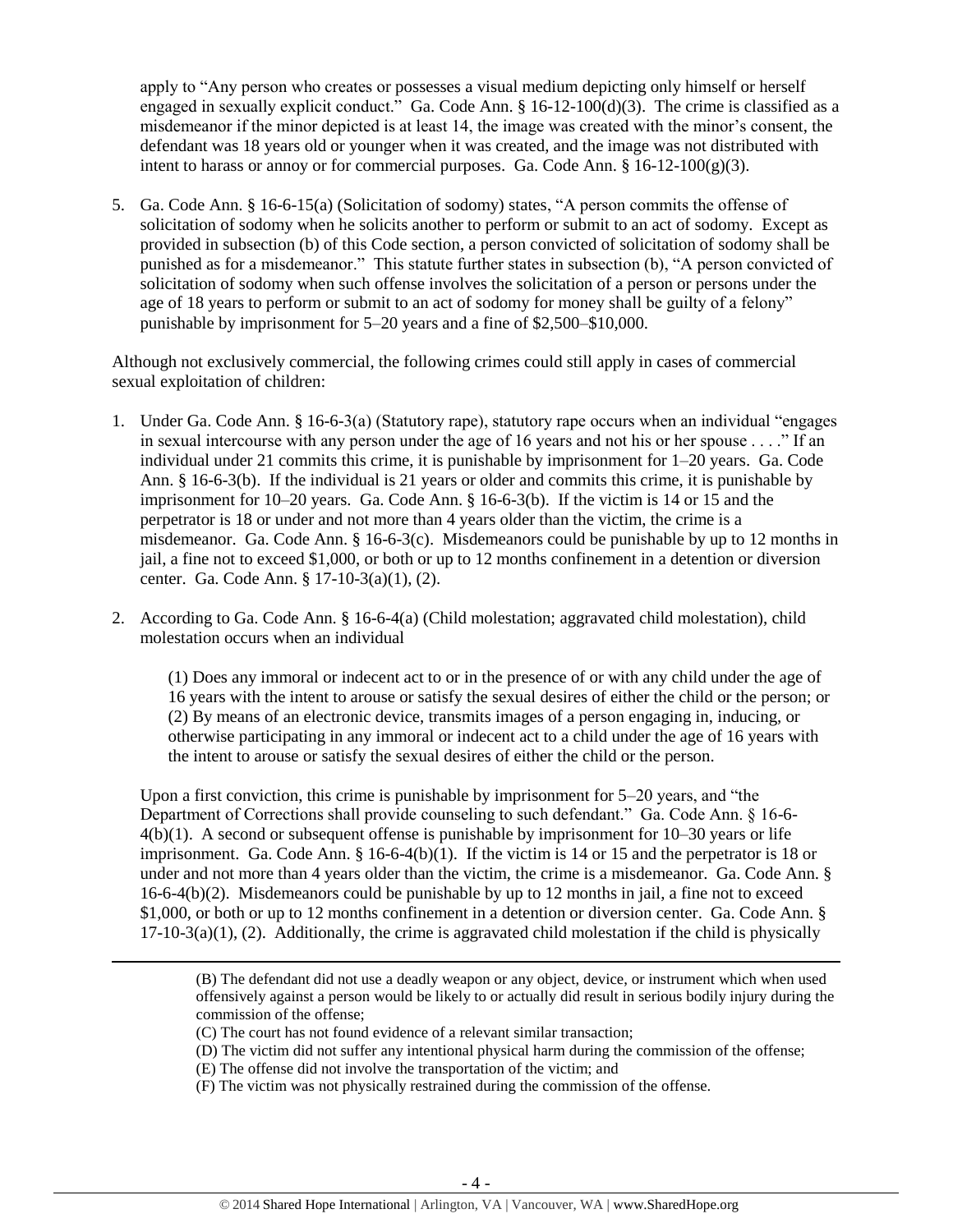injured or if the crime involves sodomy. Ga. Code Ann. § 16-6-4(c). If the charge is based on an act that involves sodomy, the victim is "at least 13 but less than 16," and the perpetrator is 18 or under and no more than 4 years older than the victim, the charge is a misdemeanor. Ga. Code Ann. § 16-6- 4(d)(2). Otherwise, aggravated child molestation is punishable by life imprisonment or a split sentence including minimum imprisonment of 25 years and probation for life. Ga. Code Ann. § 17- 10-6.1(b)(2), 16-6-4(d)(1). However in subsection e, "In the court's discretion, the judge may depart from the mandatory minimum sentence specified in this Code section for a person who is convicted of a serious violent felony when the prosecuting attorney and the defendant have agreed to a sentence that is below such mandatory minimum." Ga. Code Ann. § 17-10-6.1(e)

- 3. Ga. Code Ann. § 16-6-5(a) (Enticing a child for indecent purposes) states, "A person commits the offense of enticing a child for indecent purposes when he or she solicits, entices, or takes any child under the age of 16 years to any place whatsoever for the purpose of child molestation or indecent acts."<sup>4</sup> This crime is punishable by imprisonment for  $10-30$  years. Ga. Code Ann. § 16-6-5(b). Subsection (c), however, provides that "[i]f the victim is at least 14 but less than 16 years of age and the person convicted of enticing a child for indecent purposes is 18 years of age or younger and is no more than four years older than the victim, such person shall be guilty of a misdemeanor." Misdemeanors could be punishable by up to 12 months in jail, a fine not to exceed \$1,000, or both or up to 12 months confinement in a detention or diversion center. Ga. Code Ann.  $\S 17$ -10-3(a)(1), (2).
- 4. Ga. Code Ann. § 16-12-100.2(c)(1) (Computer or electronic pornography and child exploitation prevention) is punishable by imprisonment for 1–20 years and a fine not to exceed \$10,000, except as provided in Ga. Code Ann. § 16-12-100.2(c)(3), (4). Ga. Code Ann. § 16-12-100.2(c)(2). Ga. Code Ann. § 16-12-100.2(c)(1) states,

A person commits the offense of computer or electronic pornography if such person intentionally or willfully:

(A) Compiles, enters into, or transmits by computer or other electronic device;

(B) Makes, prints, publishes, or reproduces by other computer or other electronic device;

(C) Causes or allows to be entered into or transmitted by computer or other electronic device; or

(D) Buys, sells, receives, exchanges, or disseminates any notice, statement, or advertisement, or any child's name, telephone number, place of residence, physical characteristics, or other descriptive or identifying information for the purpose of offering or soliciting sexual conduct of or with an identifiable child or the visual depiction of such conduct.

However Ga. Code Ann. § 16-12-100.2(c)(1) is only punishable as a misdemeanor when,

 $\overline{\phantom{a}}$ 

. . . . (A) At the time of the offense, any identifiable child visually depicted was at least 14 years of age when the visual depiction was created;

- (B) The visual depiction was created with the permission of such child;
- (C) The defendant possessed the visual depiction with the permission of such child; and
- (D) The defendant was 18 years of age or younger at the time of the offense and:
	- (i) The defendant did not distribute the visual depiction to another person; or

(ii) In the court's discretion, and when the prosecuting attorney and the defendant have agreed, if the defendant's violation involved the distribution of such visual depiction to another person but such distribution was not for the purpose of:

 $^4$  Kelley v. State, 686 S.E.2d 810, 813 (Ga. Ct. App. 2009) (quoting Cimildoro v. State, 387 SE 2d 335, 336 (Ga. 1990)) ("Here, the asportation element was satisfied by ample evidence of enticement; Kelley initiated contact with B. B., asked her to have sexual intercourse with him, offered her money to do so, and arranged a place to pick B. B. up so that they could have sex at his home." (footnotes omitted)).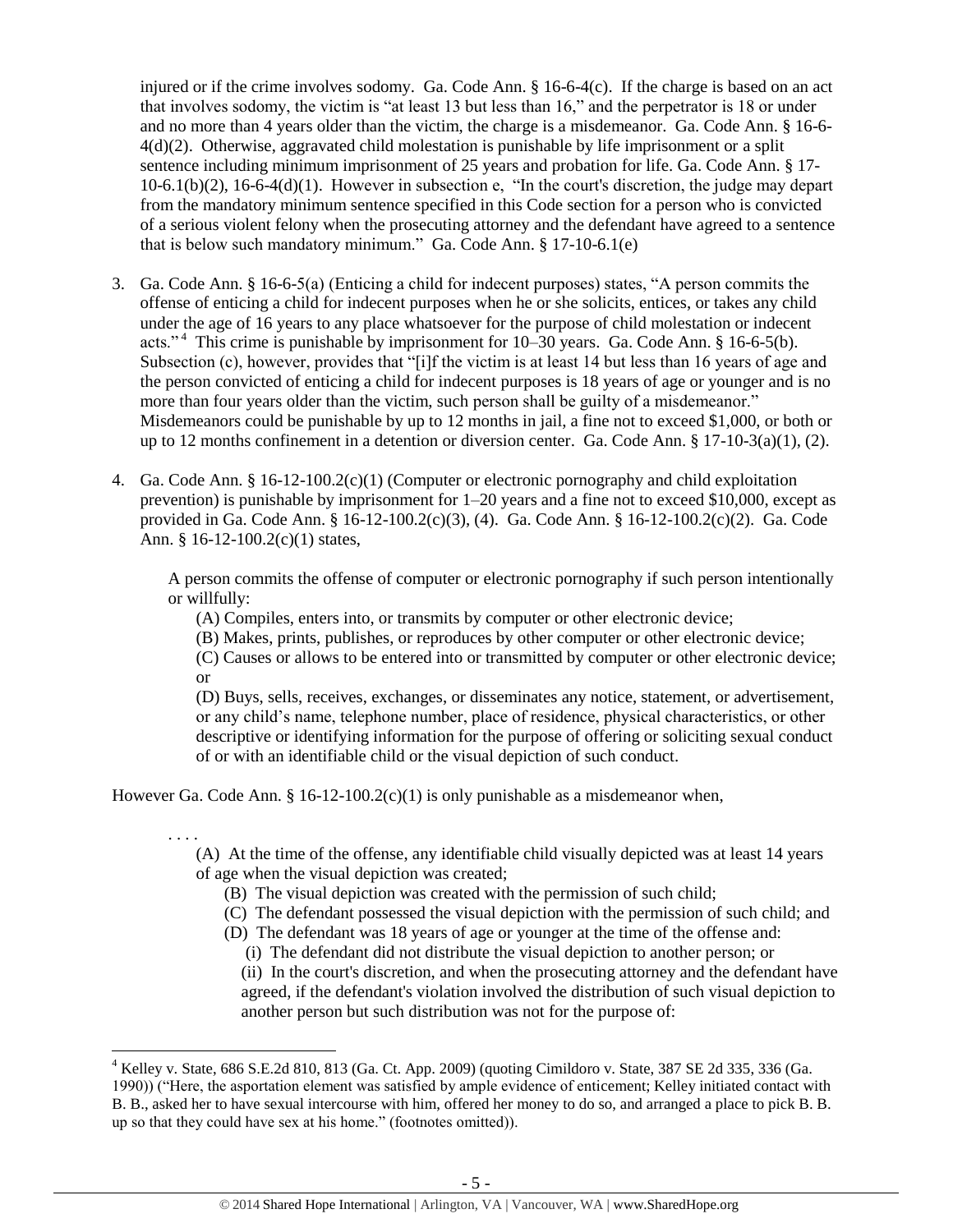- (I) Harassing, intimidating, or embarrassing the minor depicted; or
- (II) For any commercial purpose.

(4) The prohibition contained in paragraph (1) of this subsection shall not apply to any person who creates or possesses a visual depiction of only himself or herself.

Ga. Code Ann. § 16-12-100.2(d)(1) (Computer or electronic pornography and child exploitation prevention) also makes it a crime to "intentionally or willfully . . . utilize a computer wireless service or Internet service, including, but not limited to, a local bulletin board service, Internet chat room, email, instant messaging service, or other electronic device, to seduce, solicit, lure, or entice, or attempt to seduce, solicit, lure, or entice a child, or another person believed by such person to be a child, any person having custody or control of a child, or another person believed by such person to have custody or control of a child to commit any illegal act by, with, or against a child as described in Code Section 16-6-2,<sup>5</sup> relating to the offense of sodomy or aggravated sodomy; Code Section 16-6-4, relating to the offense of child molestation or aggravated child molestation; Code Section 16-6-5, relating to the offense of enticing a child for indecent purposes; or Code Section 16-6-8, relating to the offense of public indecency, or to engage in any conduct that by its nature is an unlawful sexual offense against a child."

<span id="page-5-0"></span>This felony is punishable by imprisonment for  $1-20$  years and a fine not to exceed \$25,000, "provided, however, that if at the time of the offense the victim was at least 14 years of age and the defendant was 18 years of age or younger, then the defendant shall be guilty of a misdemeanor. Ga. Code Ann. § 16-12-100.2(d)(2).

*1.3 Prostitution statutes refer to the sex trafficking statute to identify the commercially sexually exploited minor as a trafficking victim.* 

Ga. Code Ann. § 16-6-9 (Prostitution) and Ga. Code Ann. § 16-6-16 (Masturbation for hire) do not refer to the human trafficking law. Georgia does, however, provide an affirmative defense to victims of certain sexual crimes that states that "[a] person shall not be guilty of a sexual crime if the conduct upon which the alleged criminal liability is based was committed under coercion or deception while the accused was being trafficked for sexual servitude in violation of subsection (c) of Code Section 16-5-46." Ga. Code Ann. § 16-3-6(b). "Sexual crime" is defined as "prostitution, sodomy, solicitation of sodomy, or masturbation for hire as such offenses are proscribed in Chapter 6 of Title 16." Ga. Code Ann. § 16-3-  $6(a)(3)$ .

*1.4 The state racketeering or gang crimes statute includes sex trafficking and commercial sexual exploitation of children (CSEC) offenses as predicate acts allowing the statute to be used to prosecute trafficking crimes.* 

Ga. Code Ann. § 16-14-4(a), (b) (Prohibited activities) states,

(a) It is unlawful for any person, through a pattern of racketeering activity or proceeds derived therefrom, to acquire or maintain, directly or indirectly, any interest in or control of any enterprise, real property, or personal property of any nature, including money. (b) It is unlawful for any person employed by or associated with any enterprise to conduct or participate in, directly or indirectly, such enterprise through a pattern of racketeering activity.

"Racketeering activity" is defined in Ga. Code Ann. § 16-14-3 (Definitions) to include prostitution, keeping a place of prostitution, pimping, pandering, and pandering by compulsion, and trafficking of

 $\overline{\phantom{a}}$ <sup>5</sup> The Georgia Supreme Court concluded in *Powell v. State* that "O.C.G.A. § 16-6-2, insofar as it criminalizes the performance of private, unforced, non-commercial acts of sexual intimacy between persons legally able to consent, 'manifestly infringes upon a constitutional provision' which guarantees to the citizens of Georgia the right of privacy." 510 S.E. 2d 18, 26 (Ga. 1998) (quoting Miller v. State, 472 S.E.2d 74, 78 (Ga. 1996).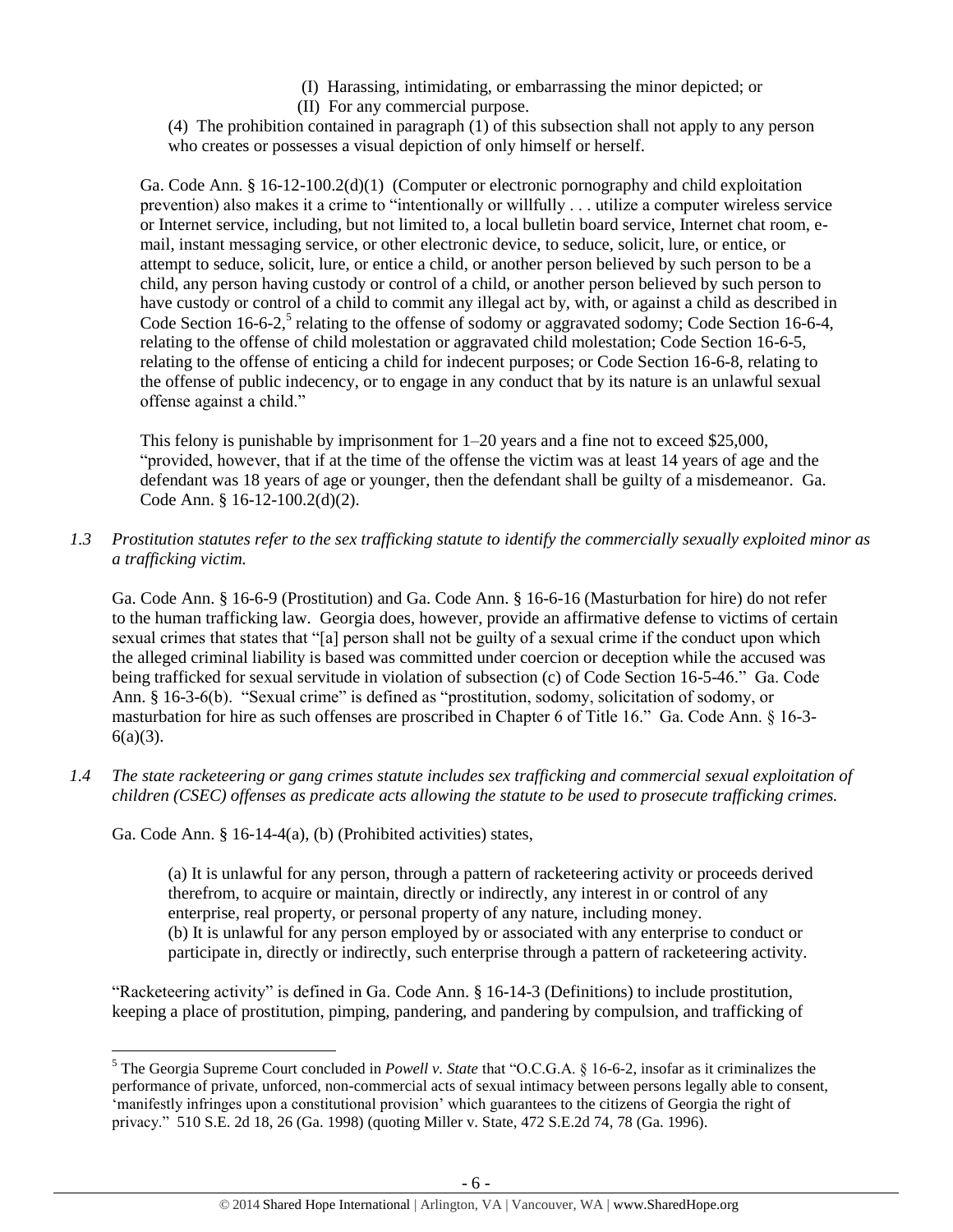persons for labor or sexual servitude. Ga. Code Ann. § 16-14-3(9)(A)(xi), (xxx). Under Ga. Code Ann. § 16-14-3(8)(A), "Pattern of racketeering activity" is defined as including

(A) Engaging in at least two acts of racketeering activity in furtherance of one or more incidents, schemes, or transactions that have the same or similar intents, results, accomplices, victims, or methods of commission or otherwise are interrelated by distinguishing characteristics and are not isolated incidents, provided at least one of such acts occurred after July 1, 1980, and that the last of such acts occurred within four years, excluding any periods of imprisonment, after the commission of a prior act of racketeering activity . . . .

Racketeering is a felony punishable by imprisonment for 5–20 years, "a fine that does not exceed the greater of \$25,000.00 or three times the amount of any pecuniary value gained by him from such violation," or both. Ga. Code Ann. § 16-14-5. Asset forfeiture exists for racketeering crimes, and Ga. Code Ann. § 16-14-7(a) (Forfeiture proceedings) states in part, "All property of every kind used or intended for use in the course of, derived from, or realized through a pattern of racketeering activity is subject to forfeiture to the state."

Similarly, it is an offense "for any person employed by or associated with a criminal street gang to conduct or participate in criminal gang activity through the commission of any offense enumerated in paragraph (1) of Code Section 16-15-3." Ga. Code Ann. § 16-15-4(a). "Any offense defined as racketeering activity by Code Section 16-14-3" also constitutes criminal gang activity. Ga. Code Ann. 16-15-3(1)(A). Ga. Code Ann. § 16-15-3(2) defines a "criminal street gang" as "any organization, association, or group of three or more persons associated in fact, whether formal or informal, which engages in criminal gang activity as defined in paragraph (1) of this Code section."

In addition to any other penalty provided by law, any violation of Ga. Code Ann. § 16-15-4(a) is punishable by imprisonment for 5–15 years, a fine of \$10,000–\$15,000, or both. Ga. Code Ann. § 16-5-  $4(k)(1)$ . Additionally, "(1) All property which is directly or indirectly used or intended for use in any manner to facilitate a violation of this chapter; and (2) Any property constituting or derived from gross profits or other proceeds obtained from a violation of this chapter" is subject to forfeiture. Ga. Code Ann.  $§ 16-15-5(a).$ 

Additionally, if the perpetrator was found guilty of the racketeering statute, which includes Ga. Code Ann. § 16-5-46 (Trafficking in persons for labor or sexual servitude), § 16-6-11 (Pimping), and § 16-6-12 (Pandering), a victim may seek civil remedies pursuant to Ga. Code Ann. § 16-14-6. Furthermore, Ga. Code Ann. § 16-14-6(c) (Available civil remedies) states,

Any person who is injured by reason of any violation of Code Section 16-14-4 [Prohibited activities – racketeering] shall have a cause of action for three times the actual damages sustained and, where appropriate, punitive damages. Such person shall also recover attorneys' fees in the trial and appellate courts and costs of investigation and litigation reasonably incurred.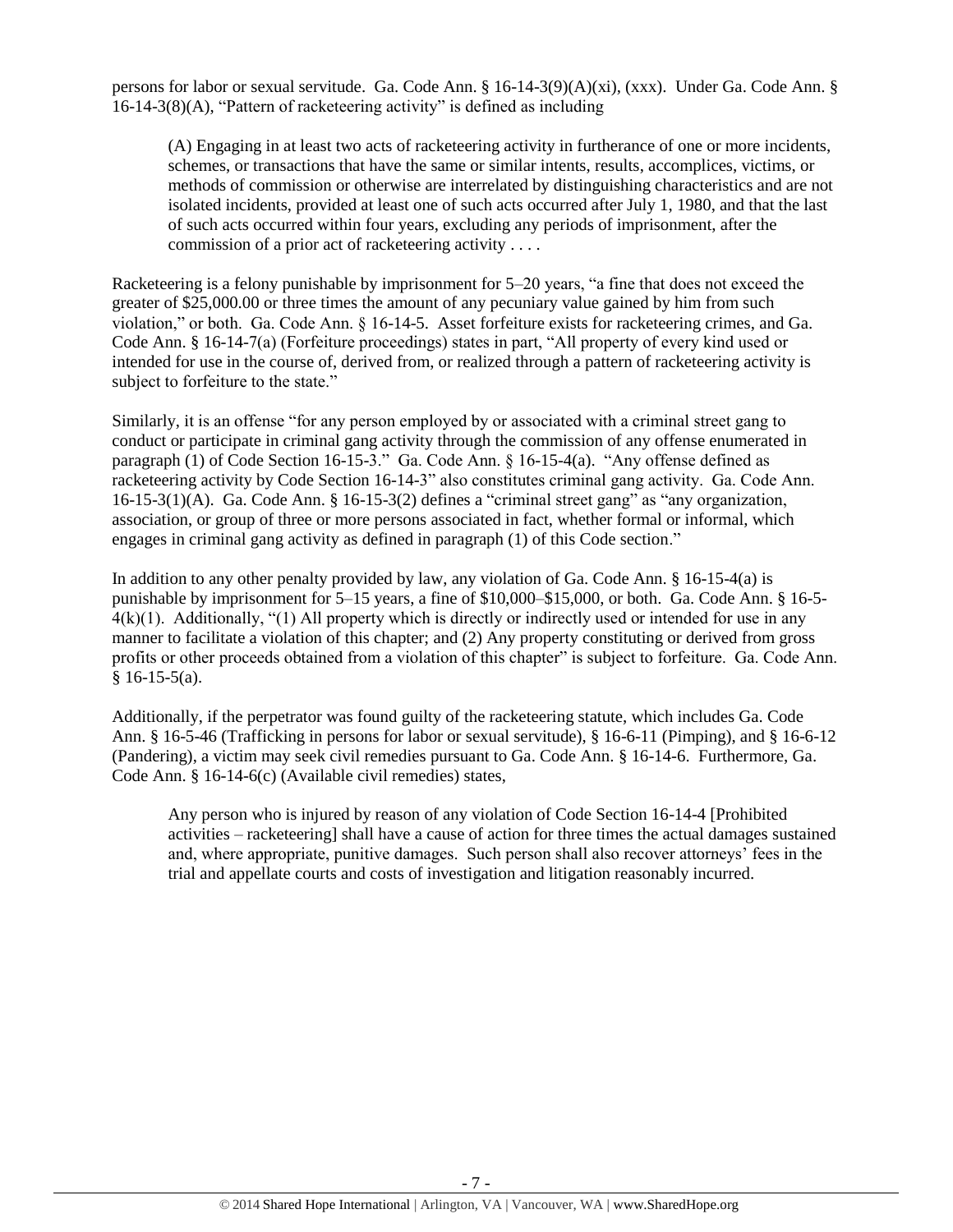#### **FRAMEWORK ISSUE 2: CRIMINAL PROVISIONS ADDRESSING DEMAND**

# *Legal Components:*

- *2.1 The state sex trafficking law can be applied to buyers of commercial sex acts with a victim of domestic minor sex trafficking.*
- *2.2 Buyers of commercial sex acts with a minor can be prosecuted under commercial sexual exploitation of children (CSEC) laws.*
- *2.3 Solicitation of prostitution laws differentiate between buying sex acts with an adult and buying sex acts with a minor under 18.*
- *2.4 Penalties for buyers of commercial sex acts with minors are as high as federal penalties.*
- *2.5 Using the Internet to lure, entice, or purchase, or attempt to lure, entice, or purchase commercial sex acts with a minor is a separate crime or results in an enhanced penalty for buyers.*
- *2.6 No age mistake defense is permitted for a buyer of commercial sex acts with any minor under 18.*
- *2.7 Base penalties for buying sex acts with a minor under 18 are sufficiently high and not reduced for older minors.*
- *2.8 Financial penalties for buyers of commercial sex acts with minors are sufficiently high to make it difficult for buyers to hide the crime.*
- *2.9 Buying and possessing child pornography carries penalties as high as similar federal offenses.*
- *2.10 Convicted buyers of commercial sex acts with minors and child pornography are required to register as sex offenders.*

\_\_\_\_\_\_\_\_\_\_\_\_\_\_\_\_\_\_\_\_\_\_\_\_\_\_\_\_\_\_\_\_\_\_\_\_\_\_\_\_\_\_\_\_\_\_\_\_\_\_\_\_\_\_\_\_\_\_\_\_\_\_\_\_\_\_\_\_\_\_\_\_\_\_\_\_\_\_\_\_\_\_\_\_\_\_\_\_\_\_\_\_\_\_

# *Legal Analysis:*

*2.1 The state sex trafficking law can be applied to buyers of commercial sex acts with a victim of domestic minor sex trafficking.* 

Ga. Code Ann. § 16-5-46 (Trafficking of persons for labor or sexual servitude) applies to buyers of sex with victims of domestic minor sex trafficking following federal precedent through the term "obtain."<sup>6</sup> Under Ga. Code Ann. § 16-5-46 (Trafficking of persons for labor or sexual servitude) sexual servitude is defined as "[a]ny sexually explicit conduct or performance involving sexually explicit conduct for which anything of value is directly or indirectly given, promised to, or received by any person, which conduct is induced or obtained by coercion or deception or which conduct is induced or obtained from a person under the age of 18 years…" Ga. Code Ann. § 16-5-46(6)(A).

*2.2 Buyers of commercial sex acts with a minor can be prosecuted under commercial sexual exploitation of children (CSEC) laws.*

Ga. Code Ann. § 16-6-12 (Pandering) has been applied to buyers. The law states, "A person commits the offense of pandering when he or she solicits a person to perform an act of prostitution in his or her own behalf or in behalf of a third person or when he or she knowingly assembles persons at a fixed place for

<sup>&</sup>lt;sup>6</sup> See United States v. Jungers, 702 F.3d 1066 (8<sup>th</sup> Cir. 2013). In this case, the Eighth Circuit specifically addressed whether the federal sex trafficking law, 18 U.S.C. § 1591 (Sex trafficking of children or by force, fraud, or coercion) applies to buyers when it reversed a District of South Dakota ruling that Congress did not intend the string of verbs constituting criminal conduct under 18 U.S.C. § 1591(a)(1) ("recruits, entices, harbors, transports, provides, obtains, or maintains") to reach the conduct of buyers. United States v. Jungers, 834 F. Supp. 2d 930, 931 (D.S.D. 2011). Holding that the conduct of buyers who obtain a child for commercial sex can violate 18 U.S.C. § 1591(a)(1), the Eighth Circuit illustrated through hypothetical buyer scenarios that, under certain circumstances, most of the terms in the string of verbs constituting criminal conduct under 18 U.S.C. § 1591(a)(1) could apply to buyers. While other terms may apply to buyers' conduct under state law as well, the analysis here focuses on the term "obtains" which is most likely to apply in the majority of buyer cases. United States v. Jungers establishes persuasive authority for state courts interpreting the same language used under state law to the extent such interpretation does not conflict with the state constitution.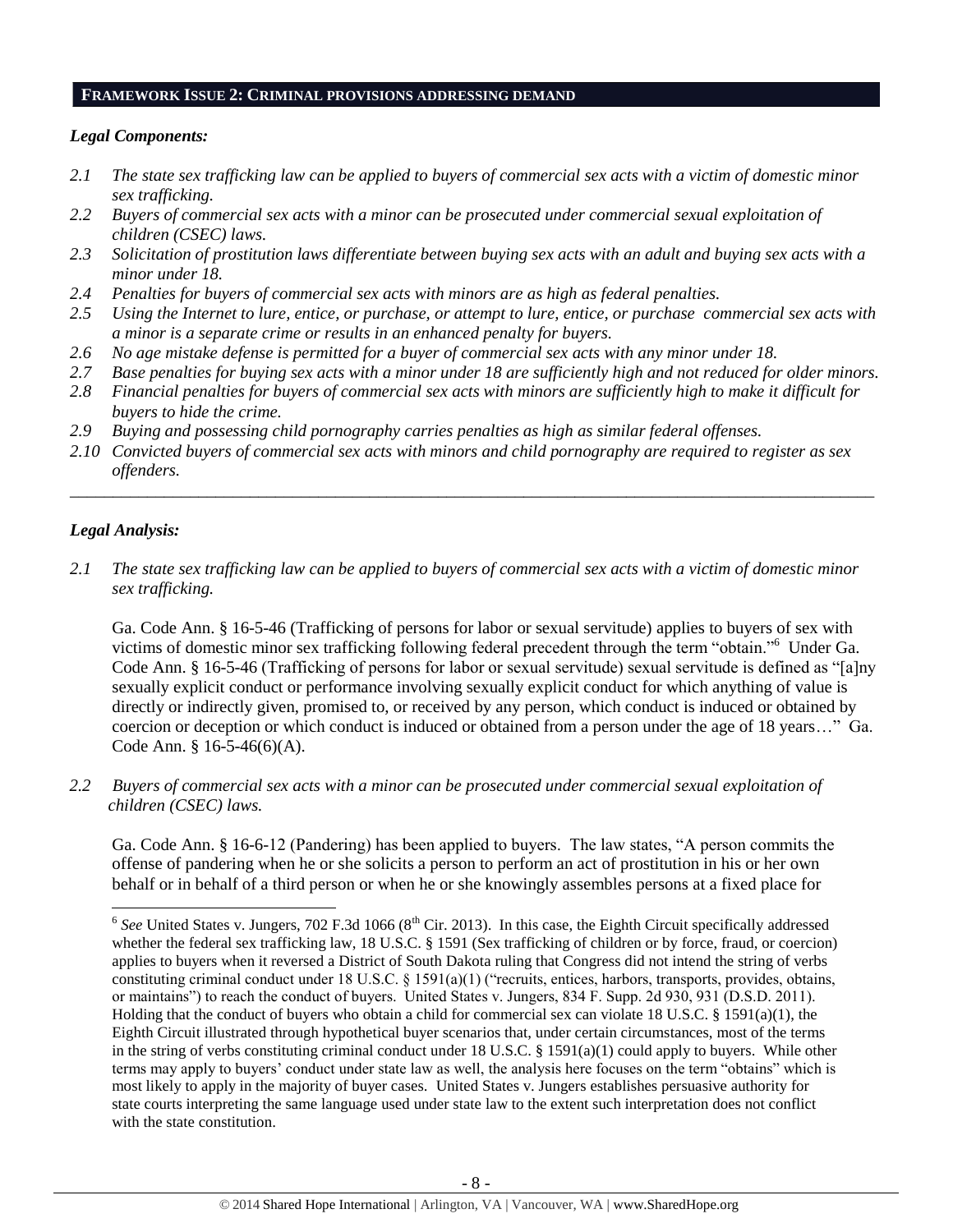the purpose of being solicited by others to perform an act of prostitution."<sup>7</sup> Although this law is not specific to minors, it does provide for heightened penalties when a minor is involved. Ga. Code Ann. §  $16-6-13(b)^8$ 

Under Ga. Code Ann. § 16-6-5(a) (Enticing a child for indecent purposes), "A person commits the offense of enticing a child for indecent purposes when he or she solicits, entices, or takes any child under the age of 16 years to any place whatsoever for the purpose of child molestation or indecent acts." Asportation is an element of this crime, and it "is satisfied 'whether the "taking" involves physical force, enticement, or persuasion."<sup>9</sup>

# *2.3 Solicitation of prostitution laws differentiate between buying sex acts with an adult and buying sex acts with a minor under 18.*

Ga. Code Ann. § 16-6-12 (Pandering), the applicable statute for solicitation of prostitution, states, "A person commits the offense of pandering when he or she solicits a person to perform an act of prostitution in his or her own behalf or in behalf of a third person or when he or she knowingly assembles persons at a fixed place for the purpose of being solicited by others to perform an act of prostitution." Although Ga. Code Ann. § 16-6-12 (Pandering) is age-neutral, Ga. Code Ann. § 16-6-13 provides heightened penalties for this crime when a minor is the subject of the solicitation. When the victim is 16 or 17, the crime is punishable by imprisonment for 5–20 years, a fine of \$2,500–\$10,000, or both. Ga. Code Ann. § 16-6- 13(b)(1). If the victim is under the age of 16, the perpetrator is guilty of a felony punishable by imprisonment for 10-30 years, a fine not to exceed \$100,000, or both. Ga. Code Ann. § 16-6-13(b)(2).

In the cases in which it is applicable to buyers, enticing a child for indecent purposes under Ga. Code Ann. § 16-6-5 is a crime that can only apply when the victim is a minor under 16 years old. Ga. Code Ann. § 16-6-5(a).

## *2.4 Penalties for buyers of commercial sex acts with minors are as high as federal penalties.*

Under Ga. Code Ann. § 16-5-46(f)(2) (Trafficking of persons for labor or sexual servitude), if committed against a minor under 18, trafficking is a felony punishable by imprisonment for 10–20 years, a fine not to exceed \$100,000, or both. If, however, the minor was "coerced or deceived into being trafficked," the crime is punishable by imprisonment for 25–50 years, a fine not to exceed \$100,000, or both. Ga. Code Ann. § 16-5-46(f)(2).

If a buyer is convicted under Ga. Code Ann. § 16-6-12 (Pandering) and the victim is 16 or 17, the buyer is guilty of a felony punishable by imprisonment for 5–20 years, a fine of \$2,500–\$10,000, or both. Ga. Code Ann. § 16-6-13(b)(1). If the victim is under 16, the buyer is guilty of a felony punishable by imprisonment for 10–30 years, a fine not to exceed \$100,000, or both. Ga. Code Ann. § 16-6-13(b)(2).

 $\overline{\phantom{a}}$ 7 *See* Fluker v. State, 282 S.E.2d 112, 115 (Ga. 1981) (concerning an earlier version of the statute) (In Fluker, two appellants faced charges of pandering for "soliciting a named female to perform an act of prostitution." The appellants unsuccessfully challenged this statute's applicability to buyers of commercial sex, and the court stated, "Even if the primary emphasis of the present pandering statute is . . . upon the recruitment of females into the practice of prostitution, the fact remains, as we have pointed out, that the statute's wording renders one guilty of pandering when he solicits a female to commit an act of prostitution, either for himself or another.")

*See supra* Section 1.2 for sexual offenses which may apply to buyers of commercial sex acts with minors. 9 See supra Section 1.2 for sexual offenses which hay upply to expert of commercial set also that the matter of  $\frac{1}{2}$  Kelley v. State, 686 S.E.2d 810, 813 (Ga. Ct. App. 2009) (quoting Cimildoro v. State, 387 SE 2d 335, 1990)) ("Here, the asportation element was satisfied by ample evidence of enticement; Kelley initiated contact with B. B., asked her to have sexual intercourse with him, offered her money to do so, and arranged a place to pick B. B. up so that they could have sex at his home." (footnotes omitted)).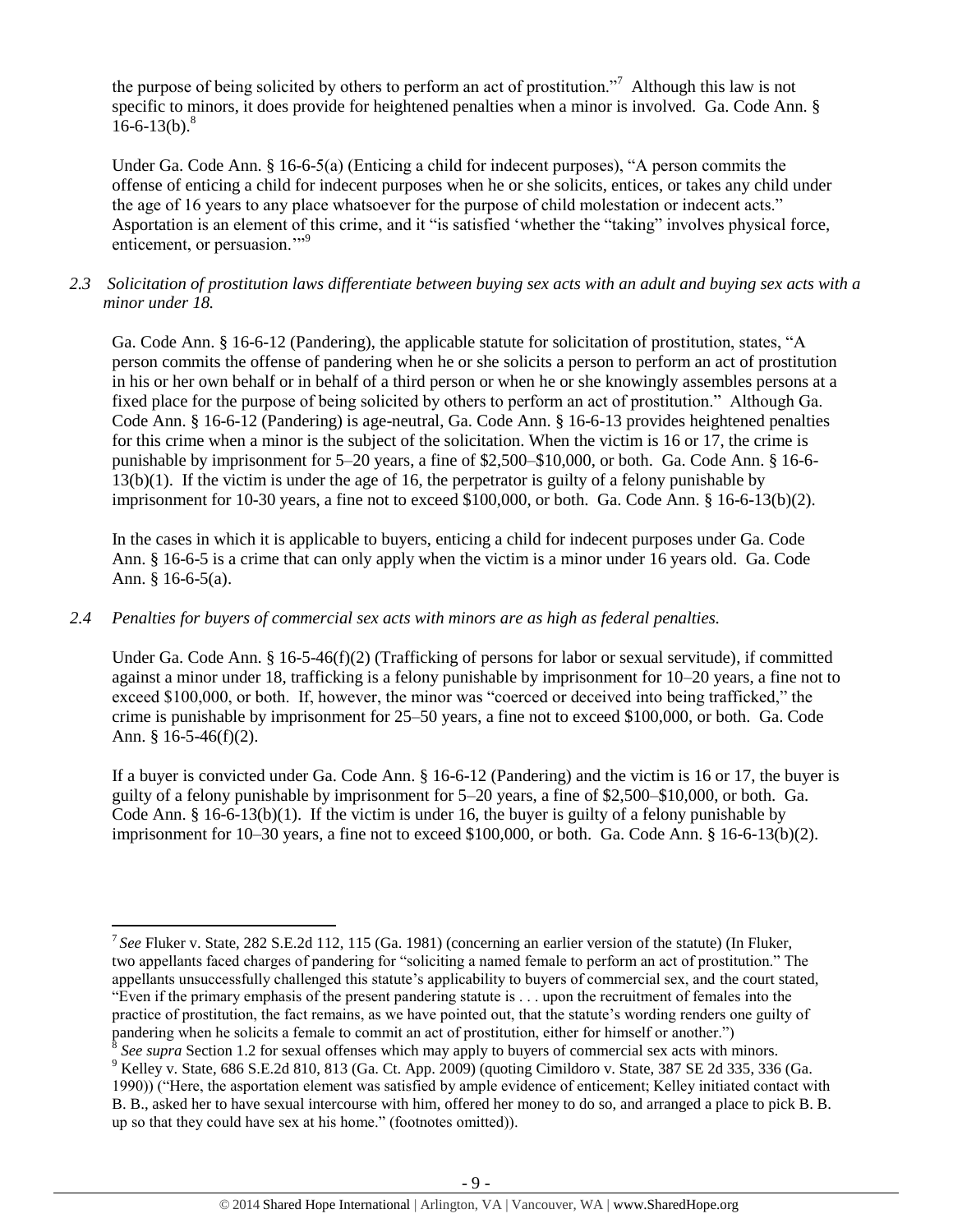A buyer convicted of Ga. Code Ann. § 16-12-100.2(c) (Computer or electronic pornography and child exploitation prevention) faces imprisonment for 1–20 years and a fine not to exceed \$10,000. Ga. Code Ann. § 16-12-100.2(c)(2).

However Ga. Code Ann. § 16-12-100.2(c)(1) is punishable as a misdemeanor if,

. . . .

 $\overline{\phantom{a}}$ 

(A) At the time of the offense, any identifiable child visually depicted was at least 14 years of age when the visual depiction was created;

- (B) The visual depiction was created with the permission of such child;
- (C) The defendant possessed the visual depiction with the permission of such child; and
- (D) The defendant was 18 years of age or younger at the time of the offense and:
	- (i) The defendant did not distribute the visual depiction to another person; or

(ii) In the court's discretion, and when the prosecuting attorney and the defendant have agreed, if the defendant's violation involved the distribution of such visual depiction to another person but such distribution was not for the purpose of:

(I) Harassing, intimidating, or embarrassing the minor depicted; or (II) For any commercial purpose.

(4) The prohibition contained in paragraph (1) of this subsection shall not apply to any person who creates or possesses a visual depiction of only himself or herself.

A buyer convicted of occupying a room for an immoral purpose, under Ga. Code Ann. § 43-21-61, is guilty of a misdemeanor punishable by up to 12 months in jail, a fine not to exceed \$1,000, or both or up to 12 months confinement in a detention or diversion center. Ga. Code Ann.  $\S 17$ -10-3(a)(1), (2).

Enticing a minor under 16 for indecent purposes, under Ga. Code Ann. § 16-6-5, is punishable by imprisonment for 10–30 years. Ga. Code Ann. § 16-6-5(b). If the victim is 14 or 15 years old and the accused is18 or younger and no more than 4 years older than the victim, the crime is a misdemeanor. Ga. Code Ann. § 16-6-5(c). Misdemeanors could be punishable by up to 12 months in jail, a fine not to exceed \$1,000, or both or up to 12 months confinement in a detention or diversion center. Ga. Code Ann.  $§ 17-10-3(a)(1), (2).$ 

Additionally, although the following laws do not expressly deal with commercial transactions, offenders could face penalties under the sexual offense laws of Ga. Code Ann. § 16-6-3 (Statutory rape) and Ga. Code Ann. § 16-6-4 (Child molestation), which both involve sexual acts with minors. If the victim is 14 or 15 and the perpetrator is less than 18 and no more than 4 years older than the victim, the crime of statutory rape is a misdemeanor. Ga. Code Ann. § 16-6-3(c). Misdemeanors could be punishable by up to 12 months in jail, a fine not to exceed \$1,000, or both or up to 12 months confinement in a detention or diversion center. Ga. Code Ann. §  $17-10-3(a)(1)$ , (2). If the offender is under 21, statutory rape is punishable by imprisonment for 1–20 years. Ga. Code Ann. § 16-6-3(b). If the offender is 21 or older, the crime is punishable by imprisonment for 10–20 years. Ga. Code Ann. § 16-6-3(b). Child molestation is generally punishable by imprisonment for 5–20 years. Ga. Code Ann. § 16-6-4(b)(1). If, however, the victim is 14 or 15, and the offender is less than 18 and no more than 4 years older than the victim, the crime of child molestation is only a misdemeanor. Ga. Code Ann. § 16-6-4(b)(2).

<span id="page-9-0"></span>In comparison, if the victim is under the age of 14, a conviction under the Trafficking Victims Protection Act  $(T\hat{V}PA)^{10}$  for child sex trafficking is punishable by 15 years to life imprisonment and a fine not to exceed \$250,000. 18 U.S.C. §§ 1591(b)(1), 3559(a)(1), 3571(b)(3). If the victim is between the ages of 14–17, a conviction is punishable by 10 years to life imprisonment and a fine not to exceed \$250,000. 18 U.S.C. §§ 1591(b)(2),  $3559(a)(1)$ ,  $3571(b)(3)$ . A conviction is punishable by mandatory life

<sup>&</sup>lt;sup>10</sup> Trafficking Victims Protection Act (TVPA) of 2000, Pub. L. No. 106-386, 114 Stat. 1464, 1466 (codified in scattered sections of 18 and 22 U.S.C.).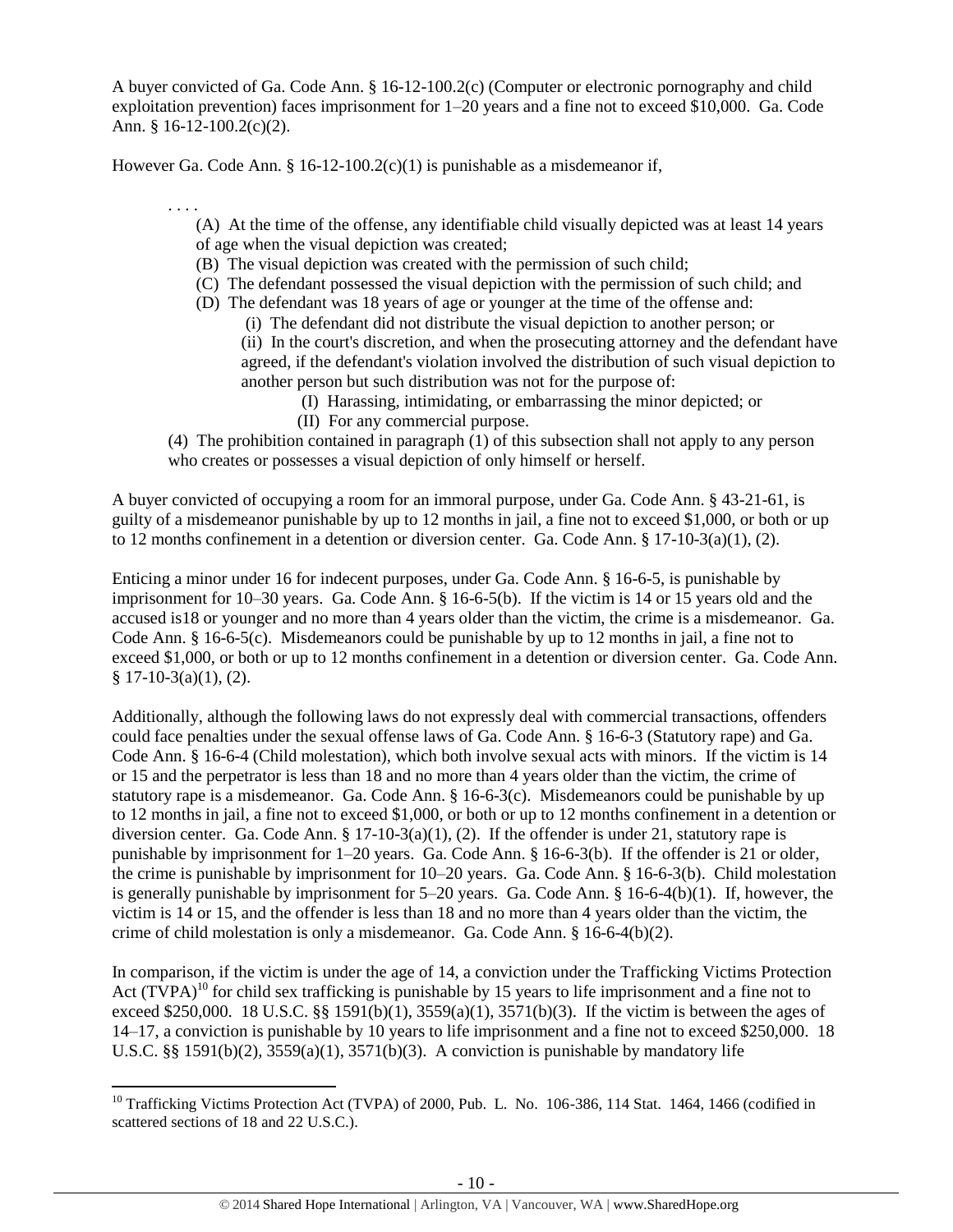imprisonment however, if the buyer has a prior conviction for a federal sex offense<sup>11</sup> against a minor. 18 U.S.C. § 3559(e)(1). To the extent buyers can be prosecuted under other federal CSEC laws,<sup>12</sup> a conviction is punishable by penalties ranging from a fine not to exceed \$250,000 to life imprisonment and a fine not to exceed  $$250,000$ .<sup>13</sup>

*2.5 Using the Internet to lure, entice, or purchase, or attempt to lure, entice, or purchase commercial sex acts with a minor is a separate crime or results in an enhanced penalty for buyers.*

Although it is not expressly commercial, buyers could be charged with Ga. Code Ann. § 16-12- 100.2(d)(1), (Computer or electronic pornography and child exploitation prevention) which states,

<span id="page-10-0"></span>It shall be unlawful for any person intentionally or willfully to utilize a computer wireless service or Internet service, including, but not limited to, a local bulletin board service, Internet chat room, e-mail, instant messaging service, or other electronic device, to seduce, solicit, lure, or entice, or attempt to seduce, solicit, lure, or entice a child, or another person believed by such person to be a child, any person having custody or control of a child, or another person believed by such person to have custody or control of a child to commit any illegal act by, with, or against a child as described in Code Section 16-6-2,<sup>14</sup> relating to the offense of sodomy or aggravated sodomy; Code Section 16-6-4, relating to the offense of child molestation or aggravated child molestation; Code Section 16-6-5, relating to the offense of enticing a child for indecent purposes; or Code Section 16-6-8, relating to the offense of public indecency, or to engage in any conduct that by its nature is an unlawful sexual offense against a child.

This crime is punishable by imprisonment for 1–20 years and a fine not to exceed \$25,000. Ga. Code Ann. § 16-12-100.2(d)(2). If, however, "the victims was at least 14 years of age and the defendant was 18 years of age or younger, then the defendant shall be guilty of a misdemeanor." Ga. Code Ann. § 16-12- 100.2(d)(2). Misdemeanors could be punishable by up to 12 months in jail, a fine not to exceed \$1,000, or both or up to 12 months confinement in a detention or diversion center. Ga. Code Ann. § 17-10-  $3(a)(1)$ , (2).

*2.6 No age mistake defense is permitted for a buyer of commercial sex acts with any minor under 18.*

Under the state human trafficking statute, the mistake of age defense is not allowed because the statute states that "[t]he age of consent for sexual activity or the accused's lack of knowledge of the age of the

 $\overline{\phantom{a}}$ <sup>11</sup> Pursuant to 18 U.S.C. § 3559(e)(2), "federal sex offense" is defined as

an offense under section 1591 [18 USCS § 1591] (relating to sex trafficking of children), 2241 [18 USCS § 2241] (relating to aggravated sexual abuse),  $2242$  [18 USCS § 2242] (relating to sexual abuse),  $2244(a)(1)$ [18 USCS § 2244(a)(1)] (relating to abusive sexual contact), 2245 [18 USCS § 2245] (relating to sexual abuse resulting in death), 2251 [18 USCS § 2251] (relating to sexual exploitation of children), 2251A [18 USCS § 2251A] (relating to selling or buying of children), 2422(b) [18 USCS § 2422(b)] (relating to coercion and enticement of a minor into prostitution), or  $2423(a)$  [18 USCS §  $2423(a)$ ] (relating to transportation of minors).

<sup>12</sup> 18 U.S.C. §§ 2251A(b) (Selling or buying of children), 2251(a) (Sexual exploitation of children), 2423(a) (Transportation of a minor with intent for minor to engage in criminal sexual activity), 2422(a) (Coercion and enticement), 2252(a)(2), (a)(4) (Certain activities relating to material involving the sexual exploitation of minors). <sup>13</sup> 18 U.S.C. §§ 2251A(b) (conviction punishable by imprisonment for 30 years to life and a fine), 2251(e) (conviction punishable by imprisonment for 15–30 years and a fine), 2423(a) (conviction punishable by imprisonment for 10 years to life and a fine), 2422(a) (conviction punishable by a fine, imprisonment up to 20 years, or both),  $2252(a)(2)$ , (4) (stating that a conviction under subsection (a)(2) is punishable by imprisonment for 5–20 years and a fine, while a conviction under subsection (a)(4) is punishable by imprisonment up to 10 years, a fine, or both.); *see also* 18 U.S.C §§ 3559(a)(1) (classifying all of the above listed offenses as felonies), 3571(b)(3) (providing a fine up to \$250,000 for any felony conviction).

<sup>14</sup> *See supra* note [5.](#page-5-0)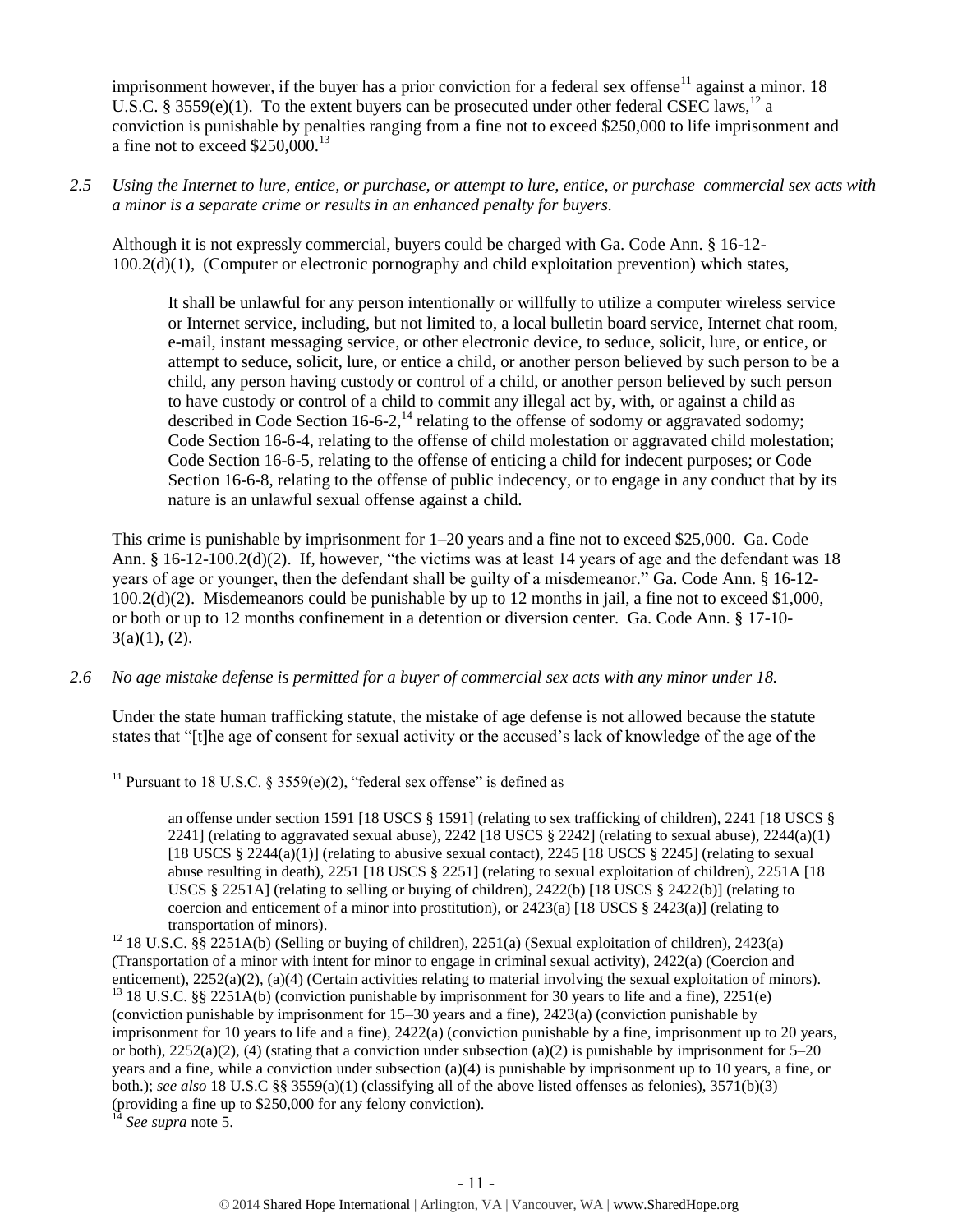person being trafficked shall not constitute a defense in a prosecution for a violation of this Code section." Ga. Code Ann. § 16-5-46(d).

Regarding the heightened penalties that apply to pandering, the law does not explicitly prohibit the mistake of age defense. Ga. Code Ann. § 16-6-13. Therefore, it is possible, albeit unlikely, that buyers could use a mistake of age defense.

Case law clarifies that knowledge of a victim's age is not a necessary element of either statutory rape or child molestation and states in dicta that "'[w]ith regard to statutory rape . . . , the defendant's knowledge of the age of the female is not an essential element of the crime . . . and therefore it is no defense that the accused reasonably believed that the prosecutrix was of the age of consent."<sup>15</sup>

2.6.1 Recommendation: Enact a provision that explicitly states that mistake of age is not a defense to Ga. Code Ann. § 16-6-13 (Pandering).

# *2.7 Base penalties for buying sex acts with a minor under 18 are sufficiently high and not reduced for older minors.*

Ga. Code Ann. § 16-5-46(c) (Trafficking of persons for labor or sexual servitude) imposes the same penalty for all offenses involving a minor under 18. Under Ga. Code Ann. § 16-5-46(f)(2) (Trafficking of persons for labor or sexual servitude), if committed against a minor under 18, trafficking is a felony punishable by imprisonment for 10–20 years, a fine not to exceed \$100,000, or both. If, however, the minor was "coerced or deceived into being trafficked," the crime is punishable by imprisonment for 25– 50 years, a fine not to exceed \$100,000, or both. Ga. Code Ann. § 16-5-46(f)(2).

Ga. Code Ann. § 16-6-13 sets the penalty for violations of Ga. Code Ann. § 16-6-12 (Pandering) and staggers penalties based on the victim's age. If the victim is 16 or 17, the buyer will be guilty of a felony punishable by imprisonment for 5–20 years, a fine of \$2,500–\$10,000, or both; whereas, if the victim is under 16, the buyer will be guilty of a felony punishable by imprisonment for 10–30 years, a fine not to exceed \$100,000, or both. Ga. Code Ann. §§ 16-6-13(b)(1), (2).

*2.8 Financial penalties for buyers of commercial sex acts with minors are sufficiently high to make it difficult for buyers to hide the crime.*

Under Ga. Code Ann. § 16-5-46 (Trafficking of persons for labor or sexual servitude), those who purchase sex with a minor under 18 may be subject to a fine not to exceed \$100,000. Ga. Code Ann. § 16-5-46(f)(2). Additionally, the buyer would face mandatory asset forfeiture of "[a]ll real and personal property of every kind used or intended for use in the course of, derived from, or realized through a violation of this Code section. . . Forfeiture shall be had by the same procedure set forth in Code Section 16-14-7." Ga. Code Ann. § 16-5-46(g). "Forfeiture shall be had by a civil procedure. . ." Ga. Code Ann. §16-14-7. The net proceeds of the forfeiture is to be deposited in the general fund of the state treasury. Ga. Code Ann. § 16-14-7(k). Seizure of forfeitable property is governed by Ga. Code. Ann. §16-14-7(f).

 $\overline{\phantom{a}}$ <sup>15</sup> Haywood v. State, 642 S.E.2d 203, 204 (Ga. Ct. App. 2007) (quoting Tant v. State, 281 S.E.2d 357 (Ga. Ct. App. 2007)) (alteration in the original). Haywood further states,

Haywood also argues that the evidence regarding F. M.'s age would somehow be relevant to the charges of rape and child molestation. As Haywood was found not guilty of rape, and as his conviction for child molestation merged with the conviction for statutory rape, this argument is moot. Moreover, we note that 'knowledge of the victim's age is not an element of the crime of child molestation. The legislature has carefully worded the child molestation statute so that the defendant's knowledge of the age of the victim is not an element of the crime, just as it is not an element of the crime of statutory rape.' Id. (quoting Bennett v. State, 631 S.E.2d 402, 404 (Ga. Ct. App. 2006)).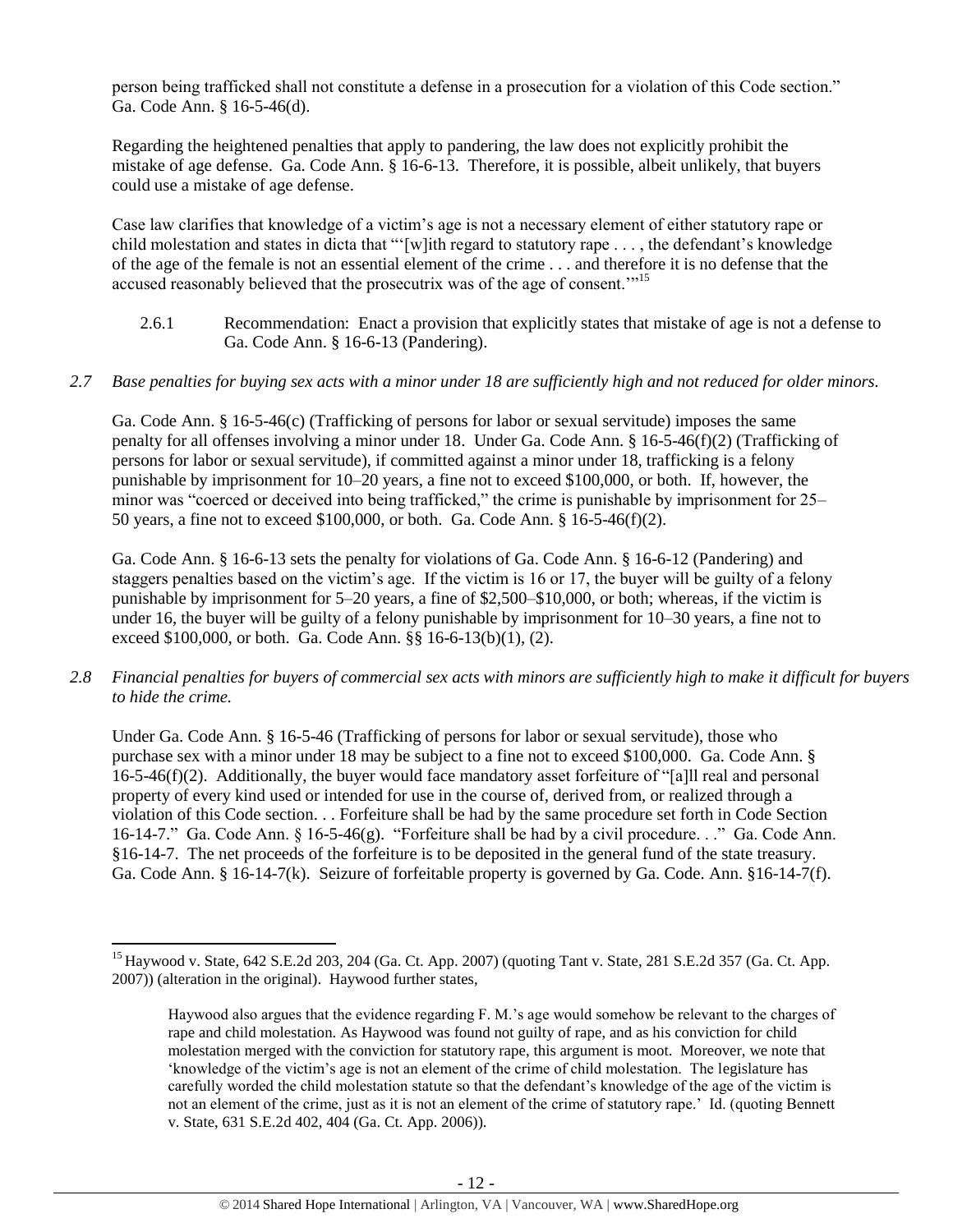Pursuant to Ga. Code Ann. § 16-6-13(b)(1), a person convicted of Ga. Code Ann. § 16-6-12 (Pandering) when the minor involved is 16 or 17, may face a fine between \$2,500 and \$10,000. If the minor involved is under 16, the punishment may involve a fine not to exceed \$100,000. Ga. Code Ann. § 16-6- 13(b)(2). Additionally, a buyer is subject to motor vehicle forfeiture under Ga. Code Ann. § 16-6-13.2(c) (Defined terms; prosecution; forfeiture and seizure of property) when the buyer has a prior conviction of Ga. Code Ann. § 16-6-12. Asset forfeiture pursuant to this section is discretionary and civil in nature. The items forfeited shall be disposed of pursuant to Ga. Code Ann. § 16-13-49(u)(Contraband; forfeiture; seizure), which provides for the sale of the property and distribution to government agencies.

Additionally, for violating Ga. Code Ann. § 16-12-100(b)(8) (Sexual exploitation of children; reporting violation; forfeiture; penalties) by possessing child pornography, a buyer will be subject to asset forfeiture pursuant to Ga. Code Ann. § 16-12-100(e)(1)(B) and must forfeit "such interest as the person may have in: . . . [a]ny property used, or intended to be used, to commit such offense." This forfeiture action is criminal in nature and mandatory. The property forfeited shall also be disposed of pursuant to Ga. Code Ann. § 16-13-49(u) (Contraband; forfeiture; seizure), which provides for the sale of the property and distribution to government agencies.

Finally, a buyer will be subject to restitution orders. Ga. Code Ann. § 17-14-3 (Restitution to victim; restitution as condition of probation) states, ". . . [I]n addition to any other penalty imposed by law, a judge of any court of competent jurisdiction shall, in sentencing an offender, make a finding as to the amount of restitution due any victim, and order an offender to make full restitution to such victim." Consideration of restitution is mandatory, although the "nature and amount of restitution" is dependent upon considerations outlined in Ga. Code Ann. § 17-14-10(a) (Considerations for determining nature and amount of restitution; restitution deemed part of financial resources of victim) including:

(1) The financial resources and other assets of the offender or person ordered to pay restitution including whether any of the assets are jointly controlled;

(2) The earnings and other income of the offender or person ordered to pay restitution;

(3) Any financial obligations of the offender or person ordered to pay restitution, including obligations to dependents;

- (4) The amount of damages;
- (5) The goal of restitution to the victim and the goal of rehabilitation of the offender;

(6) Any restitution previously made;

- (7) The period of time during which the restitution order will be in effect; and
- (8) Other factors which the ordering authority deems to be appropriate.

## *2.9 Buying and possessing child pornography carries penalties as high as similar federal offenses.*

Under Ga. Code Ann. § 16-12-100(b)(8) (Sexual exploitation of children; reporting violation; forfeiture; penalties), "It is unlawful for any person knowingly to possess or control any material which depicts a minor or a portion of a minor's body engaged in any sexually explicit conduct." Additionally, "It is unlawful for any person knowingly to . . . purchase . . . any medium which provides information as to where any visual medium which depicts a minor or a portion of a minor's body engaged in any sexually explicit conduct can be found or purchased." Ga. Code Ann. § 16-12-100(b)(6). A person who violates this statute is guilty of a felony, which is punishable by imprisonment for 5–20 years and a fine not to exceed \$100,000. Ga. Code Ann. §  $16-12-100(g)(1)$ . However, under Ga. Code Ann. § 16-12- $100(g)(3)$ , (4), the creation of child pornography is a misdemeanor if:

. . . . (A) The minor depicted was at least 14 years of age at the time the visual medium was created;

(B) The visual medium was created with the permission of the minor depicted; and

- (C) The defendant was 18 years of age or younger at the time of the offense and:
	- (i) The defendant's violation of such paragraphs did not involve the distribution of such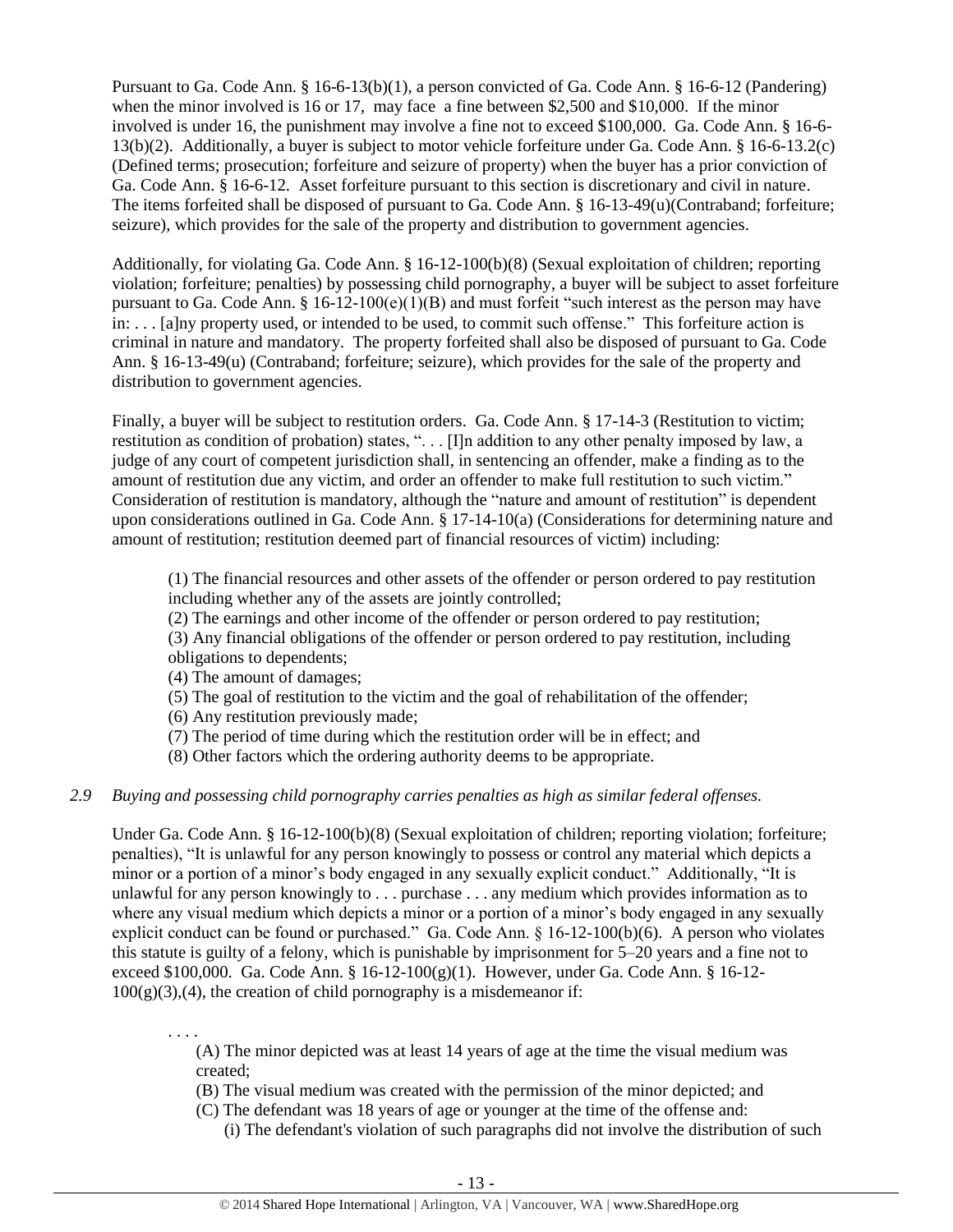visual medium to another person; or

(ii) In the court's discretion, and when the prosecuting attorney and the defendant have agreed, if the defendant's violation of such paragraphs involved the distribution of such visual medium to another person but such distribution was not for the purpose of:

(I) Harassing, intimidating, or embarrassing the minor depicted; or (II) For any commercial purpose."

(4) The prohibition contained in paragraph (1) of this subsection shall not apply to any person who creates or possesses a visual depiction of only himself or herself.

Under Ga. Code Ann. § 16-12-100.2(c)(1)(D) (Computer or electronic pornography and child exploitation prevention), any person who "[b]uys, sells, receives, exchanges, or disseminates any notice, statement, or advertisement, or any child's name, telephone number, place of residence, physical characteristics, or other descriptive or identifying information for the purpose of offering or soliciting sexual conduct of or with an identifiable child or the visual depiction of such conduct," is guilty of a felony punishable by imprisonment for 1-20 years and a fine not to exceed \$10,000. Ga. Code Ann.  $\S$  16-12-100.2(c)(2).

In comparison, a federal conviction for possession of child pornography<sup>16</sup> is generally punishable by imprisonment for 5–20 years and a fine not to exceed \$250,000.<sup>17</sup> Subsequent convictions, however, are punishable by imprisonment up to 40 years and a fine not to exceed \$250,000.<sup>18</sup>

## *2.10 Convicted buyers of commercial sex acts with minors and child pornography are required to register as sex offenders.*

Under Ga. Code Ann. § 42-1-12(e) (State sexual offender registry), registration is required for, among others, individuals, "convicted on or after July 1, 1996, of a criminal offense against a victim who is a minor;" and those "convicted on or after July 1, 1996, of a dangerous sexual offense." Ga. Code Ann. § 42-1-12(a)(9)(B) states in part,

(B) "Criminal offense against a victim who is a minor" with respect to convictions occurring after June 30, 2001, means any criminal offense under Title 16 or any offense under federal law or the laws of another state or territory of the United States which consists of:

- . . .
- (iii) Criminal sexual conduct toward a minor;
- (iv) Solicitation of a minor to engage in sexual conduct;
- . . .

 $\overline{\phantom{a}}$ 

(viii) Creating, publishing, selling, distributing, or possessing any material depicting a minor or a portion of a minor's body engaged in sexually explicit conduct;

<sup>18</sup> 18 U.S.C. §§ 2252(b) (stating if a person has a prior conviction under subsection (a)(2), or a list of other statutes, a conviction is punishable by a fine and imprisonment for 15–40 years, but if a person has a prior conviction under subsection (a)(4), or a list of other statutes, a conviction is punishable by a fine and imprisonment for  $10-20$  years),  $2252A(b)(1)$  (stating if a person has a prior conviction under subsection (a)(2), (a)(3), or a list of other statutes, a conviction is punishable by a fine and imprisonment for  $15-40$  years),  $1466A(a)$ , (b) (stating that the penalty scheme for section 2252A(b) applies); *see also* 18 U.S.C §§ 3559(a)(1) (classifying all of the above listed offenses as felonies), 3571(b)(3) (providing a fine up to \$250,000 for any felony conviction).

<sup>&</sup>lt;sup>16</sup> 18 U.S.C. §§ 2252(a)(2), (a)(4)(A) (Certain activities relating to material involving the sexual exploitation of minors), 2252A(a)(2)–(3) (Certain activities relating to material constituting or containing child pornography), 1466A(a), (b) (Obscene visual representations of the sexual abuse of children).

<sup>&</sup>lt;sup>17</sup> 18 U.S.C. §§ 2252(b) (stating that a conviction under subsection (a)(2) is punishable by imprisonment for 5–20 years and a fine, while a conviction under subsection (a)(4) is punishable by imprisonment up to 10 years, a fine, or both), 2252A(b)(1) (a conviction is punishable by imprisonment for 5–20 years and a fine), 1466A(a), (b) (stating that a conviction under subsection (a) is "subject to the penalties provided in section  $2252A(b)(1)$ ," imprisonment for 5–20 years and a fine, while a conviction under subsection (b) is "subject to the penalties provided in section 2252A(b)(2)," imprisonment up to 10 years, a fine, or both); *see also* 18 U.S.C §§ 3559(a)(1) (classifying all of the above listed offenses as felonies), 3571(b)(3) (providing a fine up to \$250,000 for any felony conviction).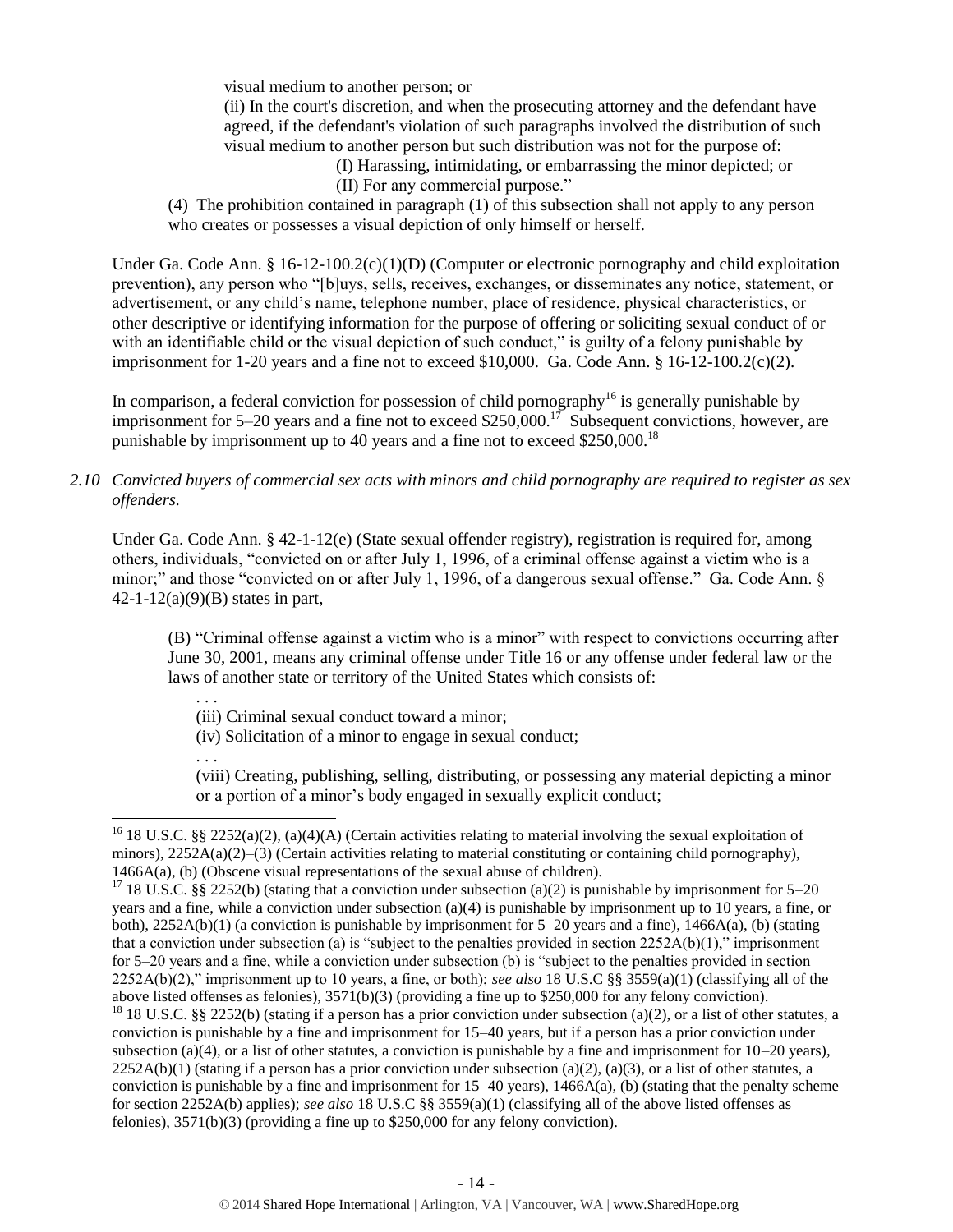(ix) Transmitting, making, selling, buying, or disseminating by means of a computer any descriptive or identifying information regarding a child for the purpose of offering or soliciting sexual conduct of or with a child or the visual depicting of such conduct; (x) Conspiracy to transport, ship, receive, or distribute visual depictions of minors engaged in sexually explicit conduct; or

(xi) Any conduct which, by its nature, is a sexual offense against a victim who is a minor.

Likewise, pursuant to Ga. Code Ann.  $§$  42-1-12(a)(10)(B),

(B) "Dangerous sexual offense" with respect to convictions occurring after June 30, 2006, means any criminal offense, or the attempt to commit any criminal offense, under Title 16 as specified in this paragraph or any offense under federal law or the laws of another state or territory of the United States which consists of the same or similar elements of the following offenses:

. . . (iv) Rape in violation of Code Section  $16-6-1$ ;<sup>19</sup>

(v) Sodomy in violation of Code Section  $16-6-2$ ;<sup>20</sup>

<span id="page-14-0"></span>(vi) Aggravated sodomy in violation of Code Section 16-6-2;

(vii) Statutory rape in violation of Code Section 16-6-3, if the individual convicted of the offense is 21 years of age or older;

(viii) Child molestation in violation of Code Section 16-6-4;

(ix) Aggravated child molestation in violation of Code Section 16-6-4, unless the person was convicted of a misdemeanor offense;

(x) Enticing a child for indecent purposes in violation of Code Section 16-6-5;

. . .

(xv) Sexual exploitation of children in violation of Code Section 16-12-100;. . .

(xvii) Computer pornography and child exploitation prevention in violation of Code Section 16-12-100.2;

. . .

(xix) Any conduct which, by its nature, is a sexual offense against a victim who is a minor or an attempt to commit a sexual offense against a victim who is a minor.

A "minor" is defined as "any individual under the age of 18 years and any individual that the sexual offender believed at the time of the offense was under the age of 18 years if such individual was the victim of an offense." Ga. Code. Ann. § 42-1-12(a)(14).

2.10.1 Recommendation: Amend the sex offender registry statute, Ga. Code Ann. § 42-1-12 (State Sexual Offender Registry), to include a registration requirement for the offenses of Ga. Code Ann. § 16-6-12 (Pandering) when the victim is a minor and Ga. Code Ann. § 16-5-46 (Trafficking of persons for labor or sexual servitude) when the offense involves sexual conduct of a minor.

 $\overline{\phantom{a}}$ 

<sup>&</sup>lt;sup>19</sup> A rape occurs whenever the victim is a female under 10 years old. Ga. Code Ann. § 16-6-1(a)(2).

<sup>20</sup> *See supra* note [5.](#page-5-0)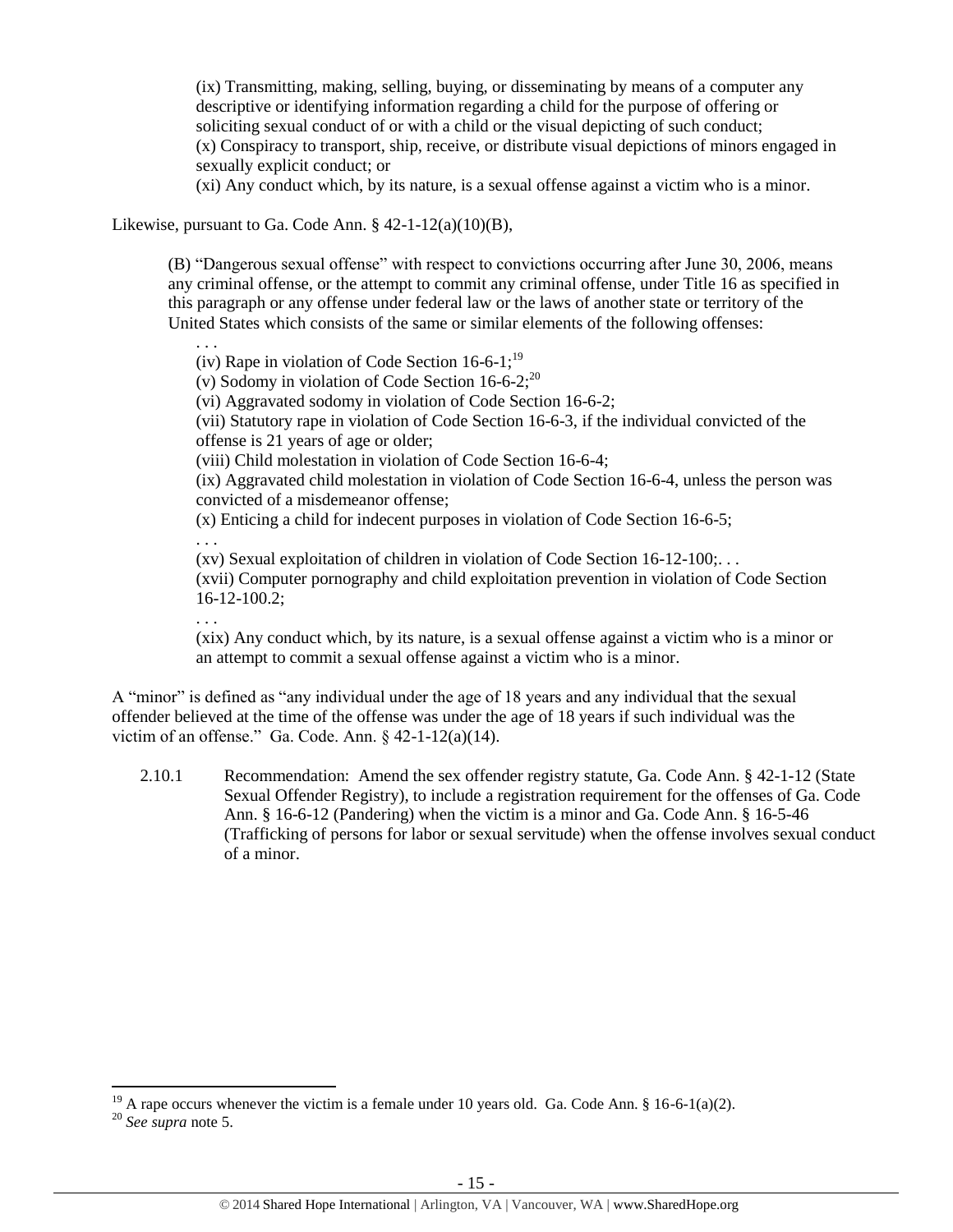#### **FRAMEWORK ISSUE 3: CRIMINAL PROVISIONS FOR TRAFFICKERS**

# *Legal Components:*

- *3.1 Penalties for trafficking a child for sexual exploitation are as high as federal penalties.*
- *3.2 Creating and distributing child pornography carries penalties as high as similar federal offenses.*
- *3.3 Using the Internet to lure, entice, recruit, or sell commercial sex acts with a minor is a separate crime or results in an enhanced penalty for traffickers.*
- *3.4 Financial penalties for traffickers, including asset forfeiture, are sufficiently high*.
- *3.5 Convicted traffickers are required to register as sex offenders.*
- *3.6 Laws relating to termination of parental rights for certain offenses include sex trafficking or commercial sexual exploitation of children (CSEC) offenses in order to remove the children of traffickers from their control and potential exploitation.*

*\_\_\_\_\_\_\_\_\_\_\_\_\_\_\_\_\_\_\_\_\_\_\_\_\_\_\_\_\_\_\_\_\_\_\_\_\_\_\_\_\_\_\_\_\_\_\_\_\_\_\_\_\_\_\_\_\_\_\_\_\_\_\_\_\_\_\_\_\_\_\_\_\_\_\_\_\_\_\_\_\_\_\_\_\_\_\_\_\_\_\_\_\_\_*

# *Legal Analysis:*

 $\overline{\phantom{a}}$ 

*3.1 Penalties for trafficking a child for sexual exploitation are as high as federal penalties.* 

Trafficking a child under the age of 18 is punishable by imprisonment for 10–20 years, a fine not to exceed \$100,000, or both. Ga. Code Ann. § 16-5-46(f)(2). If the trafficker used "coercion or deception" in trafficking the minor, the penalty is life imprisonment or imprisonment for 25–50 years, a fine not to exceed \$100,000, or both. Ga. Code Ann. § 16-5-46(f)(2). Additionally, under subsection (g), "All real and personal property of every kind used or intended for use in the course of, derived from, or realized through a violation of this Code section shall be subject to forfeiture to the state."

A trafficker convicted of keeping a place of prostitution pursuant to Ga. Code Ann. § 16-6-10, pimping pursuant to Ga. Code Ann. § 16-6-11, or pandering pursuant to Ga. Code Ann. § 16-6-12 is guilty of a misdemeanor of a high and aggravated nature. Ga. Code Ann. § 16-6-13(a). Penalties, however, are heightened if the victim is under 18. Ga. Code Ann. § 16-6-13(b). If a person is convicted of any of the above offenses and the victim is 16 or 17, the trafficker is guilty of a felony punishable by imprisonment for 5–20 years, a fine of  $$2,500–$10,000$ , or both. Ga. Code Ann. § 16-6-13(b)(1). If the minor is under 16, the trafficker is guilty of a felony punishable by imprisonment for 10–30 years, a fine not to exceed \$100,000, or both. Ga. Code Ann. § 16-6-13(b)(2).

A trafficker who uses the computer to exploit a child may be convicted under Ga. Code Ann. § 16-12-  $100.2(c)(1)$ , if he does any of the following:

- (A) Compiles, enters into, or transmits by computer or other electronic device;
- (B) Makes, prints, publishes, or reproduces by other computer or other electronic device;

(C) Causes or allows to be entered into or transmitted by computer or other electronic device; or (D) Buys, sells, receives, exchanges, or disseminates any notice or statement, or advertisement or any child's name, telephone number, place of residence, physical characteristics, or other descriptive or identifying information for the purpose of offering or soliciting sexual conduct of or with an identifiable child or the visual depiction of such conduct.

Violating subsection (c) is punishable by imprisonment for 1–20 years and a fine not to exceed \$10,000. Ga. Code Ann. § 16-12-100.2(c)(2).<sup>21</sup>

<sup>&</sup>lt;sup>21</sup> *See supra* Section 2.9, for discussion of the limitations of these penalties.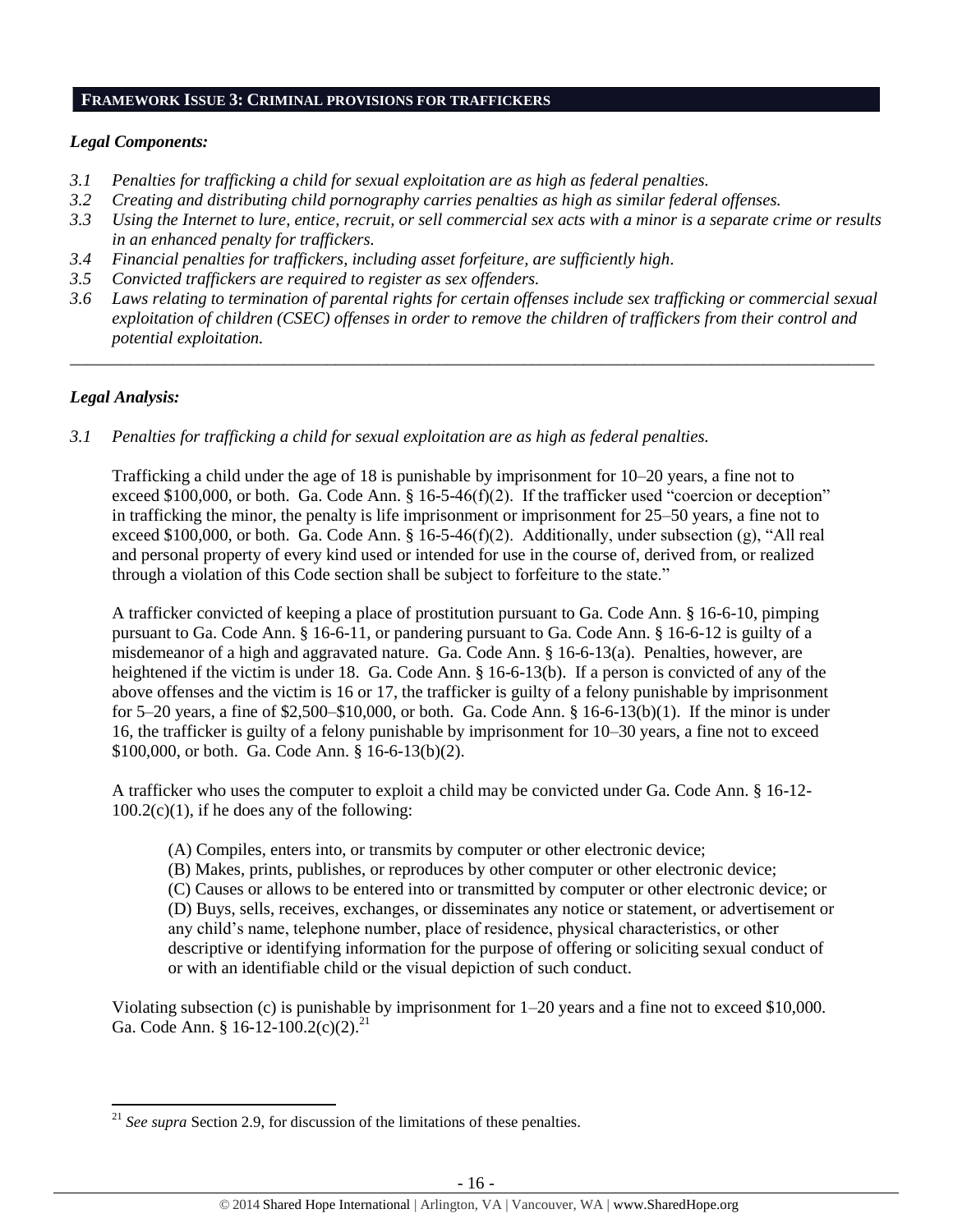Under Ga. Code Ann. § 16-12-100(b)(3) (Sexual exploitation of children), "It is unlawful for any person knowingly to employ, use, persuade, induce, entice, or coerce any minor to engage in or assist any other person to engage in any sexually explicit conduct for the purpose of any performance." This offense is a felony punishable by imprisonment for 5–20 years and a fine not to exceed \$100,000. Ga. Code Ann. §  $16-12-100(g)(1)$ . In addition, those convicted of sexual offenses face heightened penalties under Ga. Code Ann. § 17-10-6.2. Under subsection (a), "sexual offense" is defined to include, "(6) Enticing a child for indecent purposes, as defined in Code Section 16-6-5, unless subject to the provisions of subsection (c) of Code Section 16-6-5" and "(10) Sexual exploitation of children, as defined in Code Section 16-12- 100." Under subsection (b), subject to exceptions in subsection (c), "notwithstanding any other provisions of law to the contrary, any person convicted of a sexual offense shall be sentenced to a split sentence which shall include the minimum term of imprisonment specified in the Code section applicable to the offense. No portion of the mandatory minimum sentence imposed shall be suspended, stayed, probated, deferred, or withheld by the sentencing court and such sentence shall include, in addition to the mandatory imprisonment, an additional probated sentence of at least one year." Subsection (c) states,

(1) In the court's discretion, the court may deviate from the mandatory minimum sentence as set forth in subsection (b) of this Code section, or any portion thereof, when the prosecuting attorney and the defendant have agreed to a sentence that is below such mandatory minimum or provided that:

(A) The defendant has no prior conviction of an offense prohibited by Chapter 6 of Title 16 or Part 2 of Article 3 of Chapter 12 of Title 16, nor a prior conviction for any offense under federal law or the laws of another state or territory of the United States which consists of the same or similar elements of offenses prohibited by Chapter 6 of Title 16 or Part 2 of Article 3 of Chapter 12 of Title 16;

(B) The defendant did not use a deadly weapon or any object, device, or instrument which when used offensively against a person would be likely to or actually did result in serious bodily injury during the commission of the offense;

(C) The court has not found evidence of a relevant similar transaction;

(D) The victim did not suffer any intentional physical harm during the commission of the offense;

(E) The offense did not involve the transportation of the victim; and

(F) The victim was not physically restrained during the commission of the offense. (2) If the court deviates in sentencing pursuant to this subsection, the judge shall issue a written order setting forth the judge's reasons. Any such order shall be appealable by the defendant pursuant to Code Section 5-6-34, or by the State of Georgia pursuant to Code Section 5-7-1, unless the sentence imposed was pursuant to an agreement by the prosecuting attorney and the defendant.

In comparison, if the victim is under the age of 14, a conviction under the  $TVPA^{22}$  for child sex trafficking is punishable by 15 years to life imprisonment and a fine not to exceed \$250,000. 18 U.S.C. §§ 1591(b)(1), 3559(a)(1), 3571(b)(3). If the victim is between the ages of 14–17, a conviction is punishable by 10 years to life imprisonment and a fine not to exceed \$250,000. 18 U.S.C. §§ 1591(b)(2), 3559(a)(1), 3571(b)(3). A conviction is punishable by mandatory life imprisonment, however, if the trafficker has a prior conviction for a federal sex offense<sup>23</sup> against a minor.

*3.2 Creating and distributing child pornography carries penalties as high as similar federal offenses.*

 $\overline{\phantom{a}}$ 

<sup>22</sup> *See supra* note [10.](#page-9-0)

<sup>23</sup> *See supra* note [11.](#page-10-0)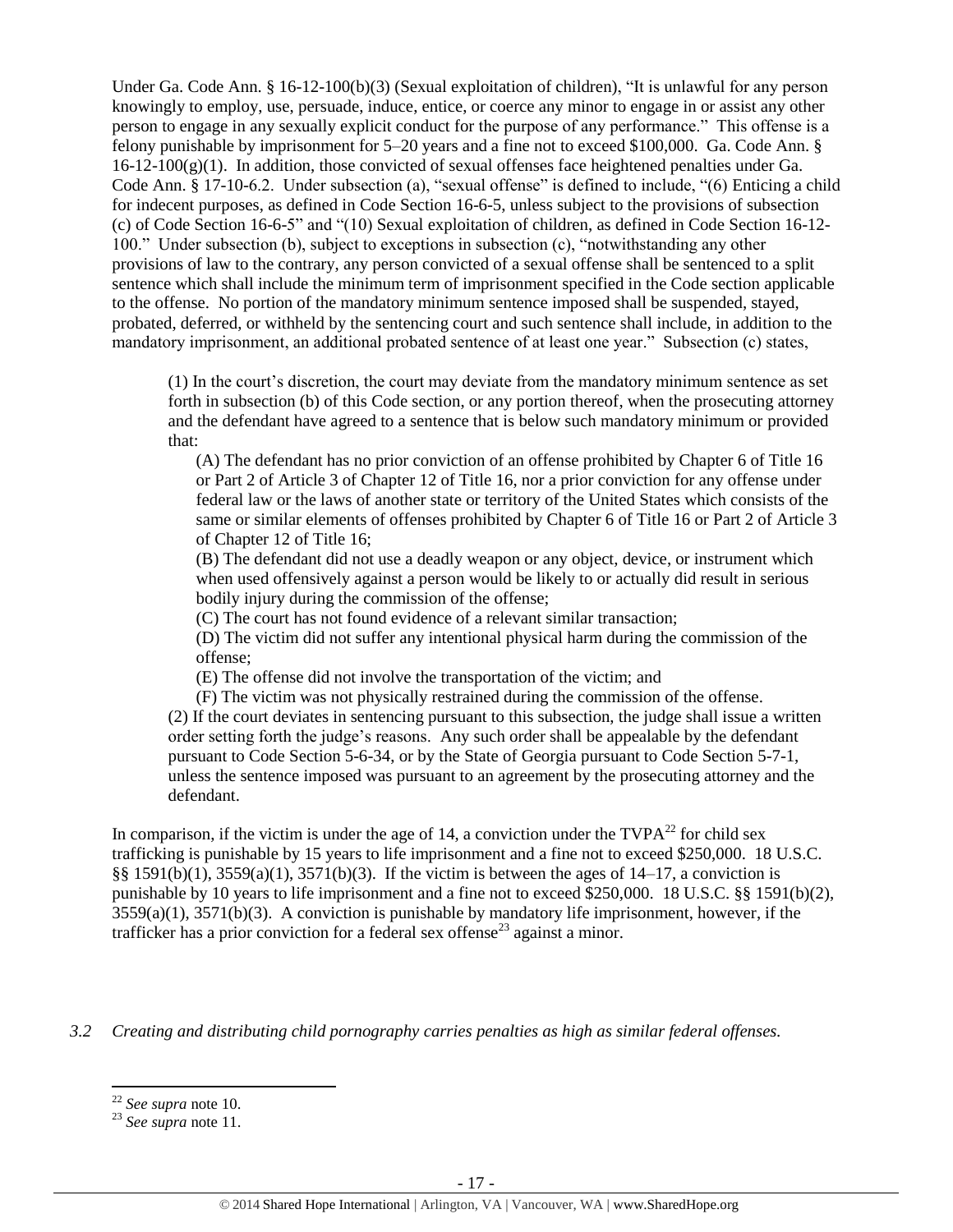Under Ga. Code Ann. §  $16-12-100(b)(3)$ , "It is unlawful for any person knowingly to employ, use, persuade, induce, entice, or coerce any minor to engage in or assist any other person to engage in any sexually explicit conduct for the purpose of any performance." Subsection (b)(1) states, "It is unlawful for any person knowingly to employ, use, persuade, induce, entice, or coerce any minor to engage in or assist any other person to engage in any sexually explicit conduct for the purpose of producing any visual medium depicting such conduct." These offenses are punishable by imprisonment for 5-20 years, a fine not to exceed \$100,000, or both. Ga. Code Ann.  $$16-12-100(g)(1).^{24}$  These offenses are also subject to the provisions of Ga. Code Ann. § 17-10-6.2.

Ga. Code Ann. § 16-12-80(a) (Distributing obscene material; obscene material defined; penalty),  $^{25}$  states in part,

A person commits the offense of distributing obscene material when he sells, lends, rents, leases, gives, advertises, publishes, exhibits, or otherwise disseminates to any person any obscene material of any description, knowing the obscene nature thereof, or offers to do so, or possesses such material with the intent to do so . . . .

A violation of § 16-12-80, is a misdemeanor of a high and aggravated nature, which is punishable by confinement up to 12 months, a fine not to exceed \$5,000, or both. Ga. Code Ann. §§ 17-10-4(a), 16-12- 80(f). Ga. Code Ann. § 16-12-80 (Distributing obscene material; obscene material defined; penalty) is included in the definition of "racketeering activity." Ga. Code Ann.  $\S$  16-14-3(9)(A)(xii). Therefore, if a trafficker is also convicted of racketeering, the offender could be guilty of a felony punishable by imprisonment for 5–20 years, "a fine that does not exceed the greater of \$25,000.00 or three times the amount of any pecuniary value gained by him from such violation," or both Ga. Code Ann. § 16-14-5(a), (b). Additionally, racketeering is subject to asset forfeiture, pursuant to Ga. Code Ann. § 16-14-7(a) (Forfeiture proceedings), which states, "All property of every kind used or intended for use in the course of, derived from, or realized through a pattern of racketeering activity is subject to forfeiture to the state." Ga. Code Ann. § 16-14-7(a).

Similarly, "any offense defined as racketeering activity by Code Section 16-14-3" also constitutes criminal gang activity. Ga. Code Ann. 16-15-3(1)(A). Ga. Code Ann. § 16-15-3(2) defines "criminal street gang" as "any organization, association, or group of three or more persons associated in fact, whether formal or informal, which engages in criminal gang activity as defined in paragraph (1) of this Code section." It is an offense "for any person employed by or associated with a criminal street gang to conduct or participate in criminal gang activity through the commission of any offense enumerated in paragraph (1) of Code Section 16-15-3." Ga. Code Ann. § 16-15-4(a). Any violation of this provision is punishable by imprisonment for 5–15 years, a fine of \$10,000–\$15,000, or both. Ga. Code Ann. § 16-5-  $4(k)(1)$ . Additionally, "(1) All property which is directly or indirectly used or intended for use in any manner to facilitate a violation of this chapter; and (2) Any property constituting or derived from gross profits or other proceeds obtained from a violation of this chapter" is subject to forfeiture. Ga. Code Ann.  $§ 16-15-5(a).$ 

In comparison, if the victim is under the age of 14, a conviction under the  $TVPA^{26}$  for child sex trafficking is punishable by 15 years to life imprisonment and a fine not to exceed \$250,000. 18 U.S.C. §§ 1591(b)(1), 3559(a)(1), 3571(b)(3). If the victim is between the ages of 14–17 a conviction is punishable by 10 years to life imprisonment and a fine not to exceed \$250,000. 18 U.S.C. §§ 1591(b)(2),  $3559(a)(1)$ ,  $3571(b)(3)$ . A conviction is punishable by mandatory life imprisonment however, if the

 $\overline{\phantom{a}}$ 

<sup>&</sup>lt;sup>24</sup> *See supra* Section 2.9 for a discussion of the limitations of these penalties.

<sup>&</sup>lt;sup>25</sup> *But see* This That & the Other Gift & Tobacco, Inc. v. Cobb County, 285 F.3d 1319, 1324 (11th Cir. 2002) (holding that the part of Ga. Code Ann. § 16-12-80 that bans all advertising of sexual devices violates the First Amendment).

<sup>26</sup> *See supra* note [10.](#page-9-0)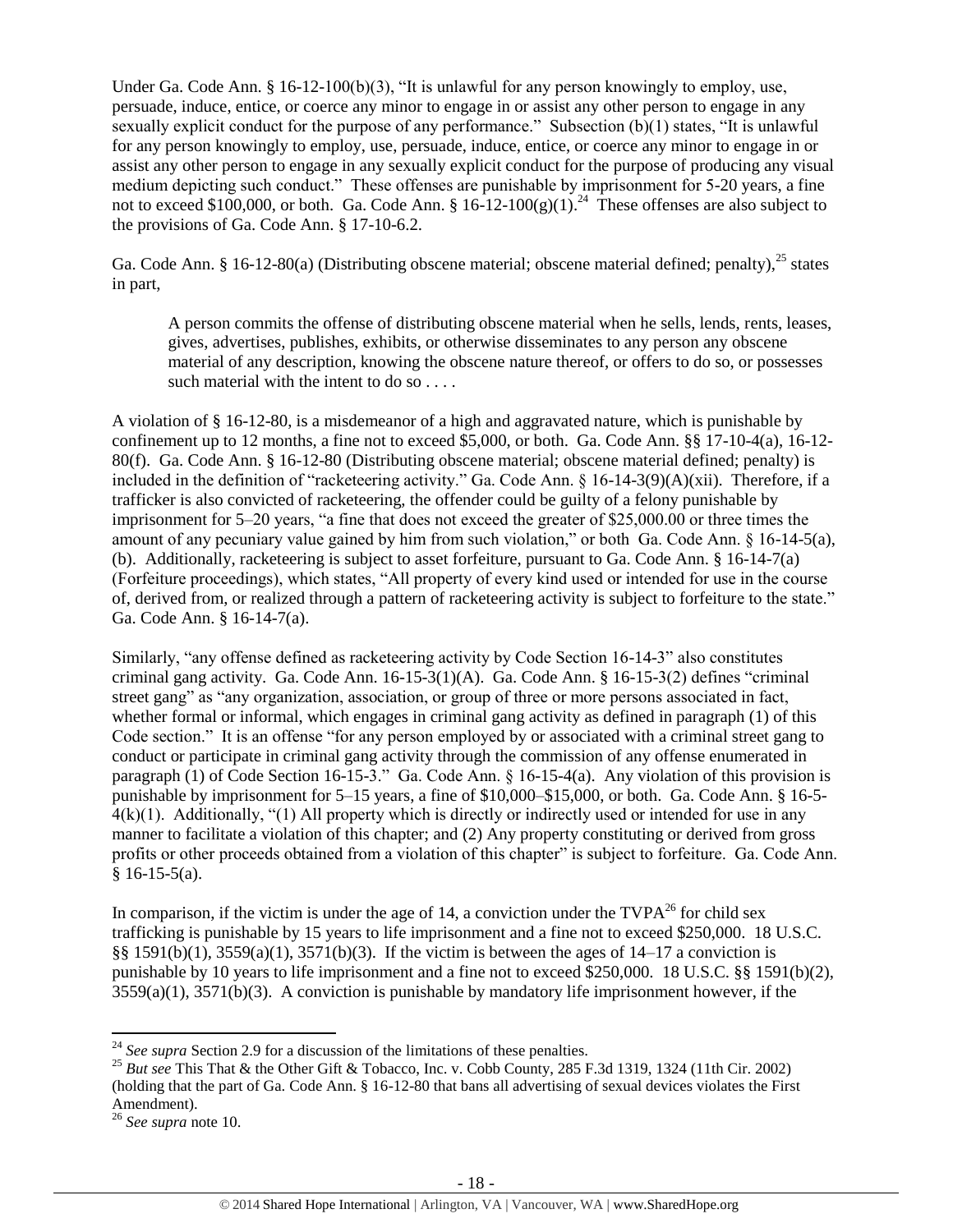trafficker has a prior conviction for a federal sex offense<sup>27</sup> against a minor. Additionally, a federal conviction for distribution of child pornography<sup>28</sup> is generally punishable by imprisonment for 5–20 years and a fine not to exceed \$250,000.<sup>29</sup> Subsequent convictions, however, are punishable by imprisonment up to 40 years and a fine not to exceed  $$250,000.<sup>30</sup>$ 

*3.3 Using the Internet to lure, entice, recruit, or sell commercial sex acts with a minor is a separate crime or results in an enhanced penalty for traffickers.*

According to Ga. Code Ann. § 16-12-100.2(c) (Computer or electronic pornography and child exploitation prevention),

(1) A person commits the offense of computer or electronic pornography if such person intentionally or willfully:

(A) Compiles, enters into, or transmits by computer or other electronic device;

(B) Makes, prints, publishes, or reproduces by other computer or other electronic device;

(C) Causes or allows to be entered into or transmitted by computer or other electronic device; or

(D) Buys, sells, receives, exchanges, or disseminates any notice, statement, or advertisement, or any child's name, telephone number, place of residence, physical characteristics, or other descriptive or identifying information for the purpose of offering or soliciting sexual conduct of or with an identifiable child or the visual depiction of such conduct.

This crime is punishable by imprisonment for 1–20 years and a fine not to exceed \$10,000. Ga. Code Ann. § 16-12-100.2(c)(2).<sup>31</sup>

Although not directly commercial, other sections of Ga. Code Ann. § 16-12-100.2, may be applied to those who use the Internet to lure a minor for the purpose of sex acts. Ga. Code Ann.  $\S 16-12-100.2(d)(1)$ states,

It shall be unlawful for any person intentionally or willfully to utilize a computer wireless service or Internet service, including, but not limited to, a local bulletin board service, Internet chat room, e-mail, instant messaging service, or other electronic device, to seduce, solicit, lure, or entice, or attempt to seduce, solicit, lure, or entice a child, or another person believed by such person to be a child, any person having custody or control of a child, or another person believed by such person to have custody or control of a child to commit any illegal act by, with, or against a child as

 $\overline{a}$ 

<sup>27</sup> *See supra* note [11.](#page-10-0)

<sup>&</sup>lt;sup>28</sup> 18 U.S.C. §§ 2252(a)(1), (a)(2), (a)(3)(B), (4)(A) (Certain activities relating to material involving the sexual exploitation of minors),  $2252A(a)(2)–(3)$  (Certain activities relating to material constituting or containing child pornography), 1466A(a) (Obscene visual representations of the sexual abuse of children).

<sup>&</sup>lt;sup>29</sup> 18 U.S.C. §§ 2252(b) (stating that a conviction under subsection (a)(2) or (a)(3) is punishable by imprisonment for 5–20 years and a fine, while a conviction under subsection (a)(4) is punishable by imprisonment up to 10 years, a fine, or both),  $2252A(b)(1)$  (a conviction is punishable by imprisonment for  $5-20$  years and a fine),  $1466A(a)$ , (b) (stating that a conviction under subsection (a) is "subject to the penalties provided in section  $2252A(b)(1)$ ," imprisonment for 5–20 years and a fine, while a conviction under subsection (b) is "subject to the penalties provided in section 2252A(b)(2)," imprisonment up to 10 years, a fine, or both); *see also* 18 U.S.C §§ 3559(a)(1) (classifying all of the above listed offenses as felonies),  $3571(b)(3)$  (providing a fine up to \$250,000 for any felony conviction).

 $30\,18$  U.S.C. §§ 2252(b) (stating if a person has a prior conviction under subsection (a)(1), (a)(2), or (a)(3) or a list of other statutes, a conviction is punishable by a fine and imprisonment for  $15-40$  years,  $2252A(b)(1)$  (stating if a person has a prior conviction under subsection (a)(2), (a)(3), or a list of other statutes, a conviction is punishable by a fine and imprisonment for  $15-40$  years),  $1466A(a)$ , (b) (stating that the penalty scheme for section  $2252A(b)$ applies); *see also* 18 U.S.C §§ 3559(a)(1) (classifying all of the above listed offenses as felonies), 3571(b)(3) (providing a fine up to \$250,000 for any felony conviction).

See supra Section 2.9 for discussion of the limitations of these penalties.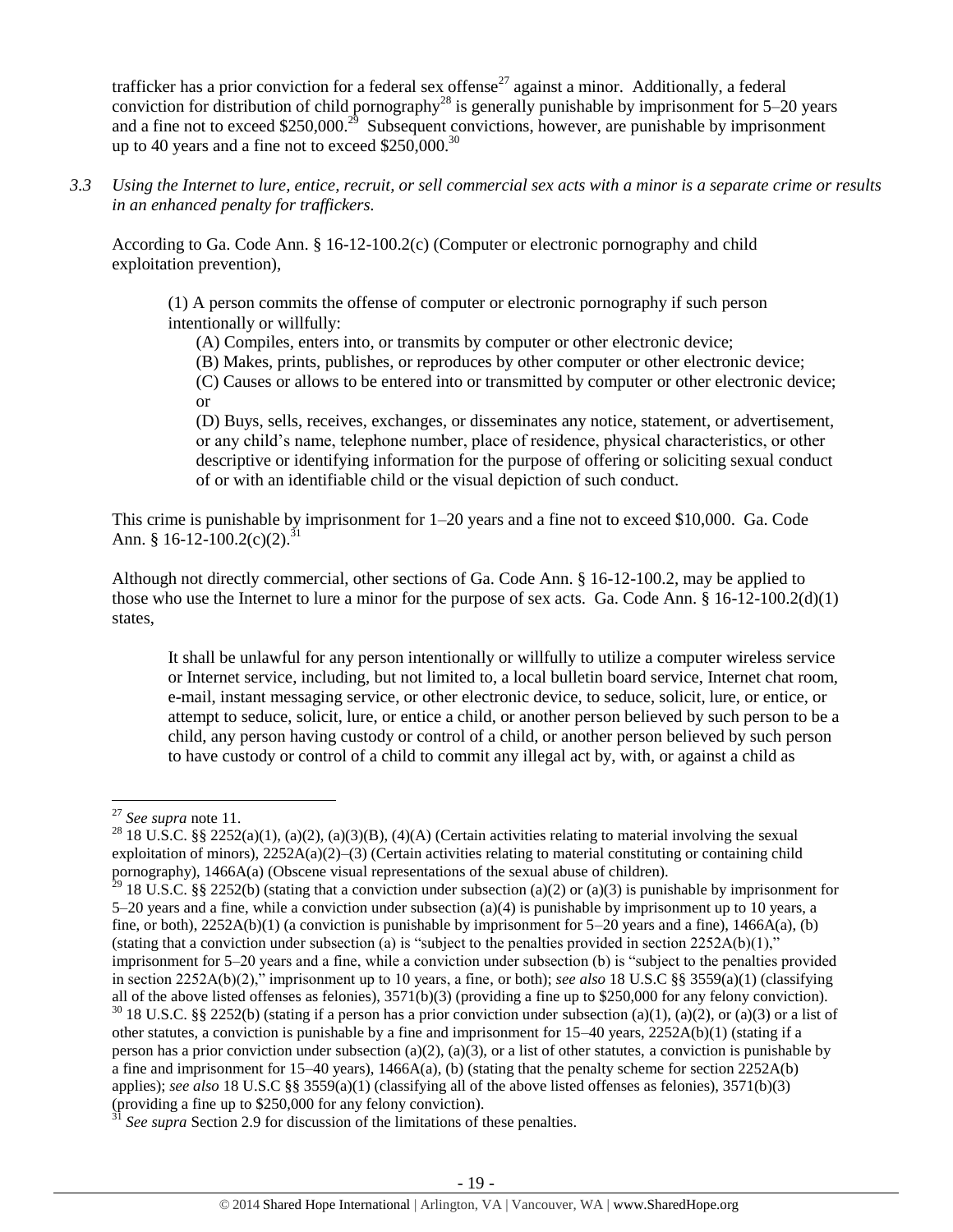described in Code Section 16-6-2,<sup>32</sup> relating to the offense of sodomy or aggravated sodomy; Code Section 16-6-4, relating to the offense of child molestation or aggravated child molestation; Code Section 16-6-5, relating to the offense of enticing a child for indecent purposes; or Code Section 16-6-8, relating to the offense of public indecency, or to engage in any conduct that by its nature is an unlawful sexual offense against a child.

This crime is a felony punishable by imprisonment for 1–20 years and a fine not to exceed \$25,000. Ga. Code Ann. § 16-12-100.2(d)(2). However, if the victim was at least 14 years of age and the perpetrator was "18 years of age or younger, then the defendant shall be guilty of a misdemeanor." Ga. Code Ann. §  $16-12-100.2(d)(2)$ .

## *3.4 Financial penalties for traffickers, including asset forfeiture, are sufficiently high.*

A person convicted of trafficking under Ga. Code Ann. § 16-5-46 (Trafficking of persons for labor or sexual servitude), when the victim is under 18, could face a fine not to exceed \$100,000. Ga. Code Ann.  $§$  16-5-46(f)(2). Additionally, under subsection (g), the trafficker would be subject to mandatory asset forfeiture. "All real and personal property of every kind used or intended for use in the course of, derived from, or realized through a violation of this Code section shall be subject to forfeiture to the state." Ga. Code Ann. § 16-5-46(g). Forfeiture shall be had by the same procedure set forth in Code Section 16-14- 7." Ga. Code Ann. § 16-5-46(g). "Forfeiture shall be had by a civil procedure. . ." Ga. Code Ann. §16- 14-7. Seizure of forfeitable property is governed by Ga. Code. Ann. §16-14-7(f). The net proceeds of the forfeiture is to be deposited in the general fund of the state treasury. Ga. Code Ann. § 16-14-7(k).

If convicted of Ga. Code Ann. § 16-6-10 (Keeping a place of prostitution), § 16-6-11 (Pimping), or. § 16- 6-12 (Pandering), and the victim is between 16 and 18, the offender could be subject to a fine between \$2,500 and \$10,000. Ga. Code Ann.  $\S$  16-6-13(b)(1). If the victim is under 16, the trafficker could be subject to a fine not to exceed \$100,000. Ga. Code Ann. § 16-6-13(b)(2).

In addition, under Ga. Code Ann. § 16-6-13.3(a) a perpetrator must forfeit "[a]ny proceeds or money which is used, intended for use, used in any manner to facilitate, or derived from a violation of Code Section 16-6-11 [Pimping], wherein any of the persons involved in performing an act of prostitution is under the age of 18 . . . ." When convicted of pimping a minor, the perpetrator's vehicle is also subject to forfeiture if the perpetrator has the requisite prior convictions or pleas. Ga. Code Ann. § 16-6-13.2(c)(1). Asset forfeiture pursuant to this section is discretionary and civil in nature. The items forfeited shall be disposed of pursuant to Ga. Code Ann. § 16-13-49(u)(Contraband; forfeiture; seizure), which provides for the sale of the property and distribution to government agencies.

An individual convicted of Ga. Code Ann. § 16-12-100 (Sexual exploitation of children; reporting violation; forfeiture; penalties) which includes using a minor in a sexually explicit performance or visual depiction, must forfeit any proceeds and "[a]ny property used, or intended to be used, to commit such offense." Ga. Code Ann.  $\hat{\S}$  16-12-100(e)(1).<sup>33</sup> This forfeiture action is criminal in nature and mandatory. The property forfeited shall also be disposed of pursuant to Ga. Code Ann. § 16-13-49(u) (Contraband; forfeiture; seizure), which provides for the sale of the property and distribution to government agencies.

Finally, a trafficker may be subject to restitution orders. Ga. Code Ann. § 17-14-3 (Restitution to victim: restitution as condition of probation) states, ". . . [I]n addition to any other penalty imposed by law, a judge of any court of competent jurisdiction shall, in sentencing an offender, make a finding as to the amount of restitution due any victim, and order an offender to make full restitution to such victim."

 $\overline{\phantom{a}}$ 

<sup>32</sup> *See supra* note [5.](#page-5-0)

<sup>&</sup>lt;sup>33</sup> Ga. Code Ann. § 16-12-100(e)(3) states, "The court shall order forfeiture of property referred to in paragraph (1) of this subsection if the trier of fact determines, beyond a reasonable doubt, that such property is subject to forfeiture."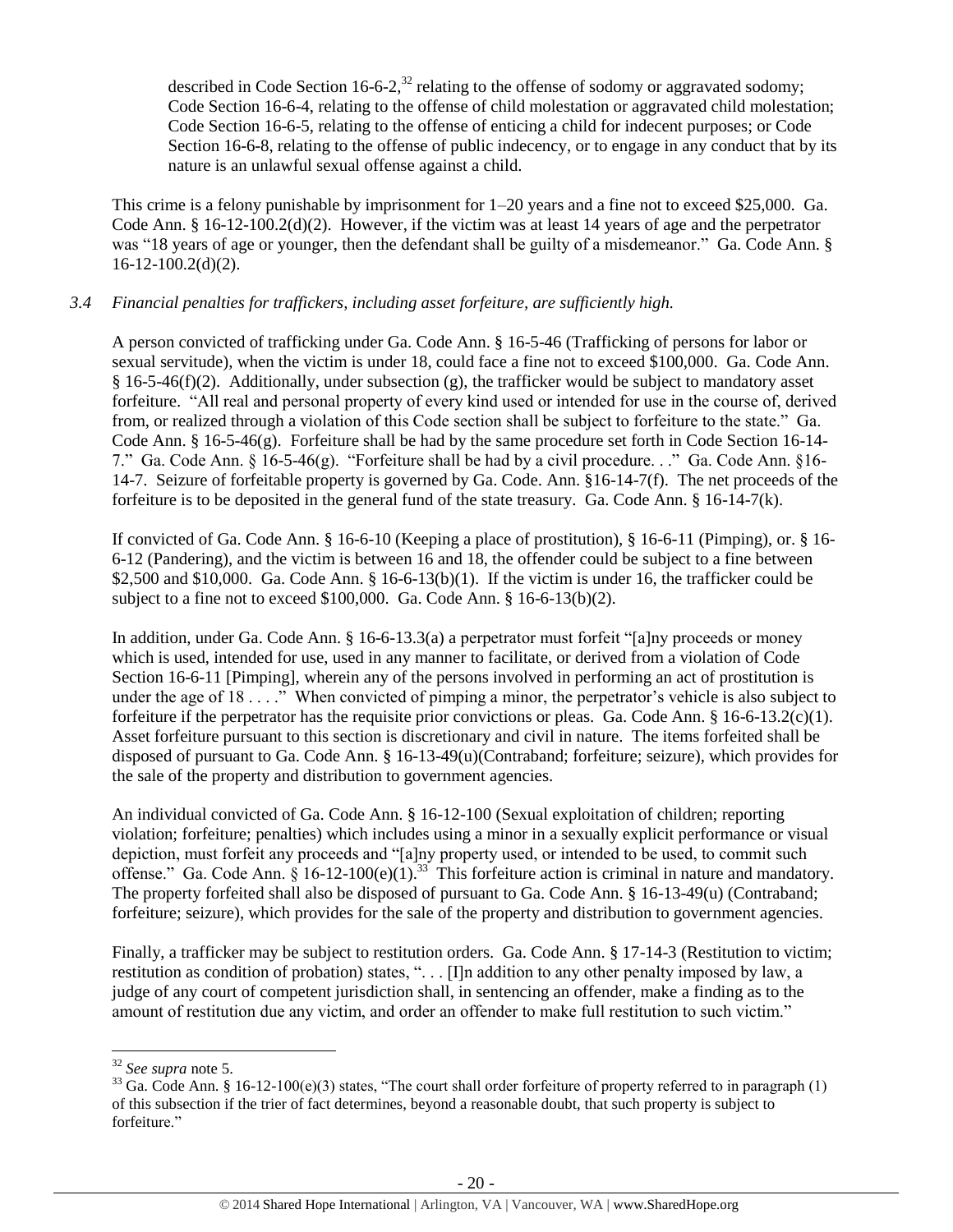Consideration of restitution is mandatory, although the "nature and amount of restitution" is dependent upon considerations outlined in Ga. Code Ann. § 17-14-10(a) (Considerations for determining nature and amount of restitution; restitution deemed part of financial resources of victim) including:

(1) The financial resources and other assets of the offender or person ordered to pay restitution including whether any of the assets are jointly controlled;

(2) The earnings and other income of the offender or person ordered to pay restitution;

(3) Any financial obligations of the offender or person ordered to pay restitution, including obligations to dependents;

(4) The amount of damages;

(5) The goal of restitution to the victim and the goal of rehabilitation of the offender;

(6) Any restitution previously made;

(7) The period of time during which the restitution order will be in effect; and

(8) Other factors which the ordering authority deems to be appropriate.

#### *3.5 Convicted traffickers are required to register as sex offenders.*

Under Ga. Code Ann. § 42-1-12(e) (State sexual offender registry), registration is required for, among others, individuals "convicted on or after July 1, 1996, of a criminal offense against a victim who is a minor;" and those "convicted on or after July 1, 1996, of a dangerous sexual offense." Subsection 9(B) of Ga. Code Ann. § 42-1-12(a) states in part,

(B) "Criminal offense against a victim who is a minor" with respect to convictions occurring after June 30, 2001, means any criminal offense under Title 16 or any offense under federal law or the laws of another state or territory of the United States which consists of:

. . . .

(iv) Solicitation of a minor to engage in sexual conduct;

(v) Use of a minor in a sexual performance;

(vi) Solicitation of a minor to practice prostitution;

(vii) Use of a minor to engage in any sexually explicit conduct to produce any visual medium depicting such conduct;

(viii) Creating, publishing, selling, distributing, or possessing any material depicting a minor or a

portion of a minor's body engaged in sexually explicit conduct;

(ix) Transmitting, making, selling, buying, or disseminating by means of a computer any descriptive or identifying information regarding a child for the purpose of offering or soliciting sexual conduct of or with a child or the visual depicting of such conduct;

(x) Conspiracy to transport, ship, receive, or distribute visual depictions of minors engaged in sexually explicit conduct; or

(xi) Any conduct which, by its nature, is a sexual offense against a victim who is a minor.

Likewise, pursuant to Ga. Code Ann.  $§$  42-1-12(a)(10)(B),

(B) "Dangerous sexual offense" with respect to convictions occurring after June 30, 2006, means any criminal offense, or the attempt to commit any criminal offense, under Title 16 as specified in this paragraph or any offense under federal law or the laws of another state or territory of the United States which consists of the same or similar elements of the following offenses:

(iv) Rape in violation of Code Section  $16-6-1$ ;<sup>34</sup>

(v) Sodomy in violation of Code Section  $16-6-2$ ;<sup>35</sup>

 $\overline{\phantom{a}}$ 

. . .

<sup>34</sup> *See supra* note [19.](#page-14-0)

<sup>35</sup> *See supra* note [5.](#page-5-0)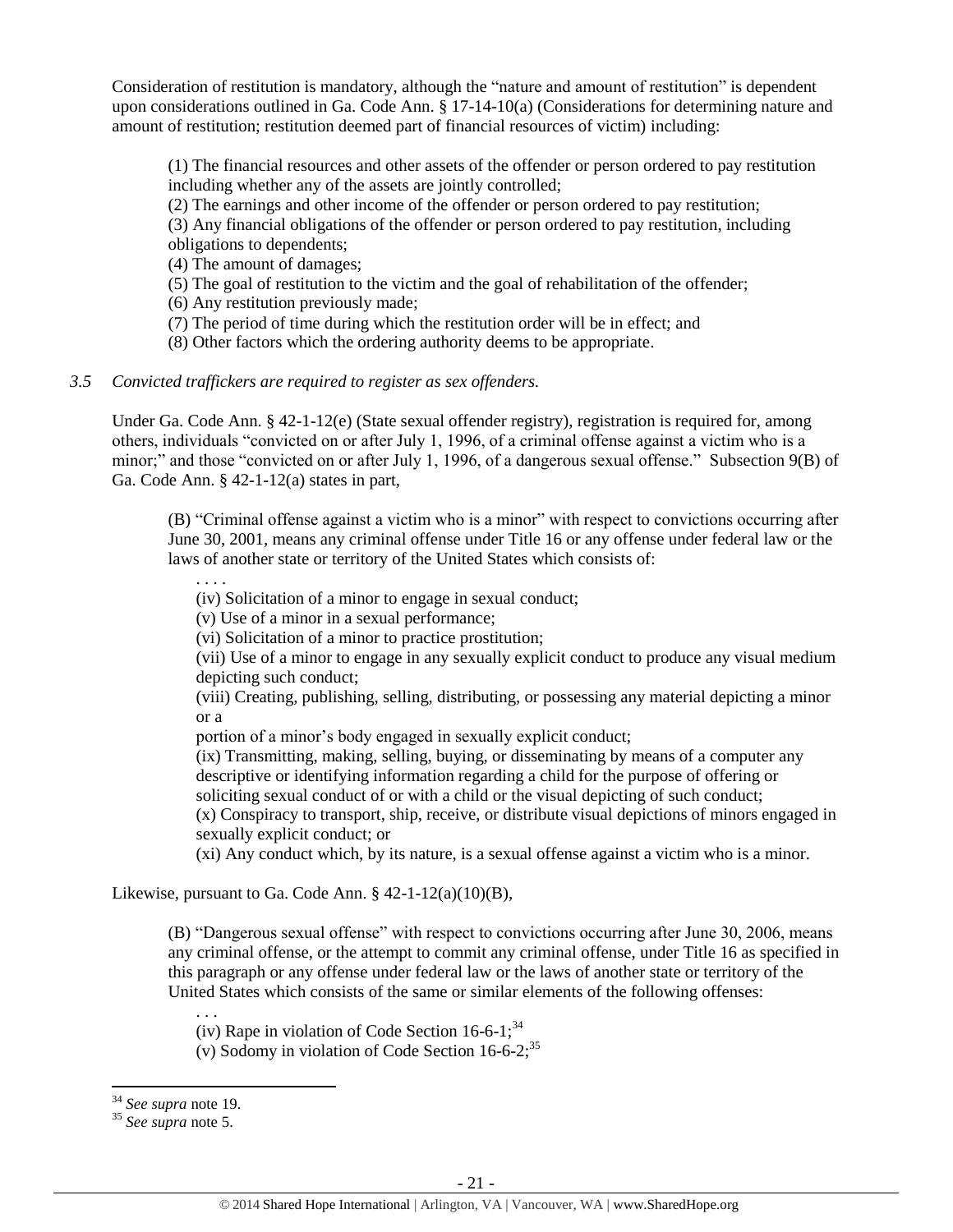(vi) Aggravated sodomy in violation of Code Section 16-6-2;

(vii) Statutory rape in violation of Code Section 16-6-3, if the individual convicted of the offense

is 21 years of age or older;

(viii) Child molestation in violation of Code Section 16-6-4;

(ix) Aggravated child molestation in violation of Code Section 16-6-4, unless the person was convicted of a misdemeanor offense;

(x) Enticing a child for indecent purposes in violation of Code Section 16-6-5;

. . .

(xv) Sexual exploitation of children in violation of Code Section 16-12-100;

. . .

(xvii) Computer pornography and child exploitation prevention in violation of Code Section 16-12-100.2;

. . .

…

(xix) Any conduct which, by its nature, is a sexual offense against a victim who is a minor or an attempt to commit a sexual offense against a victim who is a minor.

A "minor" is defined as "any individual under the age of 18 years and any individual that the sexual offender believed at the time of the offense was under the age of 18 years if such individual was the victim of an offense." Ga. Code. Ann.  $\S$  42-1-12(a)(14).

- 3.5.1 Recommendation: Amend the sex offender registry statute, Ga. Code Ann. § 42-1-12 (State Sexual Offender Registry), to include Ga. Code Ann. § 16-6-11 (Pimping), § 16-6-12 (Pandering), and § 16-5-46 (Trafficking of persons for labor or sexual servitude) as offenses for which registration as a sex offender is required when the victim is a minor.
- *3.6 Laws relating to termination of parental rights for certain offenses include sex trafficking or commercial sexual exploitation of children (CSEC) offenses in order to remove the children of traffickers from their control and potential exploitation.*

Georgia does not specifically list the types of violent felonies that could cause the removal of a child from a parent. Ga. Code Ann. § 15-11-310<sup>36</sup> (Grounds for determining termination of parental rights) states in part:

(a) In considering the termination of parental rights, the court shall first determine whether one of the following statutory grounds for termination of parental rights has been met:

(2) The parent has subjected his or her child to aggravated circumstances;

(5) A child is a dependent child due to lack of proper parental care or control by his or her parent, reasonable efforts to remedy the circumstances have been unsuccessful or were not required, such cause of dependency is likely to continue or will not likely be remedied, and the continued dependency will cause or is likely to cause serious physical, mental, emotional, or moral harm to such child.

… (vi) Injury or death of a sibling under circumstances which constitute substantial evidence that such injury or death resulted from parental neglect or abuse. Ga. Code Ann. § 15-11-94(b)(4)(B).

l  $36$  Prior to January 1, 2014, determination of parental rights is governed by Ga. Code Ann. § 15-11-94 (Grounds for termination; other dispositions). In a decision to terminate parental rights, a court may consider:

<sup>(</sup>iii) Conviction of the parent of a felony and imprisonment therefor which has a demonstrable negative effect on the quality of the parent-child relationship;

iv) Egregious conduct or evidence of past egregious conduct of the parent toward the child or toward another child of a physically, emotionally, or sexually cruel or abusive nature;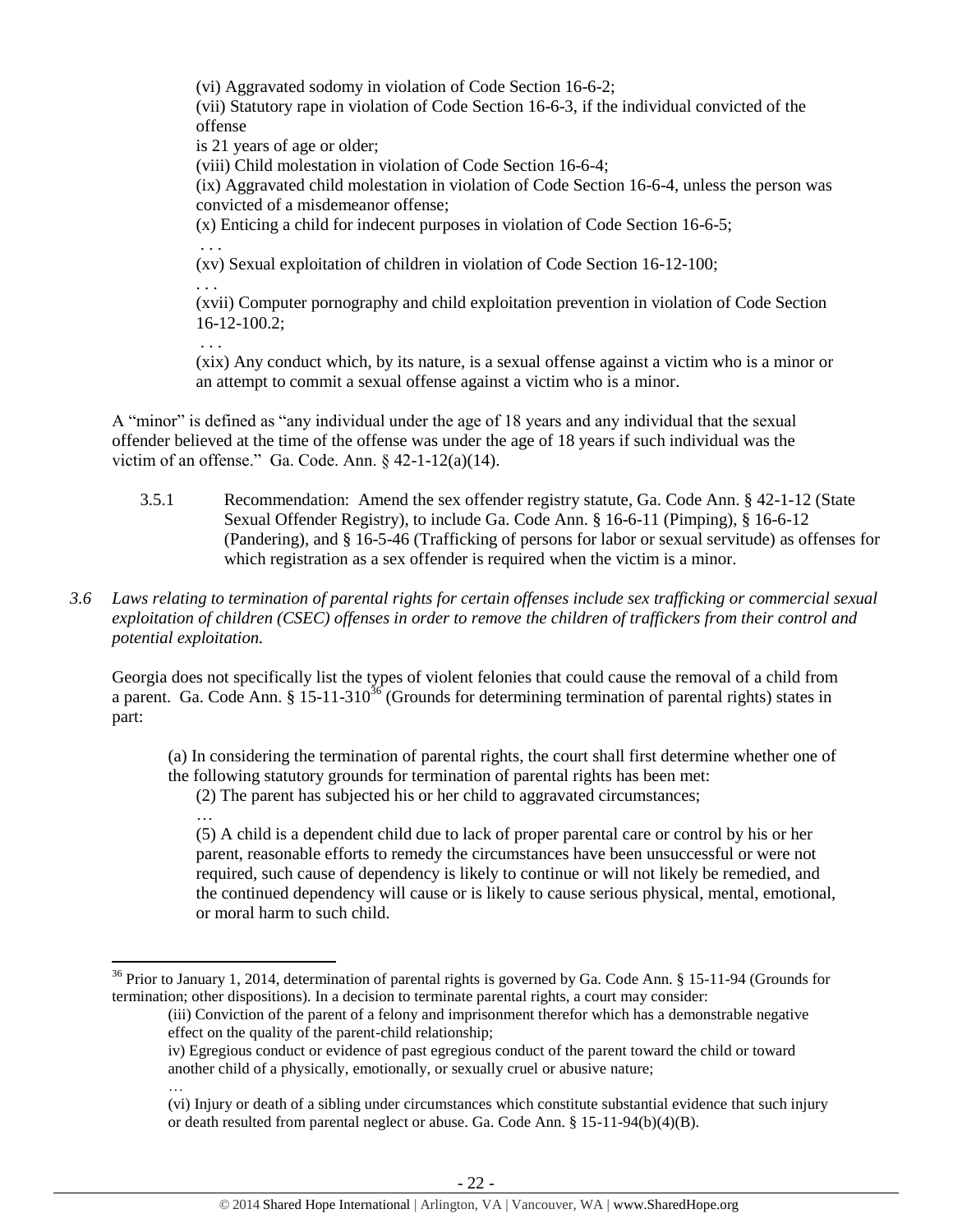Ga. Code Ann. § 15-11-310 (Determination of whether child is without proper parental care and control) states:

(a) In determining whether a child is without proper parental care and control, the court shall consider, without being limited to, the following:

…(4) Egregious conduct or evidence of past egregious conduct of a physically, emotionally, or sexually cruel or abusive nature by such parent toward his or her child or toward another child of such parent;

<span id="page-22-0"></span>"Aggravated circumstances" includes circumstances in which a parent has "(C) Subjected a child or his or her sibling to torture, chronic abuse, sexual abuse, or sexual exploitation;...." Ga. Code Ann. § 15-11- $2^{37}$  (Definitions).

 $\overline{\phantom{a}}$ 

 $37$  The text of Ga. Code Ann. § 15-11-2 included here and elsewhere in this report includes amendments made by the passage of Senate Bill 364 during the 2014 regular session of the Georgia Legislature (effective April 1, 2014).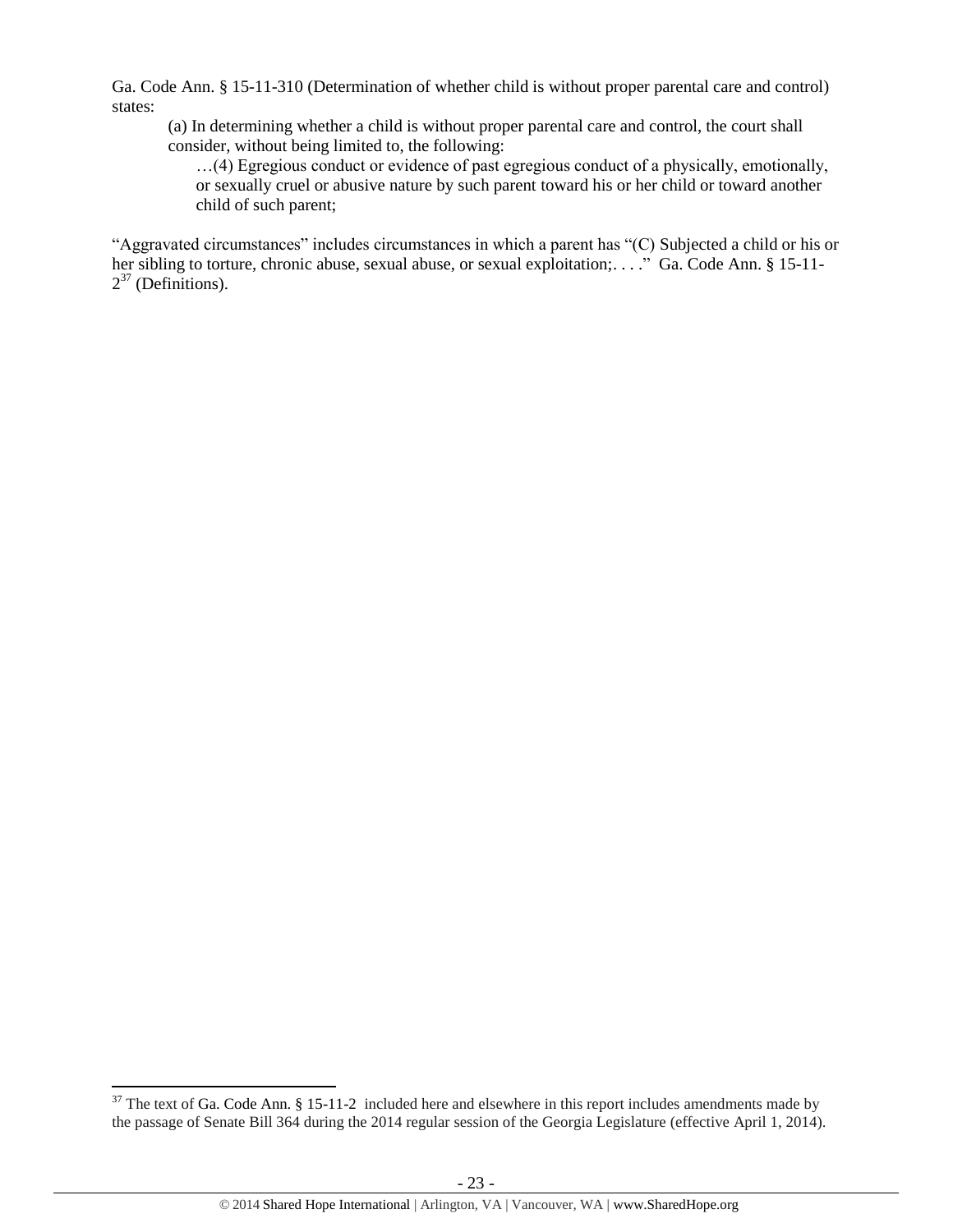#### **FRAMEWORK ISSUE 4: CRIMINAL PROVISIONS FOR FACILITATORS**

#### *Legal Components:*

- *4.1 The acts of assisting, enabling, or financially benefitting from child sex trafficking are included as criminal offenses in the state sex trafficking statute.*
- *4.2 Financial penalties, including asset forfeiture laws, are in place for those who benefit financially from or aid and assist in committing domestic minor sex trafficking.*

*\_\_\_\_\_\_\_\_\_\_\_\_\_\_\_\_\_\_\_\_\_\_\_\_\_\_\_\_\_\_\_\_\_\_\_\_\_\_\_\_\_\_\_\_\_\_\_\_\_\_\_\_\_\_\_\_\_\_\_\_\_\_\_\_\_\_\_\_\_\_\_\_\_\_\_\_\_\_\_\_\_\_\_\_\_\_\_\_\_\_\_\_\_\_*

- *4.3 Promoting and selling child sex tourism is illegal.*
- *4.4 Promoting and selling child pornography is illegal.*

#### *Legal Analysis:*

*4.1 The acts of assisting, enabling, or financially benefitting from child sex trafficking are included as criminal offenses in the state sex trafficking statute.*

Under Ga. Code Ann. § 16-5-46 (Trafficking of persons for labor or sexual servitude), trafficking for sexual servitude occurs when a person "knowingly subjects or maintains another in sexual servitude or knowingly recruits, entices, harbors, transports, provides, or obtains by any means another person for the purpose of sexual servitude." Ga. Code Ann. § 16-5-46(c). This language could reach some facilitators, but does not include terms such as "benefiting," "assisting," or "aiding," which are terms more explicitly applicable to facilitators.

Georgia's human trafficking law does, however, allow for the prosecution of corporations in certain circumstances. Ga. Code Ann. § 16-5-46(j). Specifically, a corporation can be prosecuted under the human trafficking law

for an act or omission constituting a crime under this Code section only if an agent of the corporation performs the conduct which is an element of the crime while acting within the scope of his or her office or employment and on behalf of the corporation and the commission of the crime was either authorized, requested, commanded, performed, or within the scope of his or her employment on behalf of the corporation or constituted a pattern of illegal activity that an agent of the company knew or should have known was occurring.

In addition to the trafficking law, Georgia has several other laws applicable to facilitators:

- 1. Ga. Code Ann. § 16-6-10 (Keeping a place of prostitution) could apply to facilitators and specifically criminalizes "exercising control over the use of any place or conveyance which would offer seclusion or shelter for the practice of prostitution . . . when [the perpetrator] knowingly grants or permits the use of such place for the purpose of prostitution." Similarly, pursuant to Ga. Code Ann. § 44-7-18(b) (Effect of leases for purposes of prostitution or assignation), leases entered into for the purposes of prostitution "shall be void."
- 2. Ga. Code Ann. § 16-6-11 (Pimping). Although not specific to minors, the offense of pimping, as defined in Ga. Code Ann. § 16-6-11, includes when a person,

(3) Directs or transports another person to a place when he or she knows or should know that the direction or transportation is for the purpose of prostitution; . . .

(5) Aids or abets, counsels, or commands another in the commission of prostitution or aids or assists in prostitution where the proceeds or profits derived therefrom are to be divided on a pro rata basis.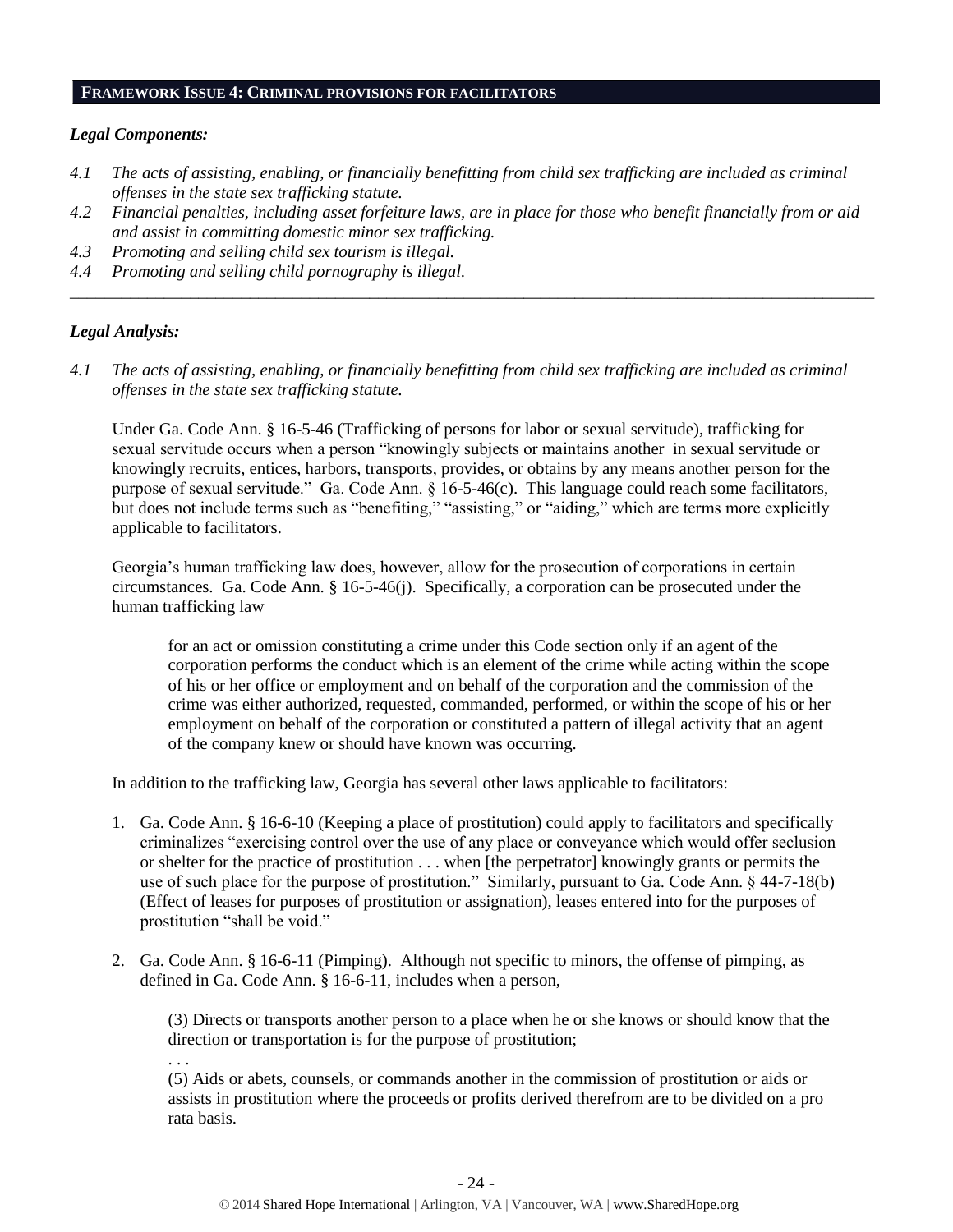- 3. Ga. Code Ann. § 39-5-4 (Report of certain information; failure to report required information; penalties). According to this statute, "An interactive computer service doing business in this state that obtains knowledge of facts or circumstances from which a violation of any law of this state prohibiting child pornography is apparent shall make a report, as soon as reasonably possible, of such facts and circumstances to the Cyber Tipline at the National Center for Missing and Exploited Children." Ga. Code Ann. § 39-5-4(a). A "knowing [] and will full [] violat [ion] [of] subsection (a)" is a misdemeanor. Ga. Code Ann. § 39-5-4(b). Subsequent violations raise the offense to a misdemeanor of a high and aggravated nature. Ga. Code Ann. § 39-5-4(b).
- 4. Ga. Code Ann. § 16-12-100(b) (Sexual exploitation of children; reporting violation; forfeiture; penalties), states in part, "It is unlawful for any person knowingly to employ, use, persuade, induce, entice or coerce any minor to engage in or *assist* any other person to engage in any sexually explicit conduct for the purpose of producing any visual medium depicting such conduct." Ga. Code Ann. § 16-12-100(b)(1) (emphasis added). The statute also states that "[i]t is unlawful for any person knowingly to create, reproduce, publish, promote, sell, distribute, give, exhibit, or possess with intent to sell or distribute any visual medium which depicts a minor or a portion of a minor's body engaged in any sexually explicit conduct." Ga. Code Ann.  $$16-12-100(b)(5).$
- 5. Ga. Code Ann. § 16-12-100.2(c)(1)(D) (Computer or electronic pornography and child exploitation prevention) states,

A person commits the offense of computer or electronic pornography if such person intentionally or willfully:

(D) Buys, sells, receives, exchanges, or disseminates any notice, statement, or advertisement, or any child's name, telephone number, place of residence, physical characteristics, or other descriptive or identifying information for the purpose of offering or soliciting sexual conduct of or with an identifiable child or the visual depiction of such conduct.

This crime is punishable by imprisonment for 1–20 years and a fine not to exceed \$10,000. Ga. Code Ann. § 16-12-100.2(c)(2).<sup>38</sup>

Where a facilitator is also engaged in criminal gang activity, extra penalties may apply. It is an offense "for any person employed by or associated with a criminal street gang to conduct or participate in criminal gang activity through the commission of any offense enumerated in paragraph (1) of Code Section 16-15-3." Ga. Code Ann. § 16-15-4(a).<sup>39</sup> In addition to any other penalty provided by law, Any violation of this provision is punishable by imprisonment for 5–15 years, a fine of \$10,000–\$15,000, or both. Ga. Code Ann. § 16-5-4(k)(1). Additionally, "(1) All property which is directly or indirectly used or intended for use in any manner to facilitate a violation of this chapter; and (2) Any property constituting or derived from gross profits or other proceeds obtained from a violation of this chapter" is subject to forfeiture. Ga. Code Ann. § 16-15-5(a).

In addition to criminal penalties, Georgia has also enacted mandatory posting requirements for businesses likely to be used in the course of human trafficking.<sup>40</sup> Such business must post a standard sign in

 $\overline{\phantom{a}}$ 

. . .

<sup>38</sup> *See supra* Section 2.9 for circumstances that will limit these penalties.

<sup>39</sup> *See* discussion *supra* in Section 1.2.

 $40$  Ga. Code Ann.  $\hat{\S}$  16-5-47(b) provides that the businesses subject to the mandatory posting provision are: Adult entertainment establishments Bars; Primary airports; Passenger rail or light rail stations; Bus stations; Truck stops; Emergency rooms within general acute care hospitals; Urgent care centers; Farm labor contractors and day haulers; Privately operated job recruitment centers; Safety rest areas located along interstate highways in this state; Hotels; and Businesses and establishments that offer massage or bodywork services by a person who is not a massage therapist.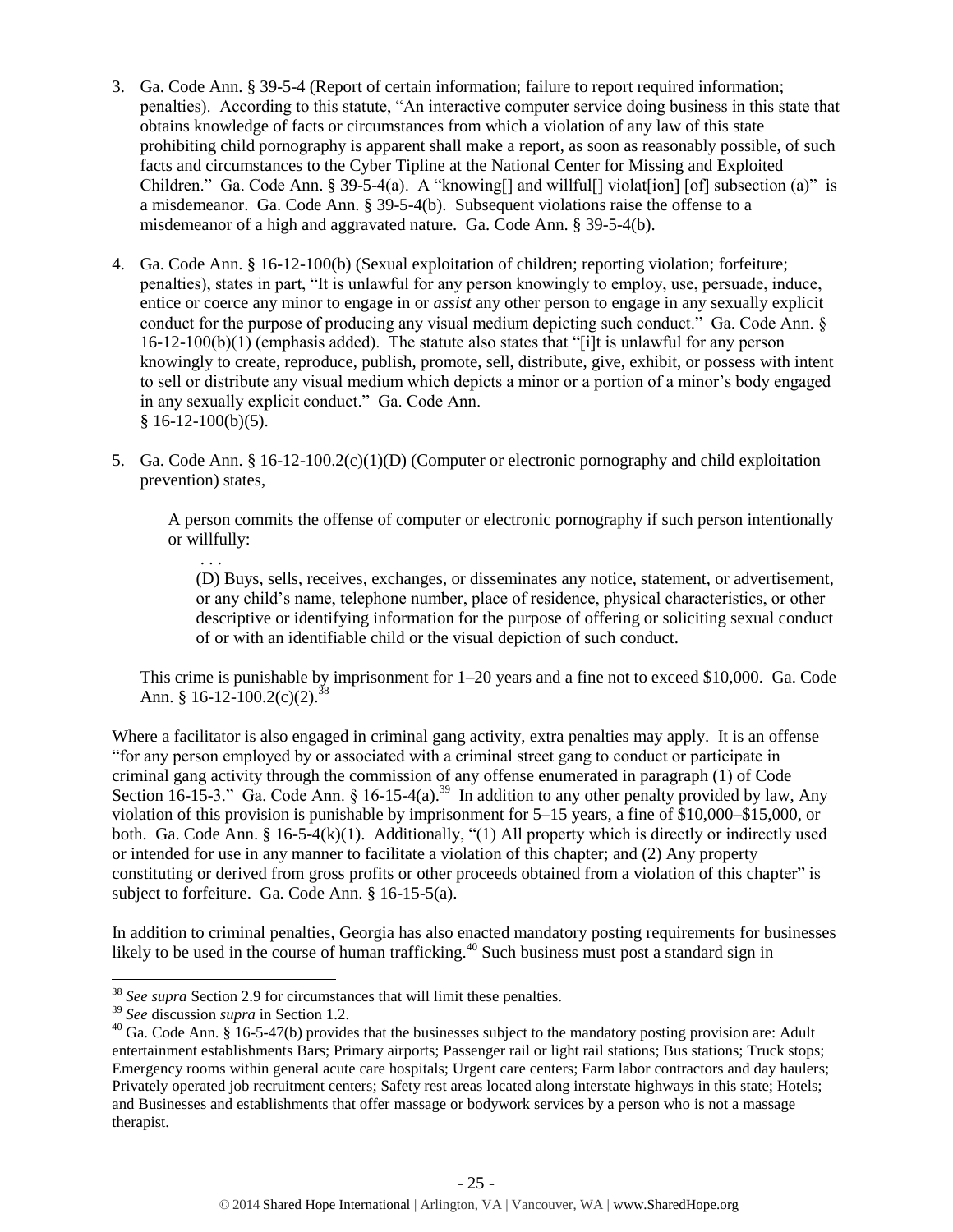prominent locations informing trafficking victims about available services. Failure to post such notice is punishable by a fine of not more than \$500.00 and "[u]pon a second or subsequent conviction, the owner shall be guilty of a high and aggravated misdemeanor and shall be punished by a fine not to exceed \$5,000.00." Ga. Code Ann. § 16-5-47(d).

4.1.1 Recommendation: Amend Ga. Code Ann. § 16-5-46 (Trafficking of persons for labor or sexual servitude) to expressly include aiding, assisting and benefitting from human trafficking as prohibited conduct.

## *4.2 Financial penalties, including asset forfeiture laws, are in place for those who benefit financially from or aid and assist in committing domestic minor sex trafficking.*

A person convicted of trafficking under Ga. Code Ann. § 16-5-46 (Trafficking of persons for labor or sexual servitude), when the victim is under 18, could face a fine not to exceed \$100,000. Ga. Code Ann. § 16-5-46(f)(2). Additionally, under subsection (g), "All real and personal property of every kind used or intended for use in the course of, derived from, or realized through a violation of this Code section shall be subject to forfeiture to the state." Ga. Code Ann. § 16-5-46(g). "Forfeiture shall be had by the same procedure set forth in Code Section 16-14-7." Ga. Code Ann. § 16-5-46(g). "Forfeiture shall be had by a civil procedure. . ." Ga. Code Ann. §16-14-7. Seizure of forfeitable property is governed by Ga. Code. Ann. §16-14-7(f). The net proceeds of the forfeiture is to be deposited in the general fund of the state treasury. Ga. Code Ann. § 16-14-7(k).

Facilitators prosecuted under Ga. Code Ann. § 16-6-11 (Pimping) may face asset forfeiture. Under Ga. Code Ann. § 16-6-13.3 (Proceeds from pimping; forfeiture; distribution), "Any proceeds or money which is used, intended for use, used in any manner to facilitate, or derived from a violation of Code Section 16- 6-11 [pimping], wherein any of the persons involved in performing an act of prostitution is under the age of 18, is contraband and forfeited . . . ." Ga. Code Ann. § 16-6-13.3(a). Additionally, if the facilitator has a prior conviction for Ga. Code Ann. § 16-6-11, the facilitator may be subject to motor vehicle forfeiture. Ga. Code Ann. § 16-6-13.2(c). Asset forfeiture pursuant to this section is discretionary and civil in nature. The items forfeited shall be disposed of pursuant to Ga. Code Ann. § 16-13-49(u)(Contraband; forfeiture; seizure), which provides for the sale of the property and distribution to government agencies.

Additional forfeiture exists for those facilitators involved in using a minor for a sexual performance or visual depiction of sexually explicit conduct. Ga. Code Ann. § 16-12-100. Under Ga. Code Ann. § 16- 12-100(e)(1), anyone "who is convicted of an offense under this Code section shall forfeit to the State of Georgia such interest as the person may have in: (A) Any property constituting or directly derived from gross profits or other proceeds obtained from such offense; and (B) Any property used, or intended to be used, to commit such offense." This forfeiture action is criminal in nature and mandatory. The property forfeited shall also be disposed of pursuant to Ga. Code Ann. § 16-13-49(u) (Contraband; forfeiture; seizure), which provides for the sale of the property and distribution to government agencies.

Finally, a facilitator may be subject to restitution orders. Ga. Code Ann. § 17-14-3 states, "... [I]n addition to any other penalty imposed by law, a judge of any court of competent jurisdiction shall, in sentencing an offender, make a finding as to the amount of restitution due any victim, and order an offender to make full restitution to such victim." Consideration of restitution is mandatory, although the order itself is dependent upon considerations outlined in Ga. Code Ann. § 17-14-10 including:

(1) The financial resources and other assets of the offender or person ordered to pay restitution including whether any of the assets are jointly controlled;

(2) The earnings and other income of the offender or person ordered to pay restitution;

 $\overline{\phantom{a}}$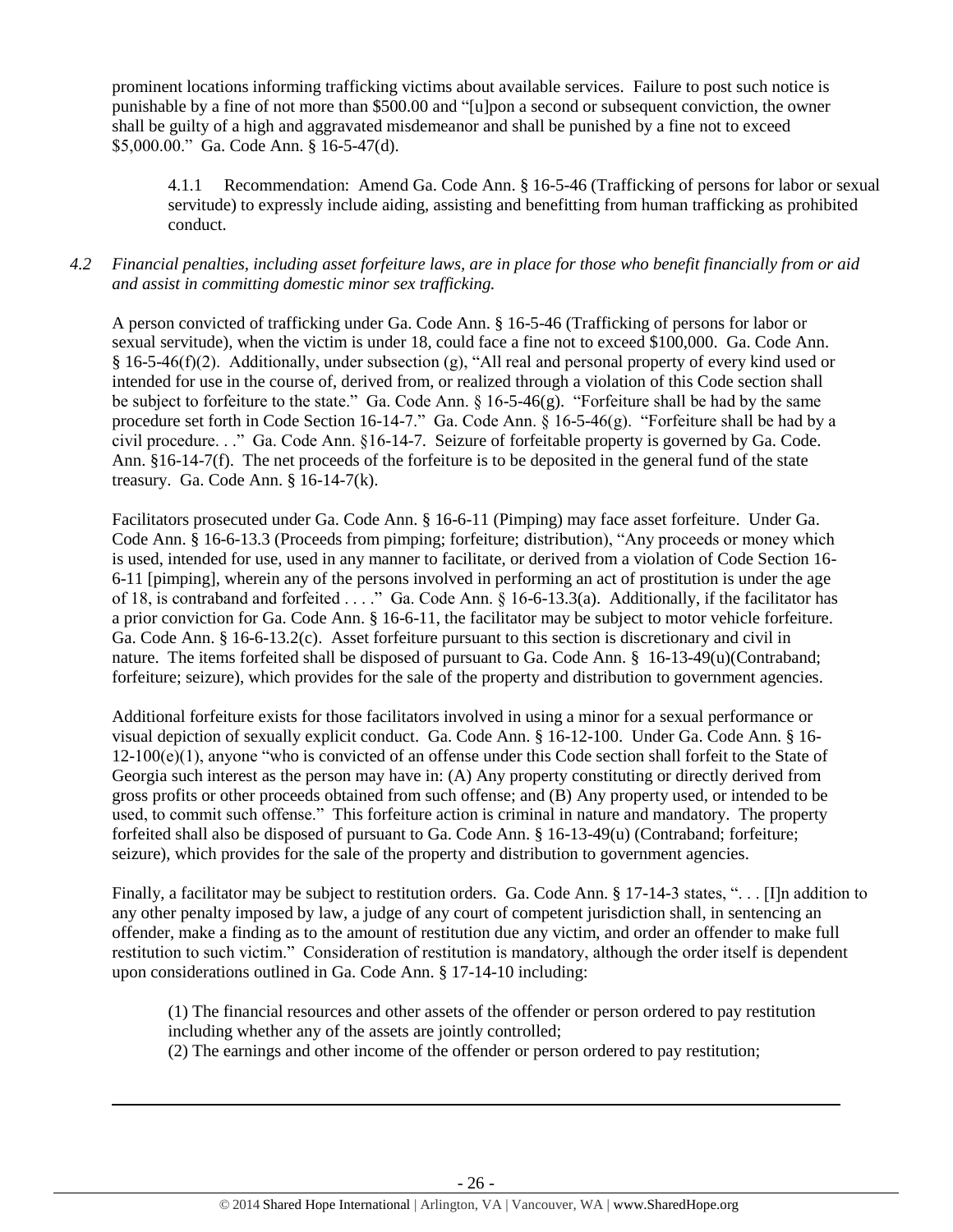(3) Any financial obligations of the offender or person ordered to pay restitution, including obligations to dependents;

(4) The amount of damages;

- (5) The goal of restitution to the victim and the goal of rehabilitation of the offender;
- (6) Any restitution previously made;
- (7) The period of time during which the restitution order will be in effect; and
- (8) Other factors which the ordering authority deems to be appropriate.
- *4.3 Promoting and selling child sex tourism is illegal*.

Georgia does not have a specific law that prohibits the promotion or sale of child sex tourism.

4.3.1 Recommendation: Enact a law prohibiting selling or offering to sell travel services that include or facilitate travel for the purpose of engaging in commercial sexual exploitation of a minor or prostitution of a minor, if the travel or sale occurs in Georgia.

## *4.4 Promoting and selling child pornography is illegal.*

Pursuant to Ga. Code Ann. § 16-12-100 (Sexual exploitation of children; reporting violation; forfeiture; penalties), promoting and selling pornography depicting children under 18 is illegal. Ga. Code Ann. § 16-12-100. Specifically, "It is unlawful for any person knowingly to . . . promote, sell, distribute, give, exhibit, or possess with intent to sell or distribute any visual medium which depicts a minor or a portion of a minor's body engaged in any sexually explicit conduct." Ga. Code Ann. § 16-12-100(b)(5). Similarly, it is also a crime to "advertise, sell, purchase, barter, or exchange any medium which provides information as to where any visual medium which depicts a minor or a portion of a minor's body engaged in any sexually explicit conduct can be found or purchased." Ga. Code Ann. § 16-12-100(b)(6). This crime is punishable by imprisonment for 5–20 years and a fine not to exceed \$100,000. Ga. Code Ann. §  $16 - 12 - 100(g)(1)^{41}$ 

Under Ga. Code Ann. § 16-12-100.2(c)(1) (Computer or electronic pornography and child exploitation prevention),

A person commits the offense of computer or electronic pornography if such person intentionally or willfully:

(A) Compiles, enters into, or transmits by computer or other electronic device;

(B) Makes, prints, publishes, or reproduces by other computer or other electronic device;

(C) Causes or allows to be entered into or transmitted by computer or other electronic device; or

(D) Buys, sells, receives, exchanges, or disseminates

any notice, statement, or advertisement or any child's name, telephone number, place of residence, physical characteristics, or other descriptive or identifying information for the purpose of offering or soliciting sexual conduct of or with an identifiable child [defined as under 16] or the visual depiction of such conduct.

The crime is punishable by imprisonment for 1–20 years and a fine not to exceed \$10,000. Ga. Code Ann. § 16-12-100.2(c)(2).<sup>42</sup>

 $\overline{\phantom{a}}$ 

<sup>41</sup> *See supra* Section 2.9 for circumstances that will limit these penalties.

<sup>&</sup>lt;sup>42</sup> *See supra* Section 2.9 for circumstances that will limit these penalties.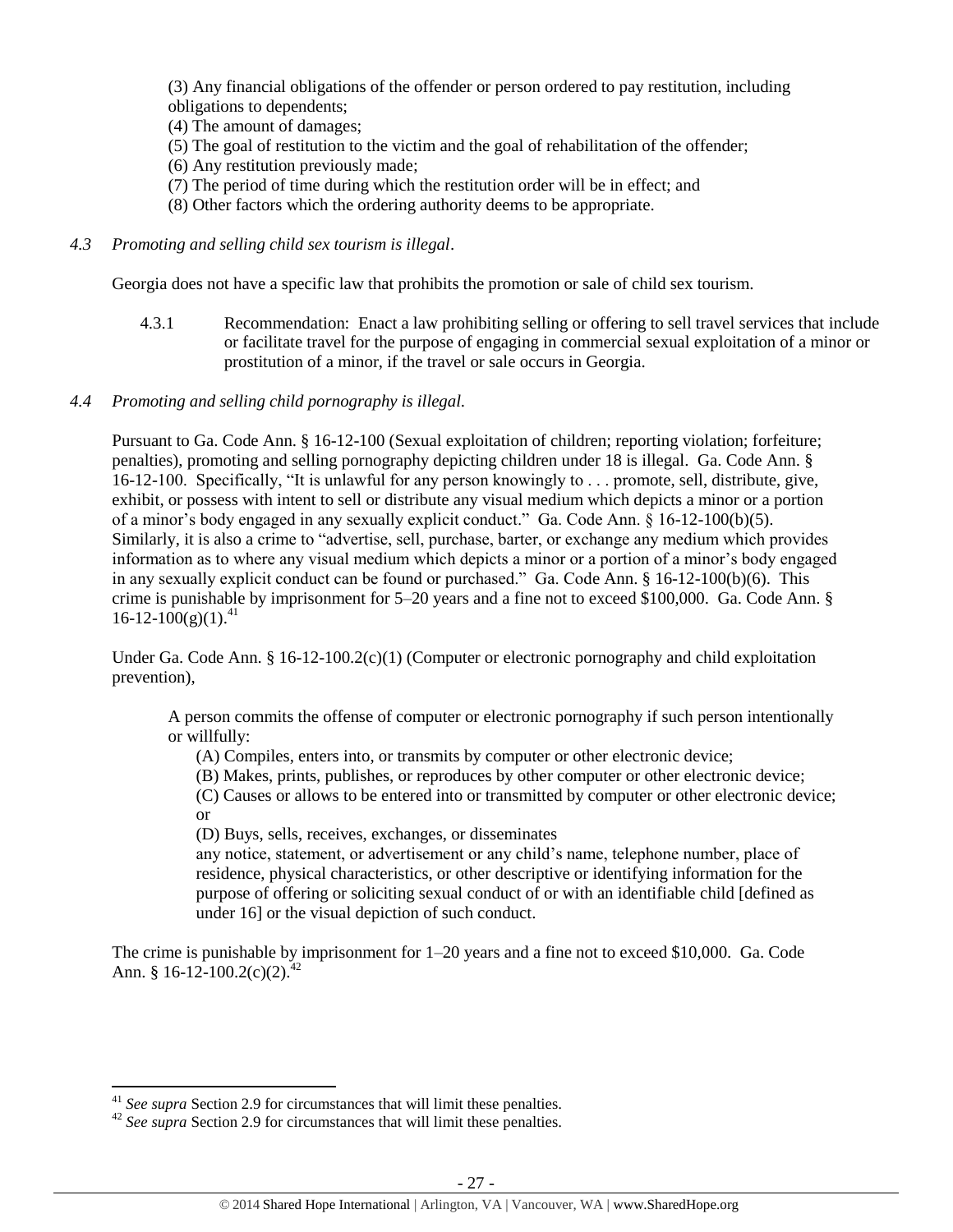#### **FRAMEWORK ISSUE 5: PROTECTIVE PROVISIONS FOR THE CHILD VICTIMS**

## *Legal Components:*

- *5.1 Statutorily-mandated victim services define "victim" to specifically include victims of domestic minor sex trafficking or commercial sexual exploitation of children (CSEC) to ensure prompt identification and access to victims' rights and services.*
- *5.2 The state sex trafficking statute expressly prohibits a defendant from raising consent of the minor to the commercial sex acts as a defense.*
- *5.3 Prostitution laws apply only to adults, making minors under 18 specifically immune from this offense.*
- *5.4 Child victims of sex trafficking or commercial sexual exploitation are provided with a child protection response, including specialized shelter and services, and are not detained in juvenile detention facilities.*
- *5.5 Commercial sexual exploitation or sex trafficking is identified as a type of abuse and neglect within child protection statutes.*
- *5.6 The definition of "caregiver" (or similar term) in the child welfare statutes is broad enough to include a trafficker who has custody or control of a child in order to bring a trafficked child into the protection of child protective services.*
- *5.7 Crime victims' compensation is specifically available to a child victim of sex trafficking or commercial sexual exploitation of children (CSEC) without regard to ineligibility factors.*
- *5.8 Victim-friendly procedures and protections are provided in the trial process for minors under 18.*
- *5.9 Expungement or sealing of juvenile delinquency records resulting from arrests or adjudications for prostitution-related offenses committed as a result of, or in the course of, the commercial sexual exploitation of a minor is available within a reasonable time after turning 18.*
- *5.10 Victim restitution and civil remedies for victims of domestic minor sex trafficking or commercial sexual exploitation of children (CSEC) are authorized by law.*
- *5.11 Statutes of limitations for civil and criminal actions for child sex trafficking or commercial sexual exploitation of children (CSEC) offenses are eliminated or lengthened sufficiently to allow prosecutors and victims a realistic opportunity to pursue criminal action and legal remedies.*

*\_\_\_\_\_\_\_\_\_\_\_\_\_\_\_\_\_\_\_\_\_\_\_\_\_\_\_\_\_\_\_\_\_\_\_\_\_\_\_\_\_\_\_\_\_\_\_\_\_\_\_\_\_\_\_\_\_\_\_\_\_\_\_\_\_\_\_\_\_\_\_\_\_\_\_\_\_\_\_\_\_\_\_\_\_\_\_\_\_\_\_\_\_*

# *Legal Analysis:*

*5.1 Statutorily-mandated victim services define "victim" to specifically include victims of domestic minor sex trafficking or commercial sexual exploitation of children (CSEC) to ensure prompt identification and access to victims' rights and services.*

Pursuant to Ga. Code Ann. § 17-14-2(9) (Definitions), Georgia defines a victim deserving restitution fairly broadly and states that a victim includes any

[n]atural person or his or her personal representative or, if the victim is deceased, his or her estate; . . . suffering damages caused by an offender's unlawful act; provided, however, that the term "victim" shall not include any person who is concerned in the commission of such unlawful act as defined in Code Section 16-2-20 [When a person is a party to a crime]*.*

Therefore, a sexually exploited child generally would qualify as a victim for purposes of restitution. Notably, however, if a court did determine that the minor "[i]ntentionally aid[ed] or abet[ted] in the commission of the crime," under Ga. Code Ann. § 16-2-20(b)(3) (When a person is a party to a crime), the minor could no longer be considered a victim. Therefore, if a court considers a victim of domestic minor sex trafficking as aiding in his or her trafficking situation or prostitution, the minor may not be considered a victim.

For the purposes of crime victims' compensation funds, a violation of Ga. Code Ann. § 16-5-46 (Trafficking in persons for labor or sexual servitude) is specifically included in the definition of "crime."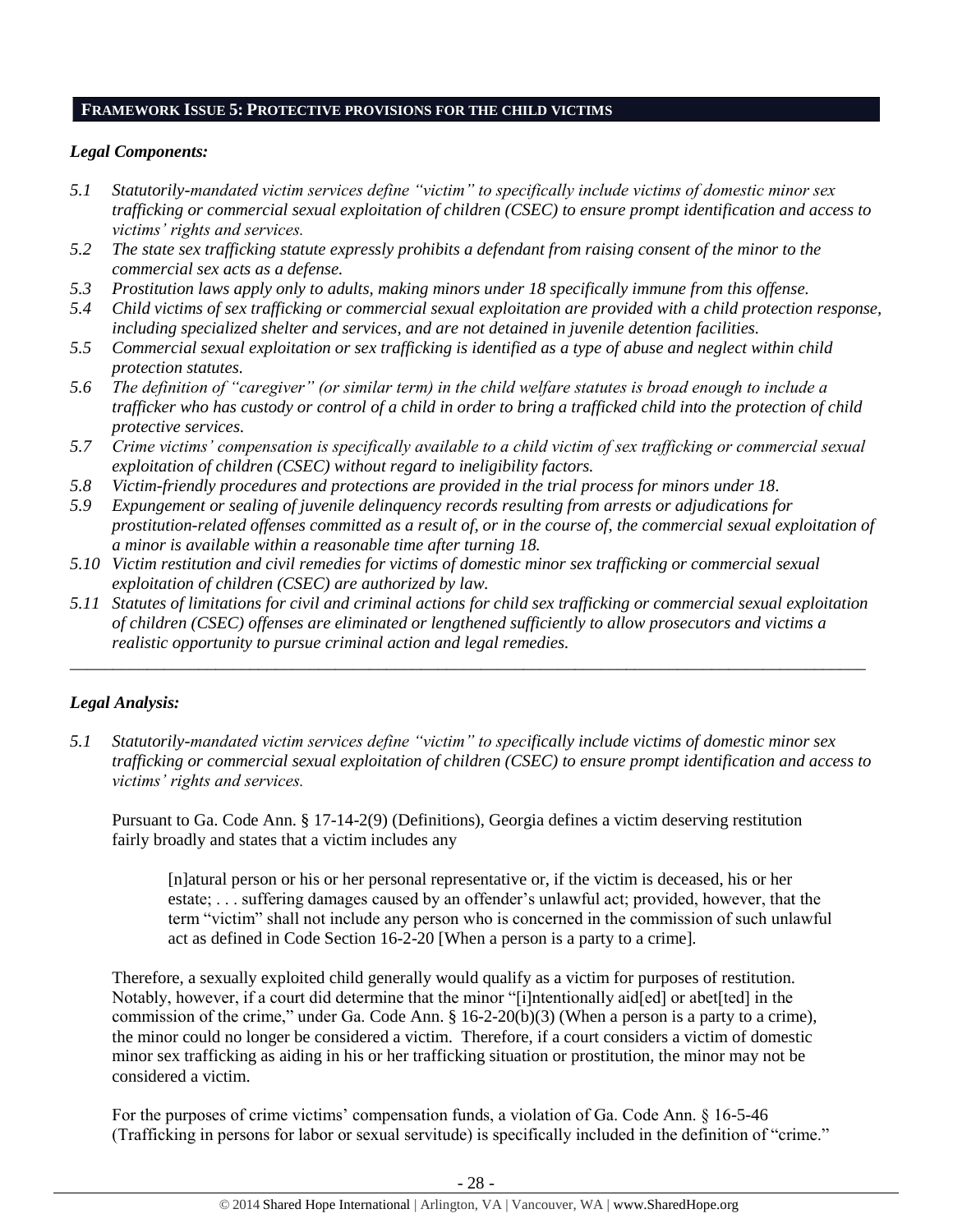Ga. Code Ann. § 17-15-2(3)(A)<sup>43</sup>. Pursuant to Ga. Code Ann. § 17-15-7(a)(1)(Persons eligible for awards) <sup>44</sup>, a person "eligible for awards pursuant to this chapter"is defined as someone who

<span id="page-28-1"></span><span id="page-28-0"></span>(A) Is injured physically, who dies, or who suffers financial hardship as a result of being injured physically as a direct result of a crime;

(B) Suffers a serious mental or emotional trauma as a result of being threatened with a crime which could result in physical injury or death;

(C) Suffers a serious mental or emotional trauma as a result of being present during the commission of a crime;

(D) Suffers a serious mental or emotional trauma as a result of being trafficked for labor or sexual servitude as defined in Code Section 16-5-46; or

(E) Is a dependent spouse or child of a person who is injured physically, who dies, or who suffers financial hardship as a result of being injured physically as a direct result of a crime.

- 5.1.1 Recommendation: Amend the definition of "victim" under Ga. Code Ann. § 17-14-2(9) (Definitions) to specifically include victims of Ga. Code Ann. § 16-5-46 (Trafficking in persons for labor or sexual servitude) and Georgia's CSEC offenses.
- *5.2 The state sex trafficking statute expressly prohibits a defendant from raising consent of the minor to the commercial sex acts as a defense.*

Under Ga. Code Ann. § 16-5-46(d), "The age of consent for sexual activity or the accused's lack of knowledge of the age of the person being trafficked shall not constitute a defense in a prosecution for a violation of this Code section."

# *5.3 Prostitution laws apply only to adults, making minors under 18 specifically immune from this offense.*

Georgia's prostitution statute reads broadly and does not exclude the prosecution of minors for prostitution. The prostitution statute states, "A person commits the offense of prostitution when he or she performs or offers or consents to perform a sexual act, including but not limited to sexual intercourse or sodomy, for money or other items of value." Ga. Code Ann. § 16-6-9. The offense is punishable as a misdemeanor. Ga. Code Ann. § 16-6-13(a). Similarly, Ga. Code Ann. § 16-6-16 (Masturbation for hire) has no age distinctions and applies regardless of age. Ga. Code Ann. § 16-6-16.

- 5.3.1 Recommendation: Amend Ga. Code Ann. § 16-6-9 (Prostitution) and Ga. Code Ann. § 16-6-16 (Masturbation for hire) to provide that minors are immune from prosecution of these offenses and direct them to services.
- *5.4 Child victims of sex trafficking or commercial sexual exploitation are provided with a child protection response, including specialized shelter and services, and are not detained in juvenile detention facilities.*

# **Child Identified as Dependent**

*I. Initial Custody*

Pursuant to Ga. Code Ann. § 15-11-2(22)(A)<sup>45</sup> (Definitions), a dependent child is one who, "has been abused or neglected and is in need of the protection of the court. . . ."

 $\overline{\phantom{a}}$ 

<sup>&</sup>lt;sup>43</sup> The text of Ga. Code Ann. § 17-15-2 included here and elsewhere in this report includes amendments made by the passage of Senate Bill 187 during the 2014 regular session of the Georgia Legislature (effective April 1, 2014).

<sup>&</sup>lt;sup>44</sup> The text of Ga. Code Ann. § 17-15-7 included here and elsewhere in this report includes amendments made by the passage of Senate Bill 187 during the 2014 regular session of the Georgia Legislature (effective April 1, 2014).

<sup>45</sup> *See supra* note [37.](#page-22-0)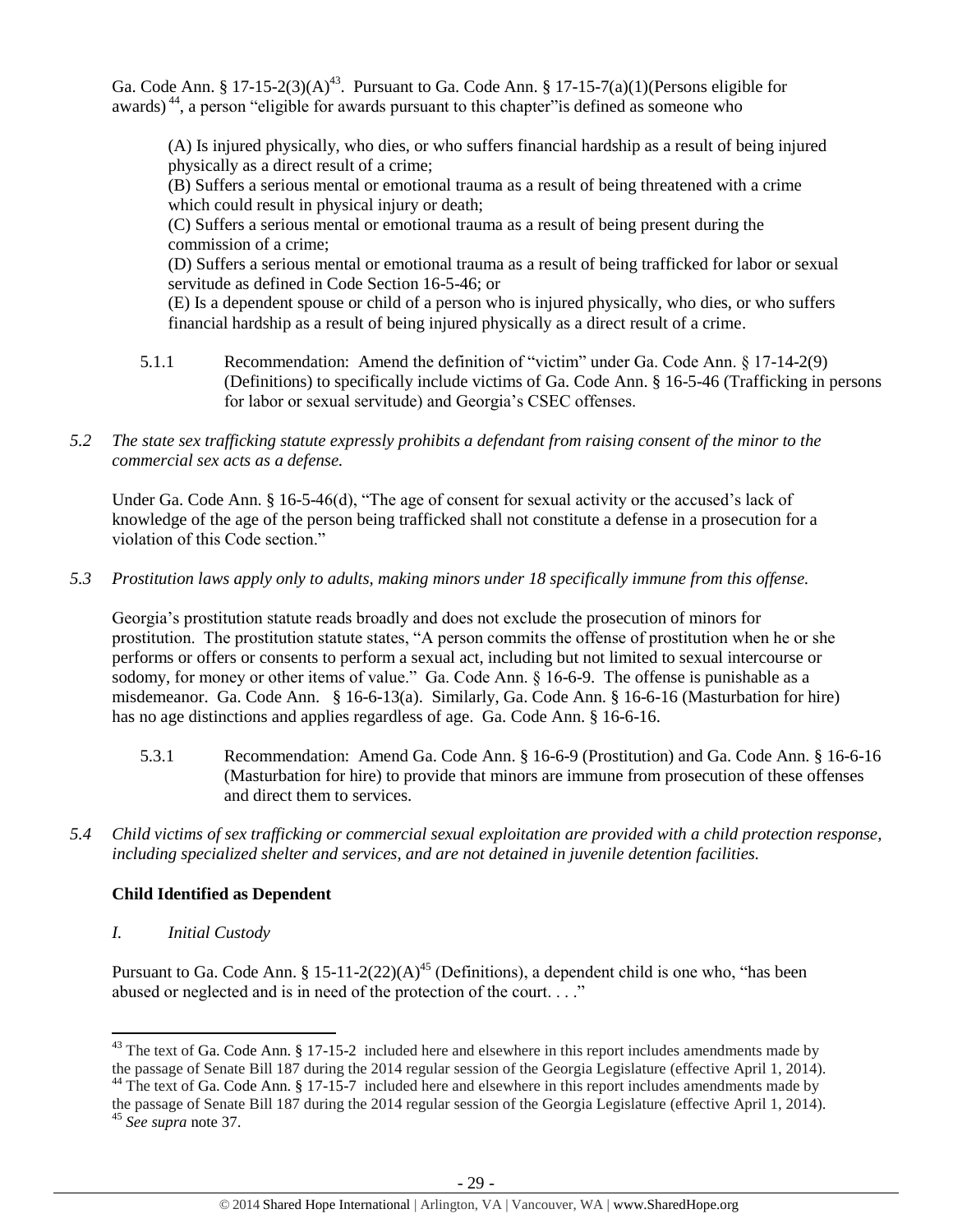Abuse of a child is defined by Ga. Code Ann. § 15-11-2(2) as

(A) Any nonaccidental physical injury or physical injury which is inconsistent with the explanation given for it suffered by a child as the result of the acts or omissions of a person responsible for the care of a child;

(B) Emotional abuse;

(C) Sexual abuse<sup>46</sup> or sexual exploitation<sup>47</sup>;

. . . .

Pursuant to Ga. Code Ann. § 15-11-2(48)(A), neglect of a child is

(A) The failure to provide proper parental care or control, subsistence, education as required by law, or other care or control necessary for a child's physical, mental, or emotional health or morals;

(B) The failure to provide a child with adequate supervision necessary for such child's well-being; or

(C) The abandonment of a child by his or her parent, guardian, or legal custodian.

a. Authority for initial custody

Pursuant to Ga. Code Ann. § 15-11-133(a) (Removal of child from the home; protective custody), a child may be removed from the home pursuant to a court order, or "[b]y a law enforcement officer or duly authorized officer of the court if a child is in imminent danger of abuse or neglect if he or she remains in the home."

b. Placement

 $\overline{\phantom{a}}$ 

[C]onduct by a caregiver or other person responsible for the care of a child who allows, permits, encourages, or requires a child to engage in:

(A) Prostitution, in violation of Code Section 16-6-9; or

(B) Sexually explicit conduct for the purpose of producing any visual or print medium depicting such conduct, in violation of Code Section 16-12-100.

<sup>&</sup>lt;sup>46</sup> Sexual abuse is defined by Ga. Code Ann. § 15-11-2(69) as

<sup>[</sup>A] caregiver or other person responsible for the care of a child employing, using, persuading, inducing, enticing, or coercing any child to engage in any act which involves:

<sup>(</sup>A) Sexual intercourse, including genital-genital, oral-genital, anal-genital, or oral-anal, whether between persons of the same or opposite sex;

<sup>(</sup>B) Bestiality;

<sup>(</sup>C) Masturbation;

<sup>(</sup>D) Lewd exhibition of the genitals or pubic area of any person;

<sup>(</sup>E) Flagellation or torture by or upon a person who is nude;

<sup>(</sup>F) The condition of being fettered, bound, or otherwise physically restrained on the part of a person who is nude;

<sup>(</sup>G) Physical contact in an act of apparent sexual stimulation or gratification with any person's clothed or unclothed genitals, pubic area, or buttocks or with a female's clothed or unclothed breasts;

<sup>(</sup>H) Defecation or urination for the purpose of sexual stimulation; or

<sup>(</sup>I) Penetration of the vagina or rectum by any object except when done as part of a recognized medical procedure by a licensed health care professional.

<sup>&</sup>lt;sup>47</sup> Sexual exploitation is defined as Ga. Code Ann.  $\S 15$ -11-2(70) as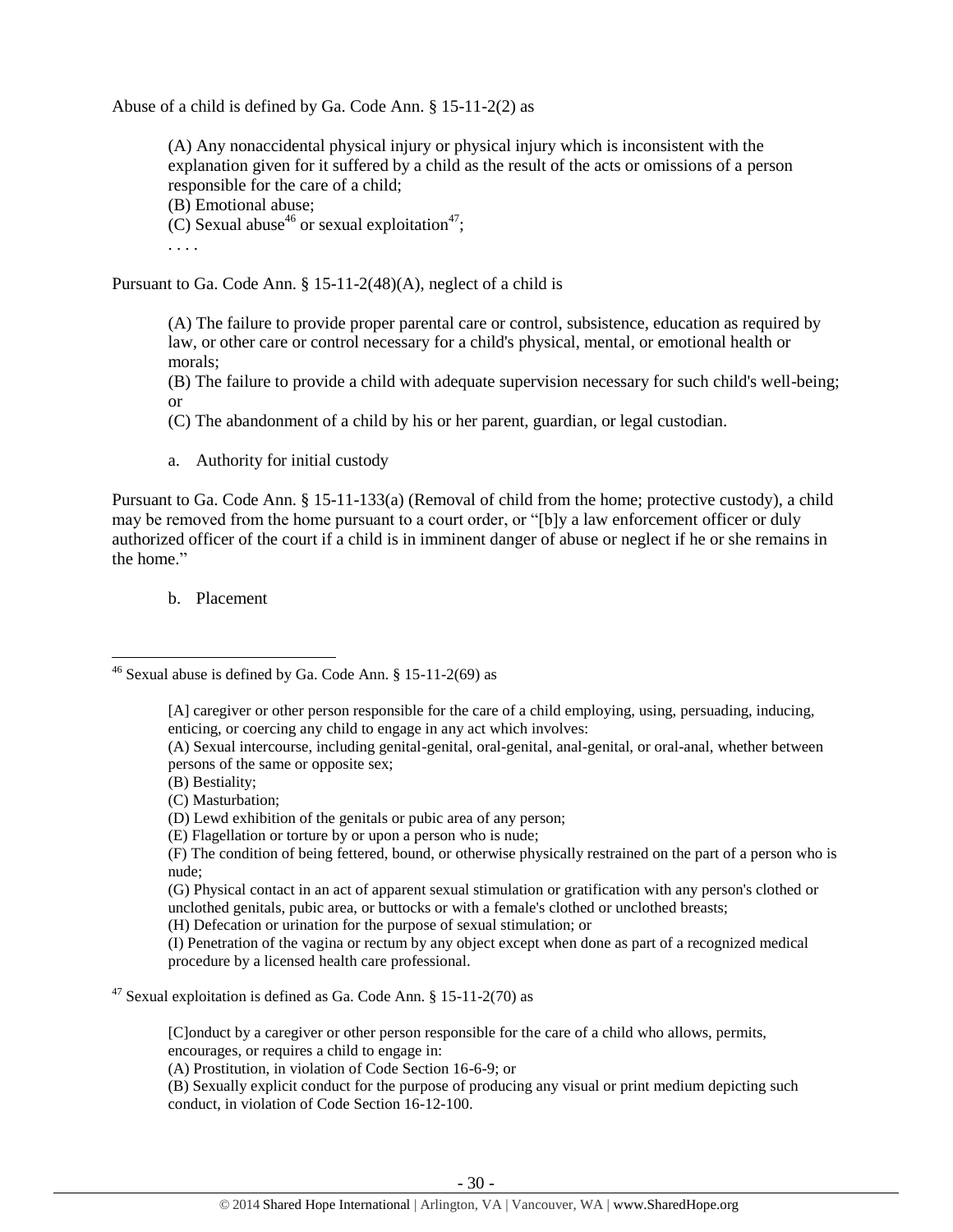An abused or neglected child may be placed "with a relative of such child's parent, guardian, or legal custodian, in foster care, or in emergency foster care." Ga. Code Ann. § 15-11-130 (Emergency care and supervision of child without court order; immunity).

Moreover, Georgia law specifically states that "[n]o child alleged to be or adjudicated as a dependent child shall be detained in any jail, adult lockup, or adult detention facility, nor shall a child be detained in a secure residential facility or nonsecure residential facility unless a child is also alleged to have committed a delinquent act or adjudicated to be a delinquent child." Ga. Code Ann.  $\S$  15-11-135<sup>48</sup> (Placement in eligible foster care).

*II. Process Following Initial Custody*

Pursuant to Ga. Code Ann. § 15-11-133 (Removal of child from the home; protective custody),

. . . .

. . .

 $\overline{\phantom{a}}$ 

(b) Upon removing a child from his or her home, a law enforcement officer or duly authorized officer of the court shall:

(1) Immediately deliver such child to a medical facility if such child is believed to suffer from a serious physical condition or illness which requires prompt treatment, and, upon delivery, shall promptly contact DFCS;

(2) Bring such child immediately before the juvenile court or promptly contact a juvenile court intake officer; and

(3) Promptly give notice to the court and such child's parents, guardian, or legal custodian that such child is in protective custody, together with a statement of the reasons for taking such child into protective custody.

(f) A juvenile court intake officer shall immediately determine if a child should be released, remain in protective custody, or be brought before the court upon being contacted by a law enforcement officer, duly authorized officer of the court, or DFCS that a child has been taken into protective custody.

To determine whether a child should be removed from the home, the intake officer is required to make certain findings. Specifically, under Ga. Code Ann. § 15-11-134 (Required findings justifying removal from the home), the officer must find that remaining in the home, "would be contrary to his or her welfare."

## *III. Placement Process Pending Adjudication/Investigation*

A child that is alleged to be dependent may be placed temporarily in foster care. However, pursuant to Ga. Code Ann. § 15-11-135 (Placement in eligible foster care),

(a) A child taken into custody shall not be placed in foster care prior to the hearing on a petition for dependency unless:

(1) Foster care is required to protect the child;

(2) The child has no parent, guardian, or legal custodian or other person able to provide

supervision and care and return him or her to the court when required; or

(3) An order for the child's foster care has been made by the court.

<sup>&</sup>lt;sup>48</sup> The text of Ga. Code Ann. § 15-11-135 included here and elsewhere in this report includes amendments made by the passage of Senate Bill 364 during the 2014 regular session of the Georgia Legislature (effective April 1, 2014).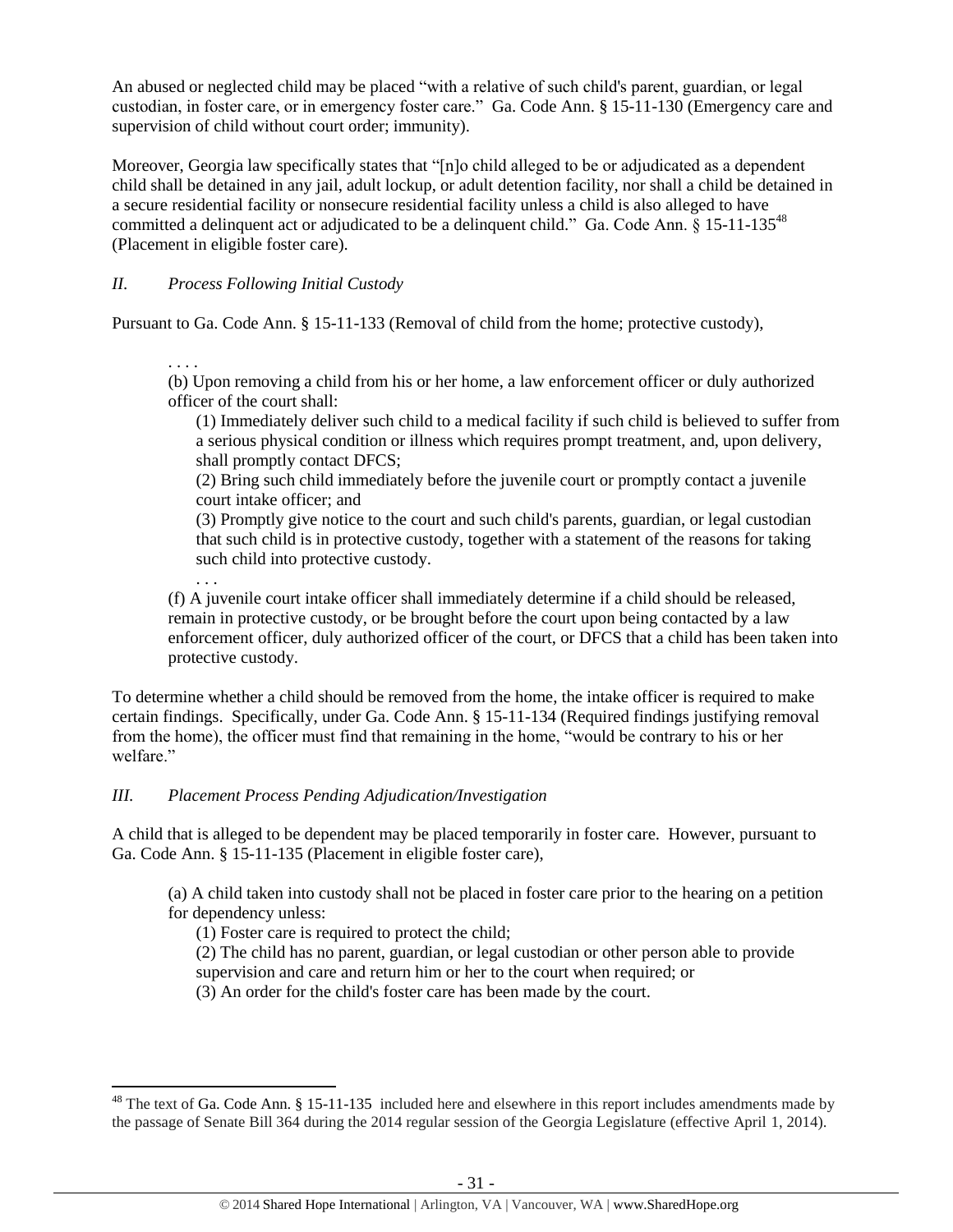Further, Ga. Code Ann. § 15-11-135(c) (Placement in eligible foster care) allows for a child to be placed in foster care only in the following locations:

> (1) A licensed or approved foster home or a home approved by the court which may be a public or private home;

- (2) The home of the child's noncustodial parent;
- (3) The home of a relative;
- (4) The home of fictive kin;
- (5) A facility operated by a licensed child welfare agency; or
- (6) A licensed shelter care facility approved by the court.

Additionally, pursuant to subsection (b), no child, "alleged to be or adjudicated as a dependent child shall be detained in any jail, adult lockup, or adult detention facility. . .secure residential facility or nonsecure residential facility."

Moreover, Georgia law specifically states that "[u]nless a child found to be deprived is found also to be delinquent, such child shall not be committed to or confined in an institution or other facility designed or operated for the benefit of delinquent children." Ga. Code Ann. § 15-11-55(b).

# *IV. Adjudication or Referral to Alternate Process*

Ga. Code Ann. § 15-11-181 (Adjudication hearing) requires that the court schedule an adjudication hearing. If the child was held in foster care, the adjudication must, "be scheduled for no later than ten days after the filing of the petition alleging dependency." Ga. Code Ann. § 15-11-181(a). Further, "[i]f the alleged dependent child is not in foster care, the adjudication hearing shall be held no later than 60 days after the filing of the petition alleging dependency." Ga. Code Ann. § 15-11-181(a).

If the court does not find that the child is dependent, the child must be discharged from foster care. Ga. Code Ann. Ga. Code Ann. § 15-11-181(d). However, if the child is found to be dependent, the court must make a further finding of whether, "such dependency is the result of substance abuse by such child's parent, guardian, or legal custodian." Ga. Code Ann. § 15-11-181(f). Additionally, the court must hold a disposition hearing, if the child is found to be dependent. Ga. Code Ann. § 15-11-181(g).

## *V. Outcomes*

 $\overline{\phantom{a}}$ 

Pursuant to Ga. Code Ann.  $\S 15{\text -}11{\text -}212^{49}$  (Disposition of dependent child), the court may order any of the following as possible dispositions:

(1) Permit such child to remain with his or her parent, guardian, or legal custodian subject to conditions and limitations as the court prescribes, including supervision as directed by the court for the protection of such child;

(2) Grant or transfer temporary legal custody to any of these persons or entities:

(A) Any individual, including a biological parent, who, after study by the probation officer or other person or agency designated by the court, is found by the court to be qualified to receive and care for such child;

(B) An agency or other private organization licensed or otherwise authorized by law to receive and provide care for such child;

(C) Any public agency authorized by law to receive and provide care for such child; provided, however, that for the purpose of this Code section, the term "public agency" shall

 $49$  The text of Ga. Code Ann. § 15-11-212 included here and elsewhere in this report includes amendments made by the passage of House Bill 364 during the 2014 regular session of the Georgia Legislature (effective July 1, 2014).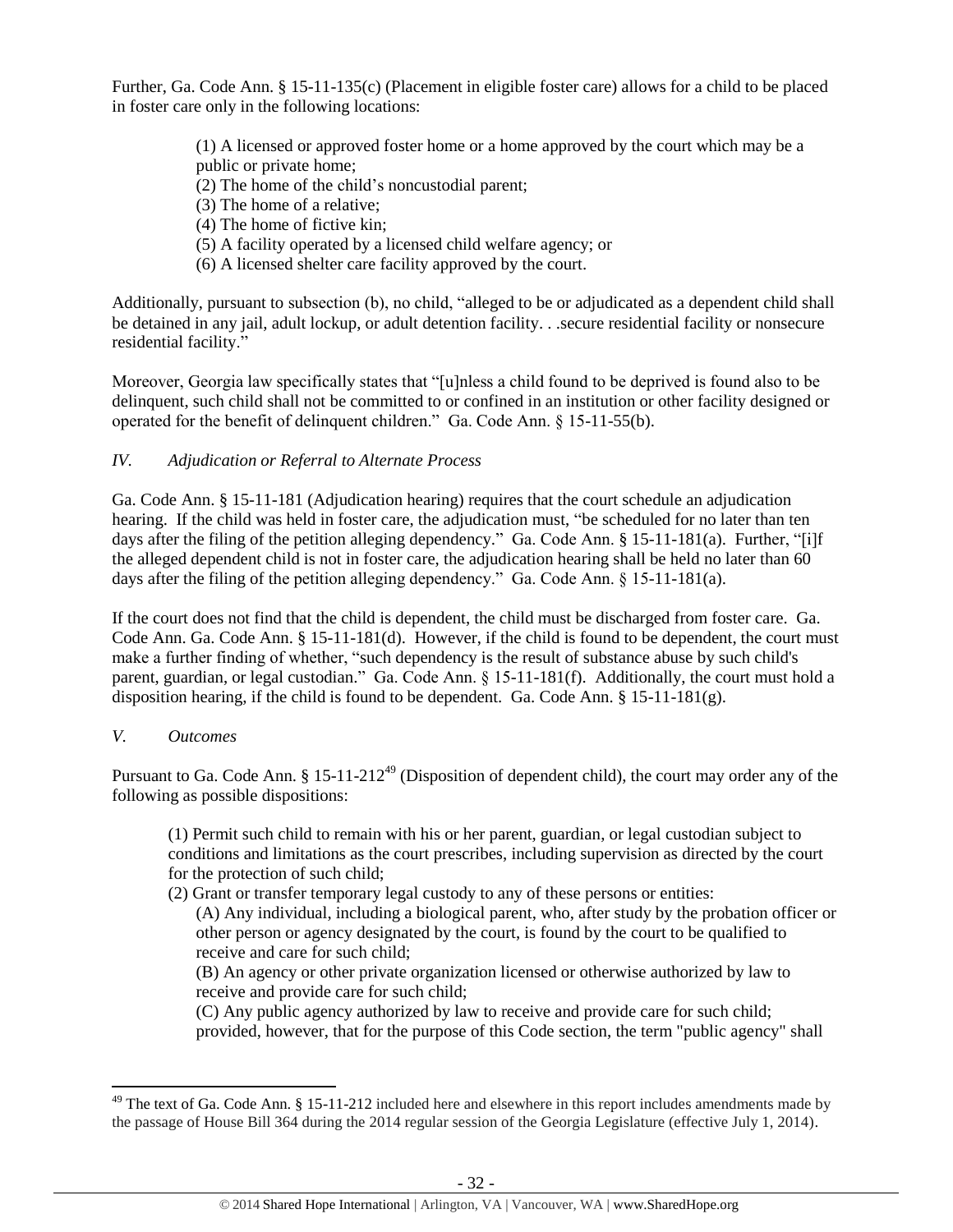not include DJJ; . . .

Additionally, the court may order that the child or guardian(s) participate in counseling. Ga. Code Ann. Ga. Code Ann. § 15-11-212(a)(4). However, if the court finds that "preventive or reunification efforts have not been reasonable but that further efforts could not permit a child adjudicated as a dependent child to safely remain at home, the court may nevertheless authorize or continue the removal of such child." Ga. Code Ann. Ga. Code Ann. § 15-11-212(g).

Pursuant to Ga. Code Ann. Ga. Code Ann. § 15-11-212(f), if the court finds that the dependency is as a result of the substance abuse of the child's guardian, the court may not allow for the child's custody to be transferred back to the child's parent or guardian until, "such parent, guardian, or legal custodian undergoes substance abuse treatment and random substance abuse screenings and those screenings remain negative for a period of no less than six consecutive months."

## **Child Identified as In Need of Services**

Under Ga. Code Ann. § 15-11-2(11), a "Child in need of services" means:

(A) A child adjudicated to be in need of care, guidance, counseling, structure,

supervision, treatment, or rehabilitation and who is adjudicated to be:

(i) Subject to compulsory school attendance and who is habitually and without good and sufficient cause truant, as such term is defined in Code Section 15-11-381, from school; (ii) Habitually disobedient of the reasonable and lawful commands of his or her parent, guardian, or legal custodian and is ungovernable or places himself or herself or others in unsafe circumstances;

(iii) A runaway, as such term is defined in Code Section 15-11-381;

(iv) A child who has committed an offense applicable only to a child;

(v) A child who wanders or loiters about the streets of any city or in or about any highway or any public place between the hours of 12:00 Midnight and 5:00 A.M.;

(vi) A child who disobeys the terms of supervision contained in a court order which has been directed to such child who has been adjudicated a child in need of services; or (vii) A child who patronizes any bar where alcoholic beverages are being sold, unaccompanied by his or her parent, guardian, or legal custodian, or who possesses alcoholic beverages; or

(B) A child who has committed a delinquent act and is adjudicated to be in need of supervision but not in need of treatment or rehabilitation.

*I. Initial Custody*

 $\overline{\phantom{a}}$ 

a. Authority for initial custody

Pursuant to Ga. Code Ann. § 15-11-410(a)<sup>50</sup> (Taking a child into temporary custody), a child may be taken into custody

(1) Pursuant to a court order; or

(2) By a law enforcement officer when there are reasonable grounds to believe that a child has run away from his or her parent, guardian, or legal custodian or the circumstances are such as to endanger a child's health or welfare unless immediate action is taken.

 $50$  The text of Ga. Code Ann. § 15-11-410 included here and elsewhere in this report includes amendments made by the passage of House Bill 364 during the 2014 regular session of the Georgia Legislature (effective July 1, 2014).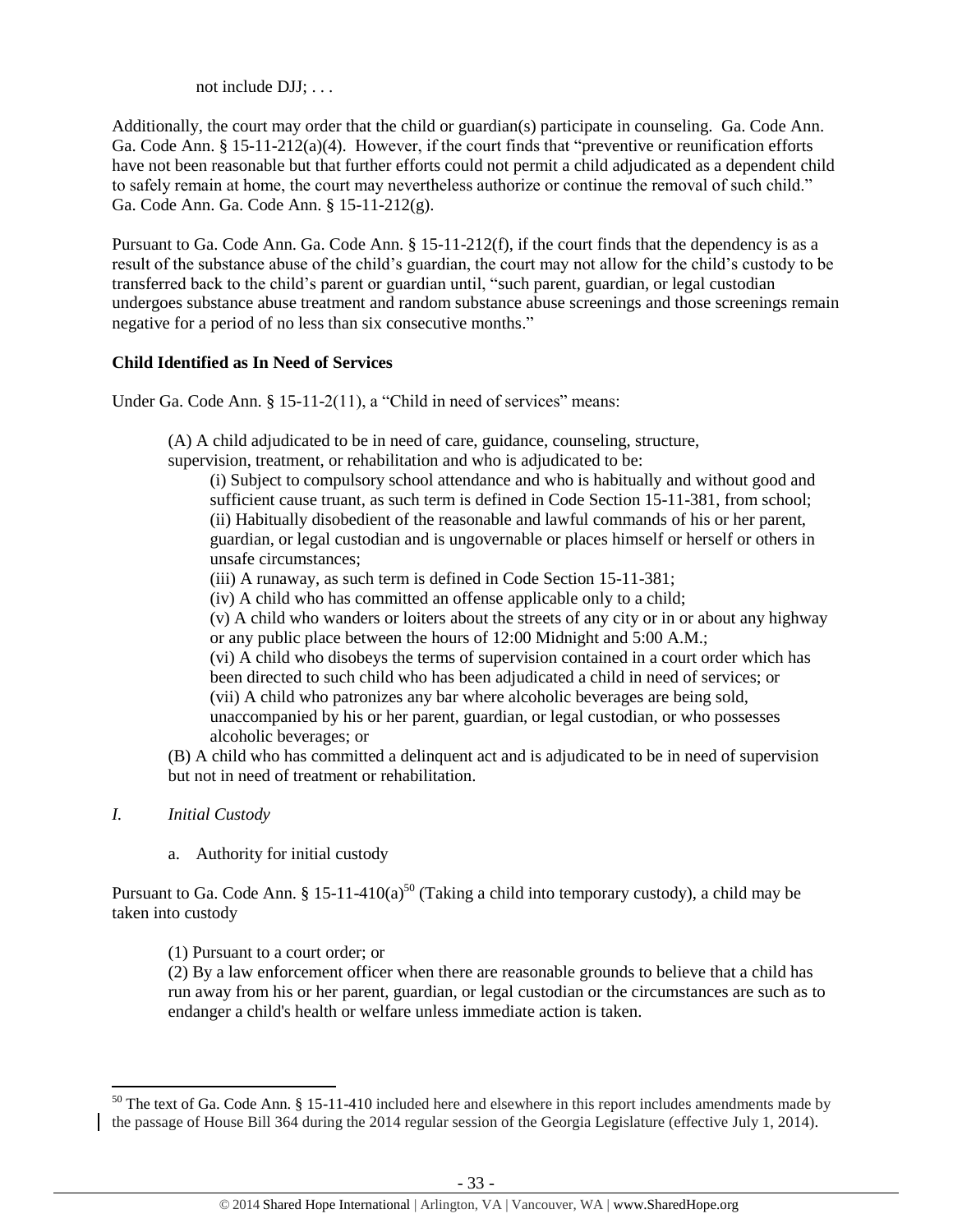## b. Placement

As set out in Ga. Code Ann. § § 15-11-412 (Temporary detention; place of custody),

(a) A child alleged to be a child in need of services may be held in a secure residential facility or nonsecure residential facility until a continued custody hearing is held, provided that a detention assessment has been administered and such child is not held in a secure residential facility or nonsecure residential facility for more than 24 hours and any of the following apply:

(1) It is alleged that such child is a runaway;

(2) It is alleged that such child is habitually disobedient of the reasonable and lawful commands of his or her parent, guardian, or legal custodian and is ungovernable; or (3) Such child has previously failed to appear at a scheduled hearing.

. . .

 $\overline{a}$ 

(c) In no case shall a child alleged to be or adjudicated as a child in need of services in custody be detained in a jail, adult lock-up, or other adult detention facility.

# *II. Process Following Initial Custody*

Initially, the person exercising custody over a child, which may include a law enforcement officer, may not hold the child for a period exceeding 12 hours. Ga. Code Ann. § 15-11-411<sup>51</sup> (Temporary custody; time limitations). During that period of time, "the court shall be notified and shall place such child in the least restrictive placement consistent with such child's needs for protection or control. . . ." Ga. Code Ann. § 15-11-411(c).

If the child is placed in a "secured residential facility or nonsecure residential facility" a continued custody hearing must be held within 72 hours. Ga. Code Ann.  $\S 15{\text -}11{\text -}413(a)^{52}$  (Continued custody hearing). Additionally, pursuant to subsection (b),

If a child alleged to be a child in need of services is not being held in a secure residential facility or nonsecure residential facility and has not been released to the custody of such child's parent, guardian, or legal custodian, a hearing shall be held within 72 hours, excluding weekends and holidays, after such child is placed in foster care.

The standard required to continue a child in care is dictated by Ga. Code Ann. § 15-11-415(a)<sup>53</sup> (Detention decision; finding), which states that

Restraints on the freedom of a child prior to adjudication shall be imposed only when there is probable cause to believe that a child committed the act of which he or she is accused, there is clear and convincing evidence that such child's freedom should be restrained, that no less restrictive alternatives will suffice, and:

(1) Such child's detention or care is required to reduce the likelihood that he or she may inflict serious bodily harm on others during the interim period; (2) Such child's detention is necessary to secure his or her presence in court to protect the jurisdiction and processes of the court.

 $51$  The text of Ga. Code Ann. § 15-11-411 included here and elsewhere in this report includes amendments made by the passage of House Bill 364 during the 2014 regular session of the Georgia Legislature (effective July 1, 2014).  $52$  The text of Ga. Code Ann. § 15-11-413 included here and elsewhere in this report includes amendments made by

the passage of House Bill 364 during the 2014 regular session of the Georgia Legislature (effective July 1, 2014).

 $53$  The text of Ga. Code Ann. § 15-11-415 included here and elsewhere in this report includes amendments made by the passage of House Bill 364 during the 2014 regular session of the Georgia Legislature (effective July 1, 2014).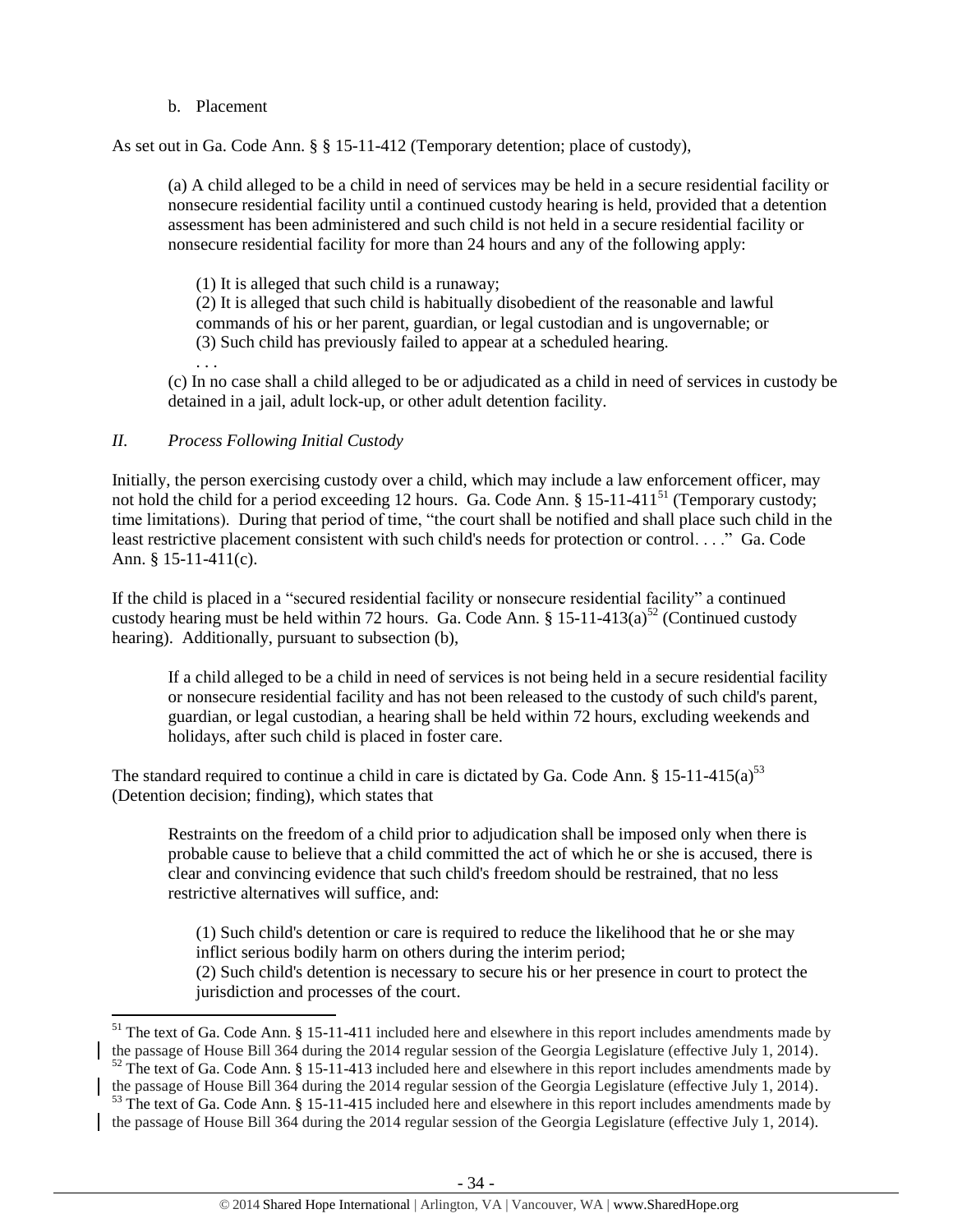Ga. Code Ann. § 15-11-415(f) states that services may still be provided in lieu of removal until the adjudication hearing is held if it is deemed appropriate.

## *III. Placement Process Pending Adjudication/Investigation*

At the continued custody hearing, the court may either release the child to a parent or guardian or may place the child "in the least restrictive placement consistent with such child's need for protection and control.  $\ldots$ " § 15-11-414<sup>54</sup> (Continued custody hearing; findings).

# *IV. Adjudication or Referral to Alternate Process*

Pursuant to Ga. Code Ann. § 15-11-415(b) (Detention decision; finding), if a child was not taken into custody pending adjudication, the adjudication hearing must be held within 60 days after the filing of the petition. If the child was held in temporary custody pending adjudication, the adjudication hearing must be held within 10 days of the petition being filed. Ga. Code Ann. § 15-11-415(c).

This timeline is further addressed in Ga. Code Ann. § 15-11-441<sup>55</sup> (Adjudication hearing), which states that

.... [T]he adjudication hearing shall be scheduled to be held no later than ten days after the filing of the petition seeking an adjudication that such child is a child in need of services. If such child is not in continued custody, the adjudication hearing shall be scheduled to be held no later than 60 days after the filing of such petition.

Ga. Code Ann. § 15-11-441(b) goes on to further state, "[a]t the conclusion of the adjudication hearing, the court shall determine whether such child is a child in need of services."

The disposition of the case is not required to be heard immediately after the adjudication hearing. In fact, pursuant to Ga. Code Ann. § 15-11-442(a)<sup>56</sup> (Disposition hearing; time limitations; disposition of a child in need of services), "If the court finds that a child is a child in need of services, a final disposition hearing shall be held and completed within 30 days of the conclusion of the adjudication hearing if the final disposition hearing is not held in conjunction with such adjudication hearing."

# *V. Outcomes*

 $\overline{\phantom{a}}$ 

Pursuant to Ga. Code Ann.§ 15-11-442(b) (Disposition hearing; time limitations; disposition of a child in need of services),

(b) The court shall order the least restrictive and most appropriate disposition. Such disposition may include:

(1) Permitting such child to remain with his or her caregiver without limitations or conditions;

(2) Permitting such child to remain with his or her caregiver subject to such limitations and conditions as the court may prescribe;

(3) Placing such child on probation or unsupervised probation on such terms and conditions

the passage of House Bill 364 during the 2014 regular session of the Georgia Legislature (effective July 1, 2014).

 $54$  The text of Ga. Code Ann. § 15-11-414 included here and elsewhere in this report includes amendments made by the passage of House Bill 364 during the 2014 regular session of the Georgia Legislature (effective July 1, 2014). <sup>55</sup> The text of Ga. Code Ann. § 15-11-441 included here and elsewhere in this report includes amendments made by

<sup>&</sup>lt;sup>56</sup> The text of Ga. Code Ann. § 15-11-442 included here and elsewhere in this report includes amendments made by the passage of House Bill 364 during the 2014 regular session of the Georgia Legislature (effective July 1, 2014).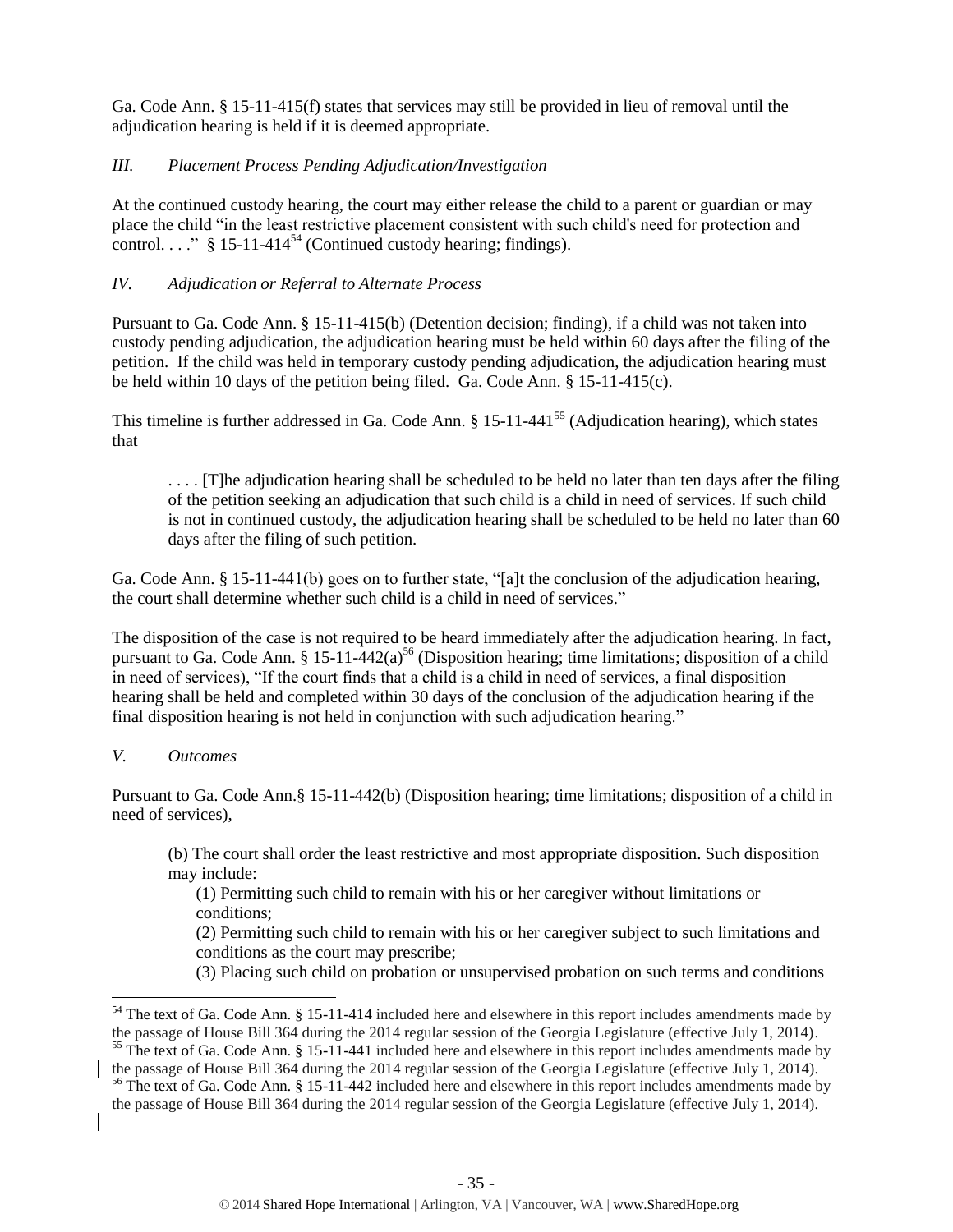as deemed in the best interests of such child and the public. An order granting probation to a child in need of services may be revoked on the ground that the terms and conditions of the probation have not been observed;

(4) Requiring that such child perform community service in a manner prescribed by the court and under the supervision of an individual designated by the court;

(7) Requiring such child to attend structured after-school or evening programs or other court approved programs as well as requiring supervision of such child during the time of the day in which he or she most often used to perform the acts complained of in the petition alleging that such child is a child in need of services;

(8) Any order authorized for the disposition of a dependent child;

(9) Any order authorized for the disposition of a delinquent child except that a child in need of services shall not be placed in a secure residential facility or nonsecure residential facility nor shall such facility accept such child; . . . .

# **Child Identified as Delinquent**

. . .

A child is a "delinquent child" if the child "has committed a delinquent act and is in need of treatment or rehabilitation." Ga. Code Ann. § 15-11-2(20). Pursuant to Ga. Code Ann. § 15-11-2(19), a "delinquent act" is,

(A) An act committed by a child designated a crime by the laws of this state, or by the laws of another state if the act occurred in that state, under federal laws, or by local ordinance, and the act is not an offense applicable only to a child or a juvenile traffic offense; (B) The act of disobeying the terms of supervision contained in a court order which has been directed to a child who has been adjudicated to have committed a delinquent act; or (C) Failing to appear as required by a citation issued for an act that would be a crime if committed by an adult.

## *I. Initial Custody*

a. Authority for initial custody

If a child commits an act of prostitution, the child could be considered a delinquent. If the sexually exploited minor is alleged to be delinquent, the child may be detained, pursuant to Ga. Code Ann. § 15- 11-9 (Authority to issue arrest warrants), which allows for a juvenile judge, "to issue a warrant for the arrest of any child for an offense committed against the laws of this state, based either on personal knowledge or the information of others given under oath."

Additionally, pursuant to Ga. Code Ann. § 15-11-500 (Order to take child into immediate custody), a judge may issue a summons for the child to be taken immediately into custody by a law enforcement officer,

If it appears from a filed affidavit or from sworn testimony before the court that the conduct, condition, or surroundings of an alleged delinquent child are endangering such child's health or welfare or those of others or that such child may abscond or be removed from the jurisdiction of the court or will not be brought before the court, notwithstanding the service of the summons. . . .

A child may also be taken into custody, pursuant to Ga. Code Ann. § 15-11-501(a) (Taking child into custody; notice to custodian; notification of prosecuting attorney), in the following circumstances:

(1) Pursuant to an order of the court under this article, including an order to a DJJ employee to apprehend: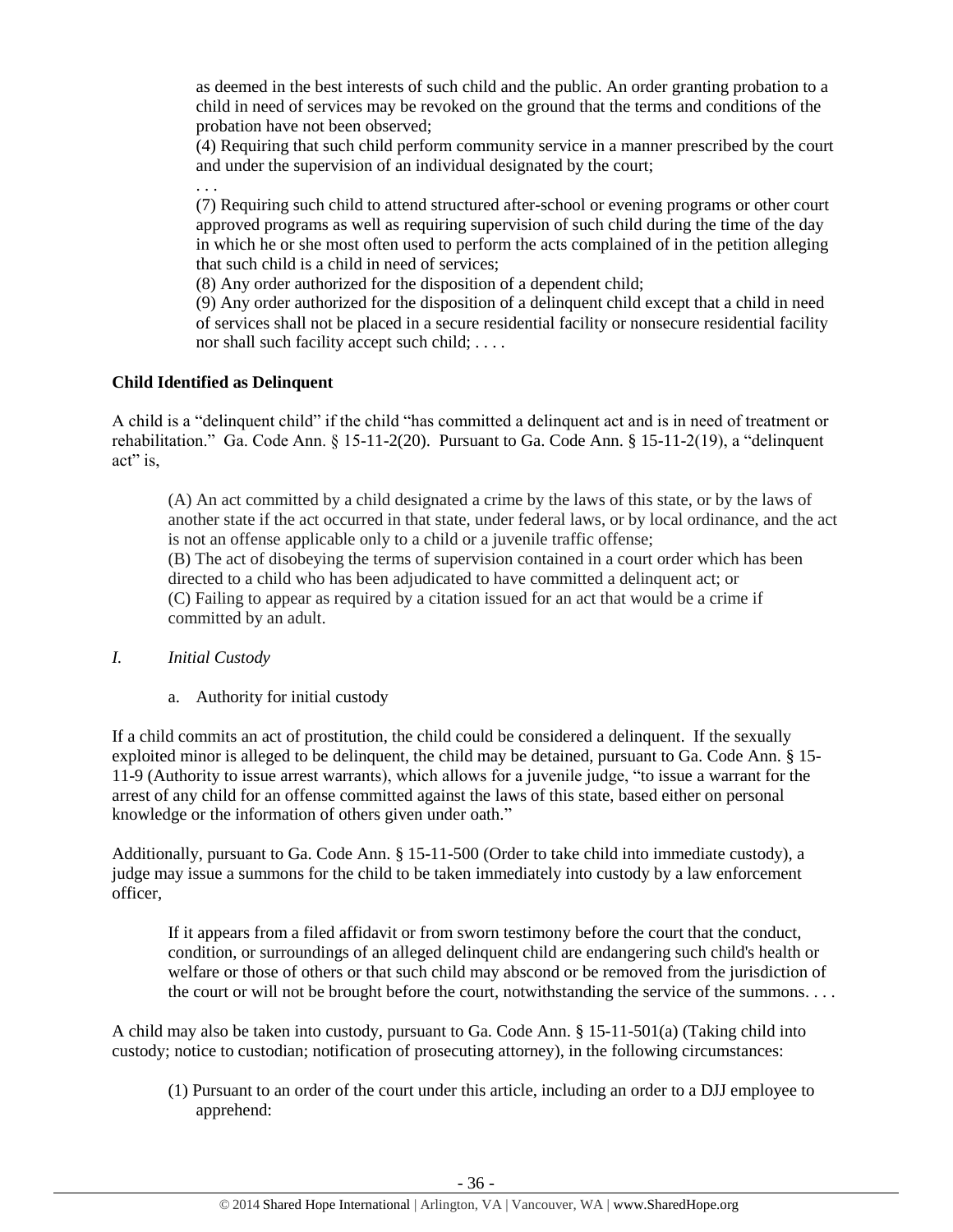(A) When he or she has escaped from an institution or facility operated by DJJ; or

- (B) When he or she has been placed under supervision and has violated its conditions;
- (2) Pursuant to the laws of arrest; or

(3) By a law enforcement officer or duly authorized officer of the court if there are reasonable grounds to believe that a child has committed a delinquent act.

b. Placement

Pursuant to Ga. Code Ann. § 15-11-504 (Place of detention; data on child detained),

- (a) An alleged delinquent child may be detained only in:
	- (1) A licensed foster home;
	- (2) A home approved by the court which may be a public or private home;
	- (3) The home of such child's noncustodial parent or of a relative;
	- (4) A facility operated by a licensed child welfare agency; or
	- (5) A secure residential facility or nonsecure residential facility.

# *II. Process Following Initial Custody*

When a child in need of services is taken into custody, the person taking that child into custody may only maintain custody over the child for 12 hours. Ga. Code Ann. § 15-11-47(e)(1).

A detention hearing must be heard if a child is detained pending a delinquency adjudication. Ga. Code Ann. § 15-11-472 (Delinquency case time limitations). Pursuant to subsection (a), a detention hearing is required to be held either

(1) Two business days after an alleged delinquent child is placed in preadjudication custody if he or she is taken into custody without an arrest warrant; or

(2) Five business days after an alleged delinquent child is placed in preadjudication custody if he or she is taken into custody pursuant to an arrest warrant.

After the detention hearing, a petition must be filed to begin the delinquency proceedings. Ga. Code Ann. § 15-11-472(c). If the child is released from custody pending adjudication, the petition must be filed "within 30 days of the filing of the complaint or within 30 days after such child is released from preadjudication custody." Ga. Code Ann. § 15-11-472(c)(1). However, if the child is continued in custody pending the hearing, the petition must be filed within 72 hours. Ga. Code Ann. § 15-11-  $472(d)(1)$ .

Additionally, pursuant to Ga. Code Ann. § 15-11-472(f), "A child who is released from detention but subject to conditions of release shall not be considered to be in detention for purposes of calculating time frames. . . ."

## *III. Placement Process Pending Adjudication/Investigation*

Pursuant to Ga. Code Ann. § 15-11-504 (Place of detention; data on child detained),

- (a) An alleged delinquent child may be detained only in:
	- (1) A licensed foster home;
	- (2) A home approved by the court which may be a public or private home;
	- (3) The home of such child's noncustodial parent or of a relative;
	- (4) A facility operated by a licensed child welfare agency; or
	- (5) A secure residential facility or nonsecure residential facility.
- *IV. Adjudication or Referral to Alternate Process*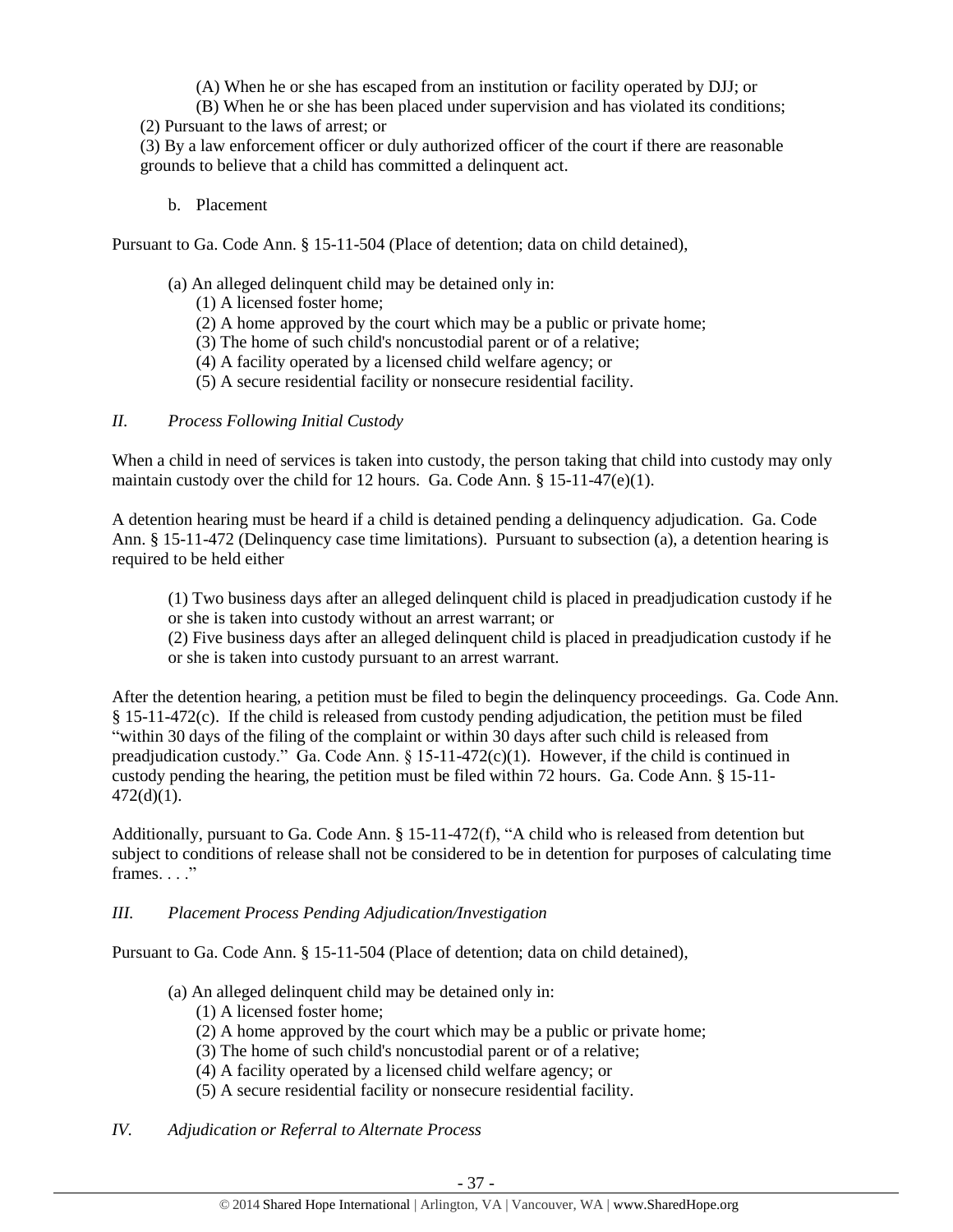Once the petition is filed, the adjudication hearing must be held within 60 days if the child is not in custody, and within 10 days if the child is in custody. Ga. Code Ann.  $\S$ § 15-11-472(c)(4) and (d)(3).

The adjudication hearing is required to be held without a jury, pursuant to Ga. Code Ann. § 15-11-  $582(a)^{57}$  (Adjudication hearing; time limitations; findings). Additionally, pursuant to Ga. Code Ann. § 15-11-582(b)(4), the hearing must be conducted "[i]n language understandable to the child subject to the delinquency petition and participants, to the fullest extent practicable."

Ga. Code Ann. § 15-11-582(e) dictates that if the child is found to be delinquent as a result of the adjudication, "the court may proceed immediately or at a postponed hearing to make disposition of the case."

As an alternative to a delinquency adjudication, a petition for informal adjustment may be filed. Ga. Code Ann. § 15-11-515 (Informal adjustment; circumstances; admissions; exceptions). In order for informal adjustment to be implemented, the following must apply:

(1) The admitted facts bring the case within the jurisdiction of the court;

(2) Counsel and advice without an adjudication would be in the best interests of the public and a child, taking into account at least the following factors:

(A) The nature of the alleged offense;

(B) The age and individual circumstances of such child;

(C) Such child's prior record, if any;

 (D) Recommendations for informal adjustment made by the complainant or the victim; and (E) Services to meet such child's needs and problems may be unavailable within the formal

court system or may be provided more effectively by alternative community programs; and (3) A child and his or her parent, guardian, or legal custodian consent with knowledge that

consent is not obligatory.

l

5.4.1 Recommendation: Establish a statutory protective response procedure for victims of domestic minor sex trafficking that avoids criminal liability and ensures specialized services and shelter for intervention and restoration.

# *5.5 Commercial sexual exploitation or sex trafficking is identified as a type of abuse and neglect within child protection statutes.*

Within the title on "social services," a definition of "child abuse" for the article on "child abuse and deprivation records" includes, "(B) Neglect or exploitation of a child by a parent or caretaker thereof; (C) Sexual abuse of a child; or (D) Sexual exploitation of a child." Ga. Code Ann. § 49-5-40(3). "Sexual exploitation" is defined as "conduct by any person who allows, permits, encourages, or requires that child to engage in: (A) Prostitution, as defined in Code Section 16-6-9 ; or (B) Sexually explicit conduct for the purpose of producing any visual or print medium depicting such conduct, as defined in Code Section 16- 12-100." Ga. Code Ann. § 49-5-40 (6). Similarly, "sexual abuse" is defined as including "a person's employing, using, persuading, inducing, enticing or coercing any minor who is not that person's spouse to engage in any act which involves: (A) Sexual intercourse . . . ." Ga. Code Ann. § 49-5-40 (5). However, the definition of "sexual abuse" does "not include consensual sex acts involving persons of the opposite sex when the sex acts are between minors or between a minor and an adult who is not more than five years older than the minor." Ga. Code Ann. § 49-5-40(5).

 $57$  The text of Ga. Code Ann. § 15-11-582 included here and elsewhere in this report includes amendments made by the passage of House Bill 364 during the 2014 regular session of the Georgia Legislature (effective July 1, 2014).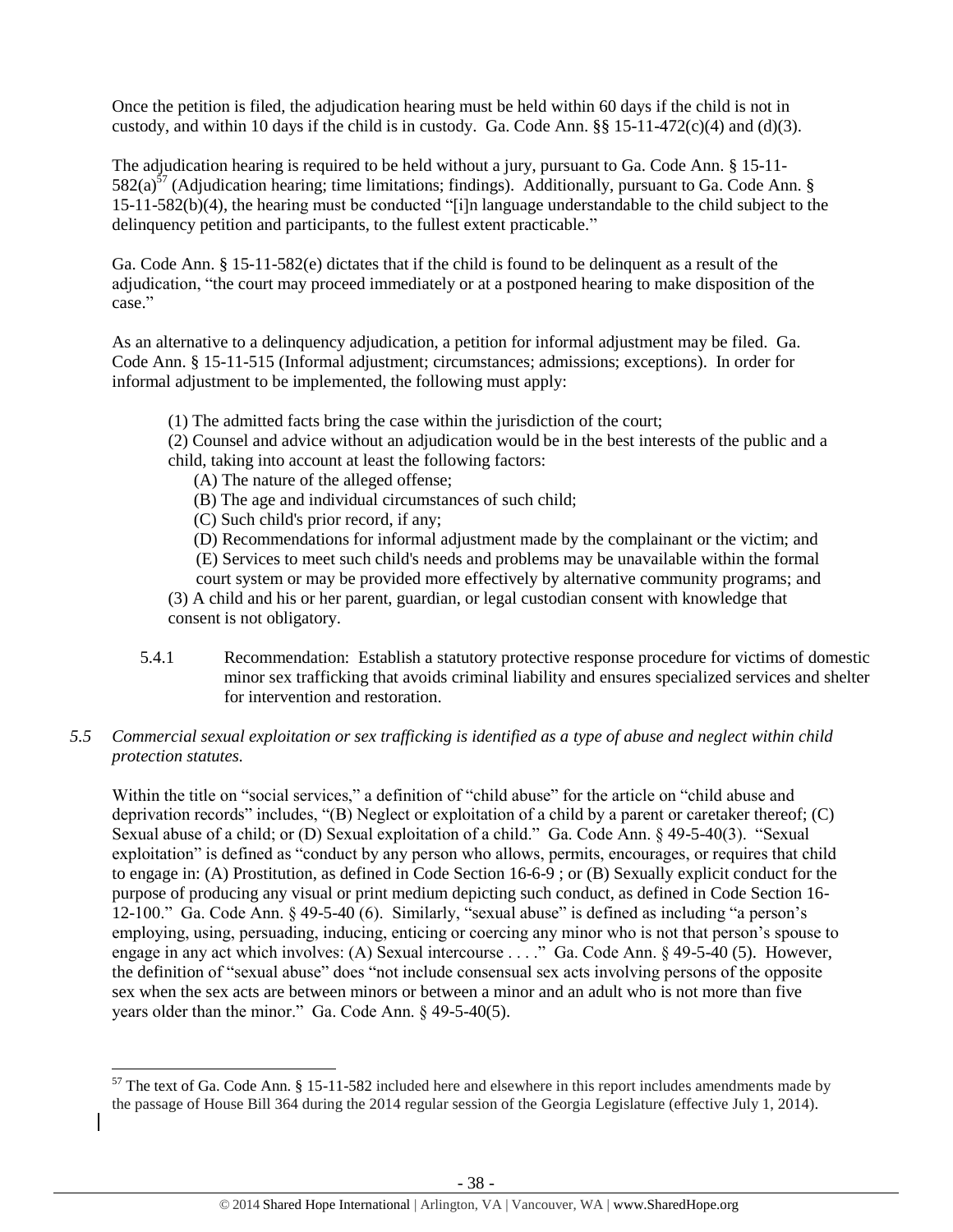Additionally, within the title on "Courts" and the Chapter on "Juvenile Code", Ga. Code Ann. § 15-11-2 also includes "sexual abuse or sexual exploitation" as abuse. Ga. Code Ann. § 15-11-2(2)(C). "Sexual exploitation" is defined as "conduct by a caregiver or other person responsible for the care of a child who allows, permits, encourages, or requires a child to engage in: (A) Prostitution, in violation of Code Section 16-6-9; or (B) Sexually explicit conduct for the purpose of producing any visual or print medium depicting such conduct, in violation of Code Section 16-12-100." Ga. Code Ann. § 15-11-2(70). Further, the law also defines "aggravated circumstances" to include instances in which a parent "[s]ubjected a child or his or her sibling to torture, chronic abuse, sexual abuse, or sexual exploitation." Ga. Code Ann. §  $15-11-2(5)(C)$ .

*5.6 The definition of "caregiver" (or similar term) in the child welfare statutes is broad enough to include a trafficker who has custody or control of a child in order to bring a trafficked child into the protection of child protective services.*

Title 49, Social Services, does not supply a definition of "caregiver" for the child welfare statutes. However, under Georgia's chapter "juvenile code" in title 15, a "caregiver" includes, "any person providing a residence for a child or any person legally obligated to provide or secure adequate care for a child, including his or her parent, guardian, or legal custodian." Ga. Code Ann. §  $15{\text -}11{\text -}2(8)^{58}$ . Additionally, traffickers could be held responsible for the child under Ga. Code Ann. § 15-11-2(55) which defines the "person responsible for the care of the child" as:

(A) An adult member of a child's household;

(B) A person exercising supervision over a child for any part of the 24 hour day; or (C) Any adult who, based on his or her relationship to the parent, guardian, or legal custodian or a member of a child's household, has access to such child.

- 5.6.1 Recommendation: Amend Title 49 (Social services) to define a "caregiver" broadly enough to include a trafficker who has physical custody or control of the child in order to bring the child within the scope of child protective services.
- *5.7 Crime victims' compensation is specifically available to a child victim of sex trafficking or commercial sexual exploitation of children (CSEC) without regard to ineligibility factors.*

For the purposes of crime victims' compensation funds, "crime" includes a violation of Ga. Code Ann. § 16-5-46 (Trafficking in persons for labor or sexual servitude). Ga. Code Ann. § 17-15-2(3)(A). Pursuant to Ga. Code Ann.  $\S 17$ -15-7(a),<sup>59</sup> a person "eligible for awards pursuant to this chapter" is defined as someone who endures at least one of the following:

(A) Is injured physically, who dies, or who suffers financial hardship as a result of being injured physically as a direct result of a crime;

(B) Suffers a serious mental or emotional trauma as a result of being threatened with a crime which could result in physical injury or death;

(C) Suffers a serious mental or emotional trauma as a result of being present during the commission of a crime; or

(D) Suffers a serious mental or emotional trauma as a result of being trafficked for labor or sexual servitude as defined in Code Section 16-5-46 [Trafficking in persons for labor or sexual servitude].

Therefore, since the crime of human trafficking is specifically mentioned, and since crime includes the definition of human trafficking, a victim would be eligible for compensation under this statute.

 $\overline{\phantom{a}}$ <sup>58</sup> *See supra* note [37.](#page-22-0)

<sup>59</sup> *See supra* note [44.](#page-28-0)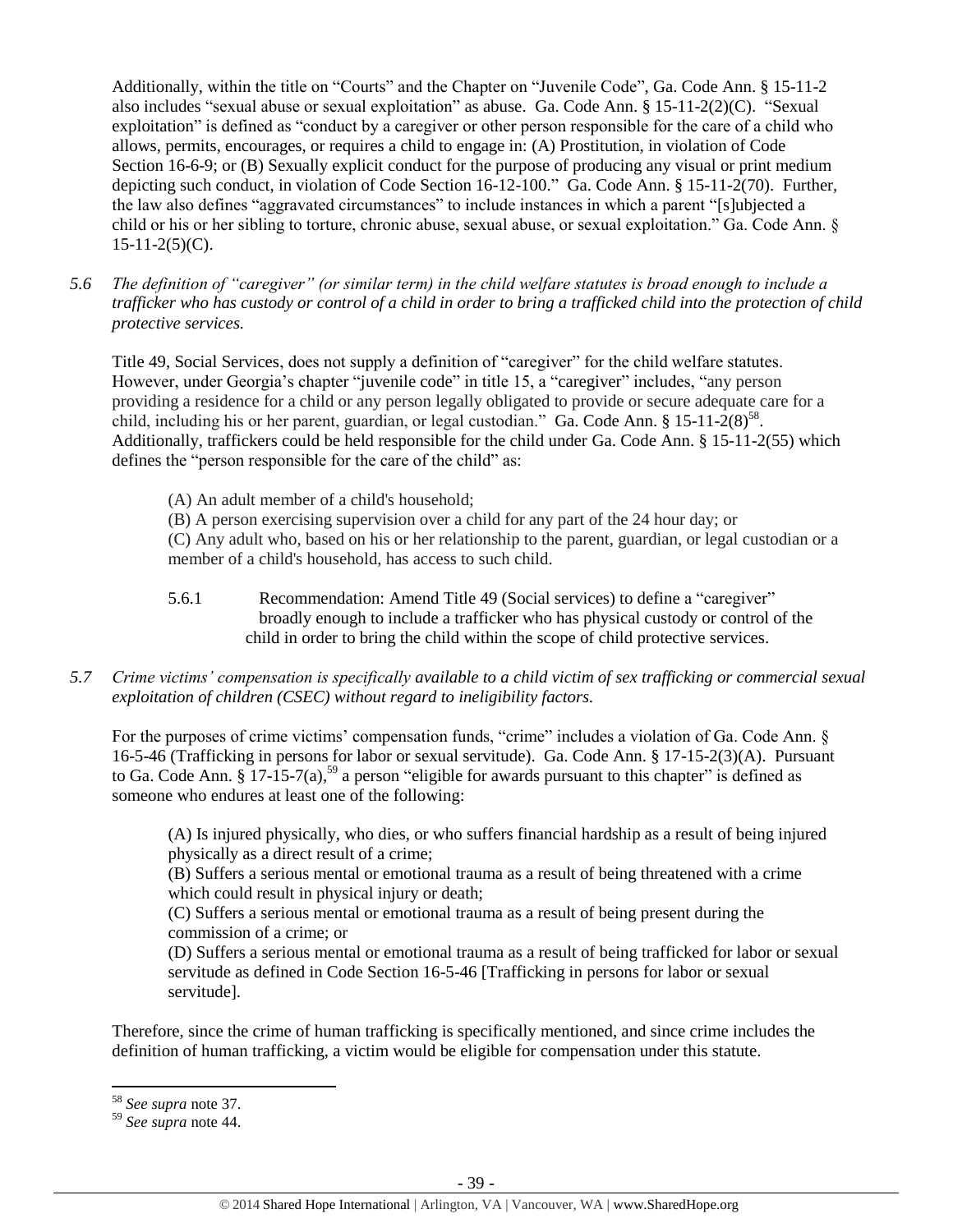Additionally, Georgia defines victims as those who are present during or suffer injury or emotional trauma from certain crimes, including "any act which constitutes a violation of Chapter 6 or Part 2 of Article 3 of Chapter 12 of Title 16," which includes Ga. Code Ann. § 16-12-100 (Sexual exploitation of children; reporting violation; forfeiture; penalties) and § 16-12-100.2 (Computer or electronic pornography and child exploitation prevention). Ga. Code Ann.  $\S 17{\text -}15{\text -}2(3)(A)^{60}$ . Therefore, those victims who are exploited to produce pornography could obtain crime victims' compensation funds.

Some crime victims may become ineligible or face reduced awards if they are considered accomplices to the crime, though human trafficking victims are specifically excluded from this ineligibility provision. Ga. Code Ann. § 17-15-7(e). Nonetheless, misidentified human trafficking victims could potentially face a reduced compensation award as a result of Ga. Code Ann. § 17-15-8(d)<sup>61</sup> (Required findings; amount of award; rejection of claim; reductions) which states,

In determining the amount of an award, the director and board shall determine whether because of his or her conduct the victim of such crime contributed to the infliction of his or her injury, serious mental or emotional trauma, or financial hardship, and the director and board may reduce the amount of the award or reject the claim altogether in accordance with such determination.

Even if victims are able to access the victims' compensation funds, a claim for compensation "shall be filed by a victim not later than three years after the occurrence of the crime upon which such claim is based . . . provided, however, that if such victim was a minor at the time of the commission of the crime, he or she shall have until three years after his or her eighteenth birthday to file such claim; and provided, further, that upon good cause shown, the board may extend the time for filing a claim." Ga. Code Ann.  $\delta$  $17-15-5(b)(1)^{62}$ 

Similarly, it must be found that "the crime was promptly reported to the proper authorities," and "[i]n no case may an award be made where . . . such report was made more than 72 hours after the occurrence of such crime unless the board, for good cause shown, finds the delay to have been justified." Ga. Code Ann. § 17-15-8(a)(3). The statute further provides that there is a presumption that good cause exists in cases of human trafficking victims suffering serious mental or emotional trauma as a result of being trafficked. Ga. Code Ann. § 17-15-8(a)(3). Therefore, the presumption of good cause for human trafficking victims lessens the effect of this ineligibility factor for these victims.

Notably, law enforcement officials are required to make human trafficking victims aware of the availability of federal victim compensation. Ga. Code Ann. § 17-17-6(a) states in part,

(a) Upon initial contact with a victim, all law enforcement and court personnel shall make available to the victim the following information written in plain language:

. . . .

(2) The availability of victim compensation and, if the victim has been trafficked for labor or sexual servitude as defined in Code Section 16-5-46, compensation available through the federal government pursuant to 22 U.S.C. Section 7105 . . . .

*5.8 Victim-friendly procedures and protections are provided in the trial process for minors under 18.*

Certain victim-friendly criminal justice procedures exist in Georgia.

 $\overline{\phantom{a}}$ 

<sup>60</sup> *See supra* note [43.](#page-28-1)

 $61$  The text of Ga. Code Ann.  $8\,17-15-8$  included here and elsewhere in this report includes amendments made by the passage of Senate Bill 187 during the 2014 regular session of the Georgia Legislature (effective April 1, 2014).  $62$  The text of Ga. Code Ann. § 17-15-5 included here and elsewhere in this report includes amendments made by the passage of Senate Bill 187 during the 2014 regular session of the Georgia Legislature (effective April 1, 2014).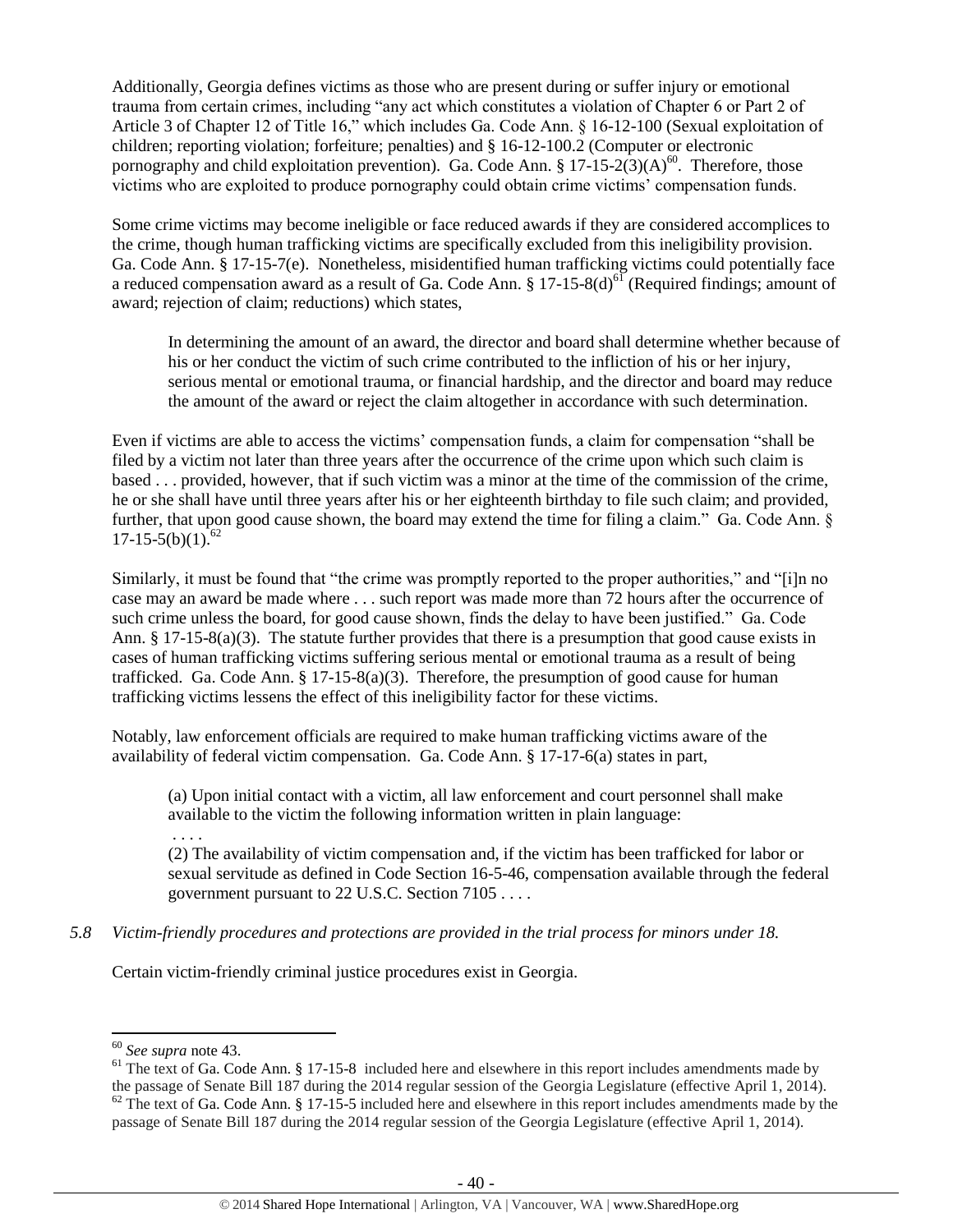Under Ga. Code Ann. § 16-5-46(e), "The sexual history or history of commercial sexual activity of a person alleged to have been trafficked or such person's connection by blood or marriage to an accused in the case or to anyone involved in such person's trafficking shall be excluded from evidence if the court finds at a hearing outside the presence of the jury that the probative value of the evidence is substantially outweighed by the danger of unfair prejudice, confusion of the issues, or misleading the jury."

Similar protections exist for certain sex offenses, including § 16-6-1 (Rape), § 16-6-4 (Child molestation; aggravated child molestation), and § 16-6-22.2 (Aggravated sexual battery). Ga. Code Ann. § 24-4-412. Georgia does not allow the defendant to raise evidence about the complaining witness's past sexual behavior. Ga. Code Ann. § 24-4-412(a). According to this statute, "[E]vidence relating to the past sexual behavior of the complaining witness shall not be admissible, either as direct evidence or on crossexamination of the complaining witness or other witnesses, except as provided in this Code section. For the purposes of this Code section, evidence of past sexual behavior includes, but is not limited to, evidence of the complaining witness's marital history, mode of dress, general reputation for promiscuity, nonchastity, or sexual mores contrary to the community standards." Ga. Code Ann. § 24-4-412(a). Under subsection (b), "[E]vidence relating to the past sexual behavior of the complaining witness may be introduced if the court, following the procedure described in subsection (c) of this Code section, finds that the past sexual behavior directly involved the participation of the accused and finds that the evidence expected to be introduced supports an inference that the accused could have reasonably believed that the complaining witness consented to the conduct complained of in the prosecution."

Additionally, under Ga. Code Ann. § 24-8-820 (Testimony as to child's description of sexual contact or physical abuse),

A statement made by a child younger than 16 years of age describing any act of sexual contact or physical abuse performed with or on such child by another or with or on another in the presence of such child shall be admissible in evidence by the testimony of the person to whom made if the proponent of such statement provides notice to the adverse party prior to trial of the intention to use such out-of-court statement and such child testifies at the trial, unless the adverse party forfeits or waives such child's testimony as provided in this title, and, at the time of the testimony regarding the out-of-court statements, the person to whom the child made such statement is subject to cross-examination regarding the out-of-court statements.

Pursuant to Ga. Code Ann. § 17-8-54 (Persons in courtroom when person under age of 16 testifies concerning sexual offense), "[W]hen any person under the age of 16 is testifying concerning any sex offense, the court shall clear the courtroom of all persons except parties to the cause and their immediate families or guardians, attorneys and their secretaries, officers of the court, jurors, newspaper reporters or broadcasters, and court reporters."

For children ten years of age and younger that are victims of the crimes of Ga. Code Ann. § 16-5-70 (Cruelty to children), § 16-6-1 (Rape), § 16-6-4 (Child molestation; aggravated child molestation), or § 16-6-5 (Sexual assault by persons with supervisory or disciplinary authority), the court can order that their testimony "be taken outside the courtroom and shown in the courtroom by means of a two-way closed circuit television." Ga. Code Ann. § 17-8-55(a). However, such "[a]n order may be granted in such cases only if: (1) The testimony is taken during the criminal trial proceeding for such violation; and (2) The judge determines that testimony by the child victim in the courtroom will result in the child's suffering serious emotional distress such that the child cannot reasonably communicate." Ga. Code Ann. § 17-8-55(a).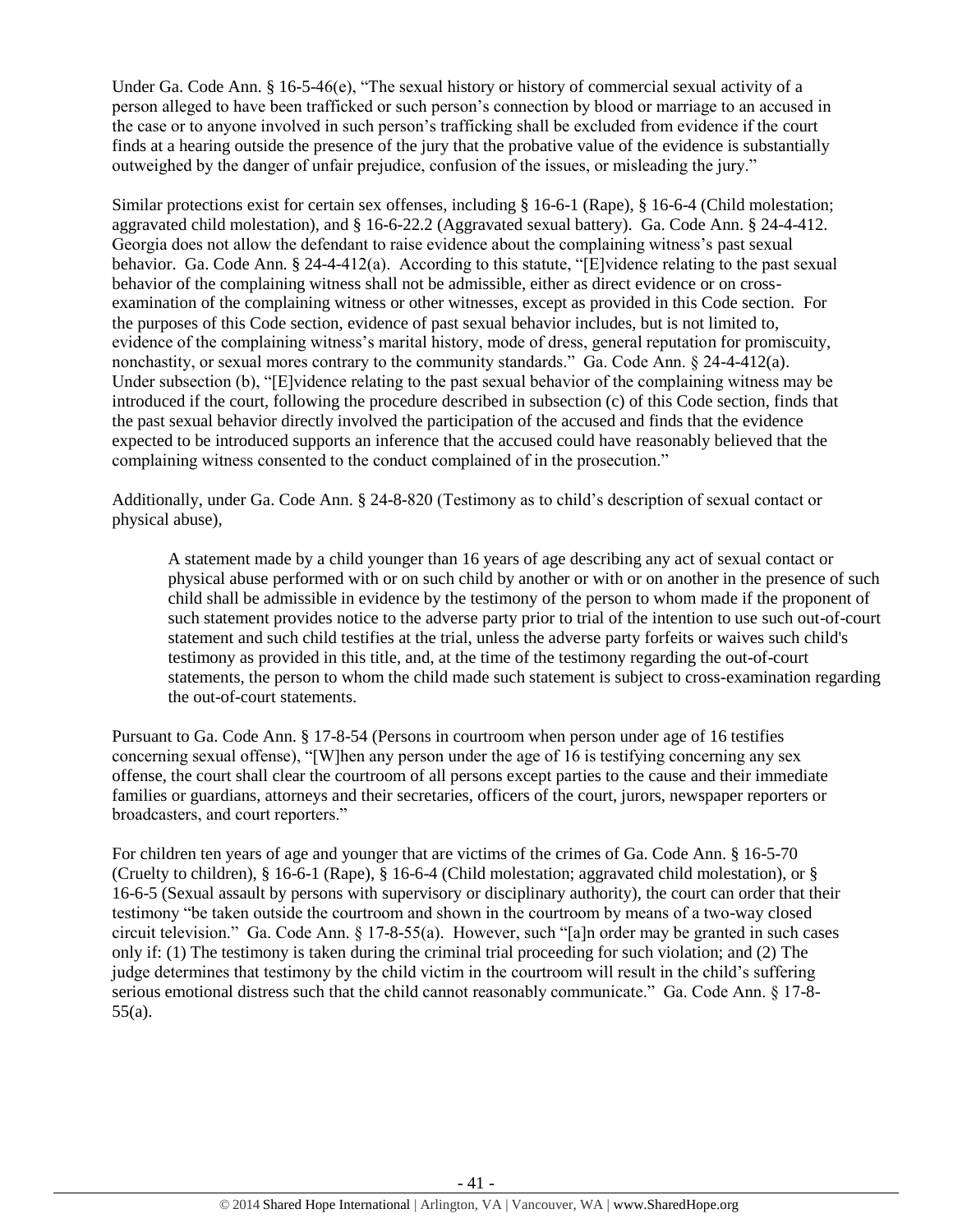Additionally, each county in Georgia is required to have a written child abuse protocol which deals with victims of child abuse and exploitation. Ga. Code Ann. § 19-15-2 $^{63}$ . Georgia's written child abuse protocol also focuses on the anonymity of the victim under Ga. Code Ann.  $\S 15{\text -}11{\text -}16^{64}$ . It states, "(c) On appeal, the anonymity of a child, and where appropriate, a victim or witness who is under the age of 18 years, shall be preserved by appropriate use of a child's, victim's, or witness's initials as appropriate."

*5.9 Expungement or sealing of juvenile delinquency records resulting from arrests or adjudications for prostitution-related offenses committed as a result of, or in the course of, the commercial sexual exploitation of a minor is available within a reasonable time after turning 18.*

Georgia allows delinquency adjudications for victims of sex trafficking and sexual exploitation to be vacated or modified. Under Ga. Code Ann. §15-11-32(d)<sup>65</sup> (Modification or vacation of orders), a court order may be set aside if:

(d) An order of adjudication of delinquency by a court may be modified or vacated if the child was adjudicated for a delinquent act for a sexual crime as defined in Code Section 16-3-6 and such crime resulted from the child being:

(1) Trafficked for sexual servitude in violation of Code Section 16-5-46; or

(2) A victim of sexual exploitation as defined in Code Section 49-5-40.

(e) Any party to the proceeding, the probation officer, or any other person having supervision or legal custody of or an interest in a child may petition the court for the relief provided in this Code section. Such petition shall set forth in clear and concise language the grounds upon which the relief is requested.

(f) After a petition seeking relief under this Code section is filed, the court shall fix a time for hearing and shall cause notice to be served on the parties to the proceeding or those affected by the relief sought. After the hearing, the court shall deny or grant relief as the evidence warrants. . . . .

In addition to its trafficking-specific provisions, Georgia has some general expungement provisions for juveniles. While Georgia does not have automatic expungement, the Georgia Code provides for the sealing of records of delinquent children upon application to the court and a hearing. Ga. Code Ann. §15- 11-79.2(b). Pursuant to Ga. Code Ann. § 15-11-79.2(b) (Sealing of records), in order to seal the records the court must find that:

(1) Two years have elapsed since the final discharge of the person;

(2) Since the final discharge of the person he or she has not been convicted of a felony or of a misdemeanor involving moral turpitude or adjudicated a delinquent or unruly child and no proceeding is pending against the person seeking conviction or adjudication; and (3) The person has been rehabilitated.

Furthermore, under subsection (a), "Upon dismissal of a petition or complaint alleging delinquency or unruliness, or, in a case handled through informal adjustment, following completion of the informal adjustment, the court shall order the sealing of the files and records in the case, including those specified in Code Sections 15-11-82 and 15-11-83."

Also, Ga. Code Ann. § 15-11-83(e) (When child shall be fingerprinted or photographed), which protects fingerprints and photographs of children, states,

<sup>&</sup>lt;sup>63</sup> The text of Ga. Code Ann. § 17-15-8 included here and elsewhere in this report includes amendments made by the passage of Senate Bill 365 during the 2014 regular session of the Georgia Legislature (effective July 1, 2014).

 $64$  The text of Ga. Code Ann. § 15-11-16 included here and elsewhere in this report includes amendments made by the passage of Senate Bill 364 during the 2014 regular session of the Georgia Legislature (effective April 1, 2014).

 $65$  The text of Ga. Code Ann. § 15-11-32 included here and elsewhere in this report includes amendments made by the passage of Senate Bill 364 during the 2014 regular session of the Georgia Legislature (effective April 1, 2014).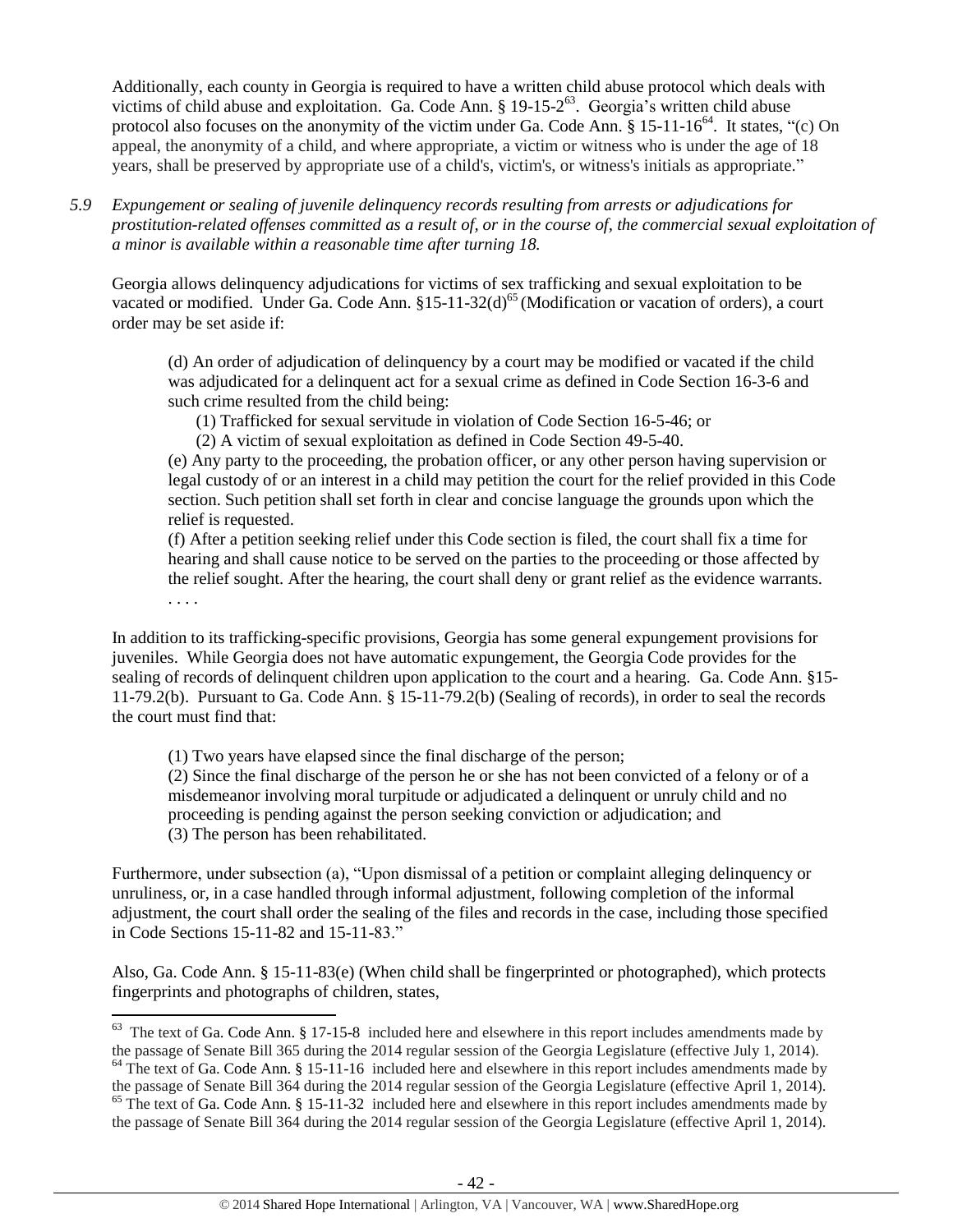Upon application of the child, fingerprints and photographs of a child shall be removed from the file and destroyed if a petition alleging delinquency is not filed or the proceedings are dismissed after either a petition is filed or the case is transferred to the juvenile court as provided in Code Section 15-11-30.4 [Transfer of criminal or quasi-criminal proceeding to juvenile court] or the child is adjudicated not to be a delinquent child. The court shall notify the deputy director of the Georgia Crime Information Center when fingerprints and photographs are destroyed pursuant to this subsection, and the Georgia Bureau of Investigation shall treat such records in the same manner as criminal history record information restricted pursuant to Code Section 35-3-37 [Inspection of records; correction]<sup>66</sup> [Inspection of criminal records; purging, modifying, of supplementing of records]. $67$ 

*5.10 Victim restitution and civil remedies for victims of domestic minor sex trafficking or commercial sexual exploitation of children (CSEC) are authorized by law.* 

Under Ga. Code Ann. § 17-14-3(a) (Requirement of restitution by offender as condition of relief generally), "[I]n addition to any other penalty imposed by law, a judge of any court of competent jurisdiction shall, in sentencing an offender, make a finding as to the amount of restitution due any victim, and order an offender to make full restitution to such victim." Also, pursuant to Ga. Code Ann. § 17-14-9 (Amount of restitution), "The amount of restitution ordered shall not exceed the victim's damages." Ga. Code Ann. § 17-14-9. This award, however, will reduce the amount payable to the victim from the Crime Victims Compensation Board. Ga. Code Ann. § 17-14-6(c). Similarly, it sets off the amount a victim is eligible to recover in civil proceedings. Ga. Code Ann. § 17-14-11. Notably, the definition of "victim" for the article on "restitution" excludes "any person who is concerned in the commission of such unlawful act as defined in Code Section 16-2-20."<sup>68</sup> Ga. Code Ann. § 17-14-2(9). Under Ga. Code Ann. § 16-2- 20, "[a] person is concerned in the commission of a crime only if he," among other things, "[i]ntentionally aids or abets in the commission of the crime." § Ga. Code Ann. § 16-2-20(b)(3). This provision could potentially inhibit domestic minor sex trafficking victims from recovering funds if courts view the victims as aiders or abettors in the crime.

- 5.10.1 Recommendation: Amend Ga. Code Ann. § 17-14-2(9) (Restitution–Definitions) to ensure access to restitution by clarifying that unlawful acts committed by a domestic minor sex trafficking victim as a result of his or her victimization do not make that victim a party to the crime or "concerned in the commission" of the crime.
- *5.11 Statutes of limitations for civil and criminal actions for child sex trafficking or commercial sexual exploitation of children (CSEC) offenses are eliminated or lengthened sufficiently to allow prosecutors and victims a realistic opportunity to pursue criminal action and legal remedies.*

Ga. Code. Ann. § 17-3-1 generally requires that prosecutions for felonies, unless otherwise stated, occur within four years of the commission of the crime if the victim was an adult or within seven years if the

 $\overline{a}$ 

- (b) A person is concerned in the commission of a crime only if he:
	- (1) Directly commits the crime;
	- (2) Intentionally causes some other person to commit the crime under such circumstances that the other person is not guilty of any crime either in fact or because of legal incapacity;
	- (3) Intentionally aids or abets in the commission of the crime; or

<sup>&</sup>lt;sup>66</sup> Effective July 1, 2013, the provision title for Ga. Code Ann. § 35-3-37 is "Inspection of records; correction".

<sup>67</sup> Ga. Code Ann. § 15-11-83.

 $68$  Ga. Code Ann.  $\frac{8}{9}$  16-2-20 (When a person is a party to a crime) states,

<sup>(</sup>a) Every person concerned in the commission of a crime is a party thereto and may be charged with and convicted of commission of the crime.

<sup>(4)</sup> Intentionally advises, encourages, hires, counsels, or procures another to commit the crime.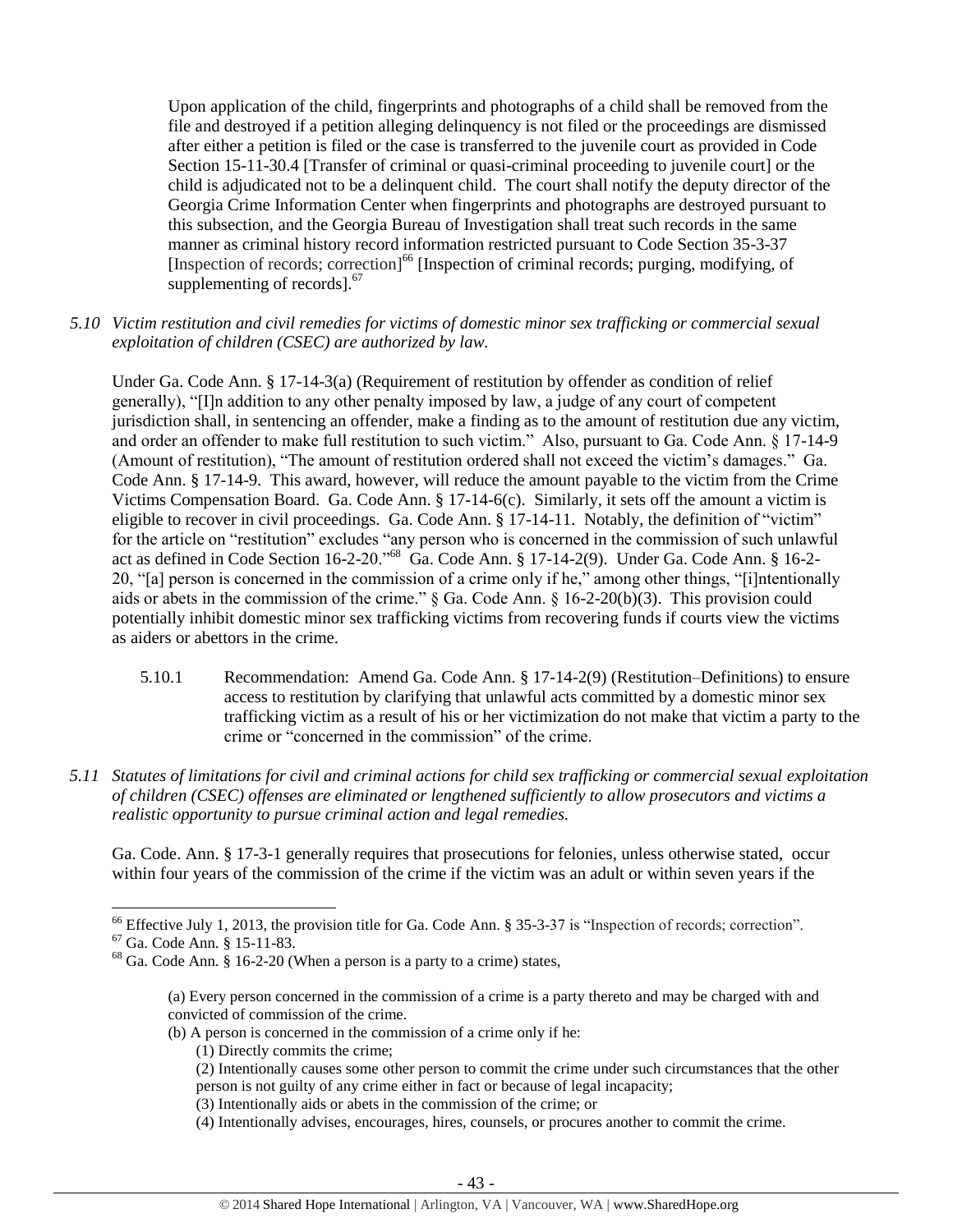victim was under 18. Ga. Code Ann. § 17-3-1(c). Certain crimes can be prosecuted at any time, including murder, kidnapping, rape, aggravated child molestation, aggravated sodomy, and aggravated sexual battery, but only "when deoxyribonucleic acid (DNA) evidence is used to establish the identity of the accused." Ga. Code Ann. § 17-3-1(a), (d).

Under Ga. Code Ann. § 17-3-2.1(b) (Limitation on prosecution of certain offenses involving a victim under 16 years of age), "[f]or crimes committed on or after July 1, 2012, if the victim of: (1) Trafficking a person for sexual servitude, as defined in Code Section 16-5-46…(5) Child molestation or aggravated child molestation, as defined in Code Section 16-6-4; (6) Enticing a child for indecent purposes, as defined in Code Section 16-6-5…a prosecution may be commenced at any time."

For related "childhood sexual abuse" civil actions, pursuant to Ga. Code Ann. § 9-3-33.1 (Actions for childhood sexual abuse), the case "shall be commenced within five years of the date the plaintiff attains the age of majority." Ga. Code Ann. § 9-3-33.1(b). "Childhood sexual abuse" is defined as including actions committed against a victim less than 18 where the act would constitute statutory rape, child molestation, enticing a child for indecent purposes, pandering, pandering by compulsion, solicitation of sodomy, and sexual battery. Ga. Code Ann. § 9-3-33.1(a).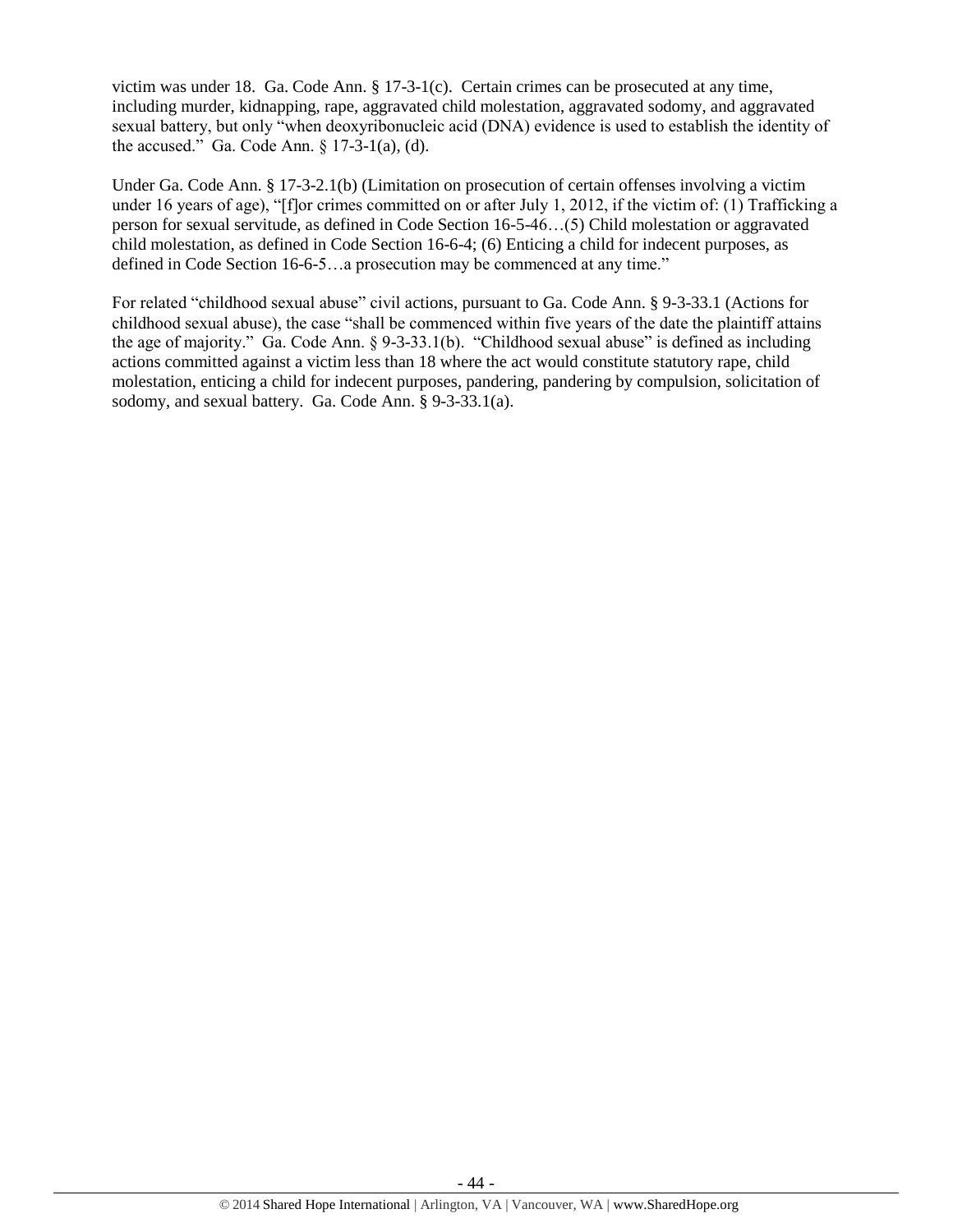#### **FRAMEWORK ISSUE 6: CRIMINAL JUSTICE TOOLS FOR INVESTIGATION AND PROSECUTIONS**

# *Legal Components:*

- *6.1 Training on human trafficking and domestic minor sex trafficking for law enforcement is statutorily mandated or authorized.*
- *6.2 Single party consent to audiotaping is permitted in law enforcement investigations.*
- *6.3 Wiretapping is an available tool to investigate domestic minor sex trafficking.*
- *6.4 Using a law enforcement decoy posing as a minor to investigate buying or selling of commercial sex acts is not a defense to soliciting, purchasing, or selling sex with a minor.*
- *6.5 Using the Internet to investigate buyers and traffickers is a permissible investigative technique.*
- *6.6 Law enforcement and child welfare agencies are mandated to promptly report missing and recovered children.*

*\_\_\_\_\_\_\_\_\_\_\_\_\_\_\_\_\_\_\_\_\_\_\_\_\_\_\_\_\_\_\_\_\_\_\_\_\_\_\_\_\_\_\_\_\_\_\_\_\_\_\_\_\_\_\_\_\_\_\_\_\_\_\_\_\_\_\_\_\_\_\_\_\_\_\_\_\_\_\_\_\_\_\_\_\_\_\_\_\_\_\_\_\_\_*

# *Legal Analysis:*

*6.1 Training on human trafficking and domestic minor sex trafficking for law enforcement is statutorily mandated or authorized.*

Georgia law provides for training of law enforcement officers on issues of trafficking. Ga. Code Ann. § 35-1-16 states,

(a) The Georgia Peace Officer Standards and Training Council and the Georgia Public Safety Training Center shall establish guidelines and procedures for the incorporation of training materials and information in:

(1) Methods for identifying, combating, and reporting incidents where a person has been trafficked for labor or sexual servitude, as such terms are defined in Code Section 16-5-46 [Trafficking of persons for labor or sexual servitude];

(2) Methods for providing proper detention facilities or alternatives to detention facilities for persons who have been trafficked for labor or sexual servitude . . . including providing information on therapeutic facilities for such persons; and

(3) Methods for assisting persons who have been trafficked for labor or sexual servitude . . . including providing information on social service organizations available to assist such person.

(b) The guidelines and procedures listed in subsection (a) of this Code section shall be for use by law enforcement training centers monitored by the Georgia Peace Officer Standards and Training Council and monitored and funded by the Georgia Public Safety Training Center in all courses for which they have responsibility and oversight.

Ga. Code Ann. § 35-3-4(13), relating to the Georgia Bureau of Investigation, now has a new paragraph requiring the Bureau to "[i]dentify and investigate violations of Code Section 16-5-46 [Trafficking of persons for labor or sexual servitude]." Also, according to the Editor's notes for Ga. Code Ann. Ch. 5, tit. 49, the "General Assembly urged certain public organizations and state agencies to develop programs for the education and training of social services and criminal justice professionals in the areas of child abuse, sexual abuse**,** and sexual exploitation." Ga. Code Ann. ch.5, tit. 49 editor's notes (citing 1986 Ga. Laws 1204).

## *6.2 Single party consent to audiotaping is permitted in law enforcement investigations.*

Pursuant to Ga. Code Ann. § 16-11-66(a) (Interception of wire, oral, or electronic communication by party thereto; consent requirements for recording and divulging conversations to which child under 18 years is a party; parental exception), single party consent to audiotaping is allowable. Specifically,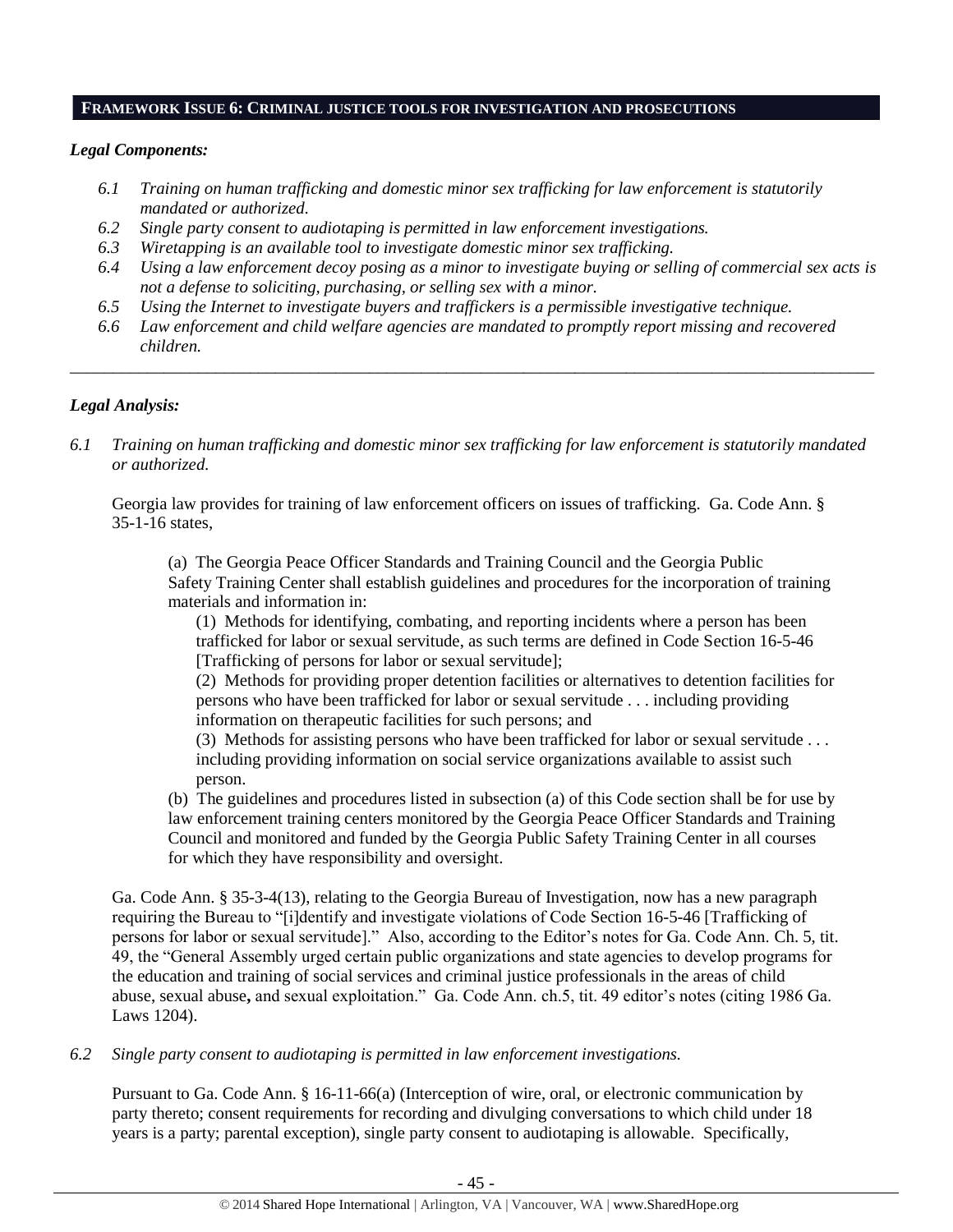"Nothing in Code Section 16-11-62 [Eavesdropping, surveillance, or intercepting communication which invades privacy of another; divulging private message] shall prohibit a person from intercepting a wire, oral, or electronic communication where such person is a party to the communication or one of the parties to the communication has given prior consent to such interception." Ga. Code Ann. § 16-11-66(a).

Notably, however, obtaining telephone and electronic communication of a minor under 18 requires a judicial order. Ga. Code Ann. § 16-11-66(b). Specifically, Ga. Code Ann. § 16-11-66(b) states in part,

Consent for the recording or divulging of the conversations of a child under the age of 18 years conducted by telephone or electronic communication shall be given only by order of a judge of a superior court upon written application . . . or by a parent or guardian of said child as provided in subsection (d) of this Code section [permitting parents to monitor and intercept certain conversations of their minor child]. Said recording shall not be used in any prosecution of the child in any delinquency or criminal proceeding. An application to a judge of the superior court having jurisdiction over the crime under investigation made pursuant to this Code section need not comply with the procedures set out in Code Section 16-11-64.

A judge may issue the order, according to Ga. Code Ann. § 16-11-66(c), "(1) Upon finding probable cause that a crime has been committed; (2) Upon finding that the child understands that the conversation is to be recorded and that such child agrees to participate; and (3) Upon determining that participation is not harmful to such child."

6.2.1 Recommendation: Amend Ga. Code Ann. § 16-11-66(b) (Interception of wire, oral, or electronic communication by party thereto; consent requirements for recording and divulging conversations to which child under 18 years is a party; parental exception) to allow for obtaining telephone and electronic communication of a minor where it is suspected that the child is a victim of a human trafficking or CSEC offense.

## *6.3 Wiretapping is an available tool to investigate domestic minor sex trafficking.*

Law enforcement may use wiretapping to investigate sex trafficking. Specifically, pursuant to Ga. Code Ann. § 16-11-64(c),

Upon written application, under oath, of the district attorney having jurisdiction over prosecution of the crime under investigation or the Attorney General made before a judge of superior court having jurisdiction over the crime under investigation, such court may issue an investigation warrant permitting the use of a device for the surveillance of a person or place to the extent the same is consistent with and subject to the terms, conditions, and procedures provided for by 18 U.S.C. Chapter 119. Such warrant shall have state-wide application and interception of communications shall be permitted in any location in this state.

Relevant crimes that allow wiretapping, as outlined in 18 U.S.C. § 2516, include sex trafficking of children by force, fraud, or coercion; violence or travel in aid of racketeering activity; sexual exploitation of children; selling or buying of children; involvement with child pornography, child obscenity, or production of sexually explicit depictions of a minor; and transportation for illegal sexual activity. 18 U.S.C. § 2516(1)(c).

*6.4 Using a law enforcement decoy posing as a minor to investigate buying or selling of commercial sex acts is not a defense to soliciting, purchasing, or selling sex with a minor.*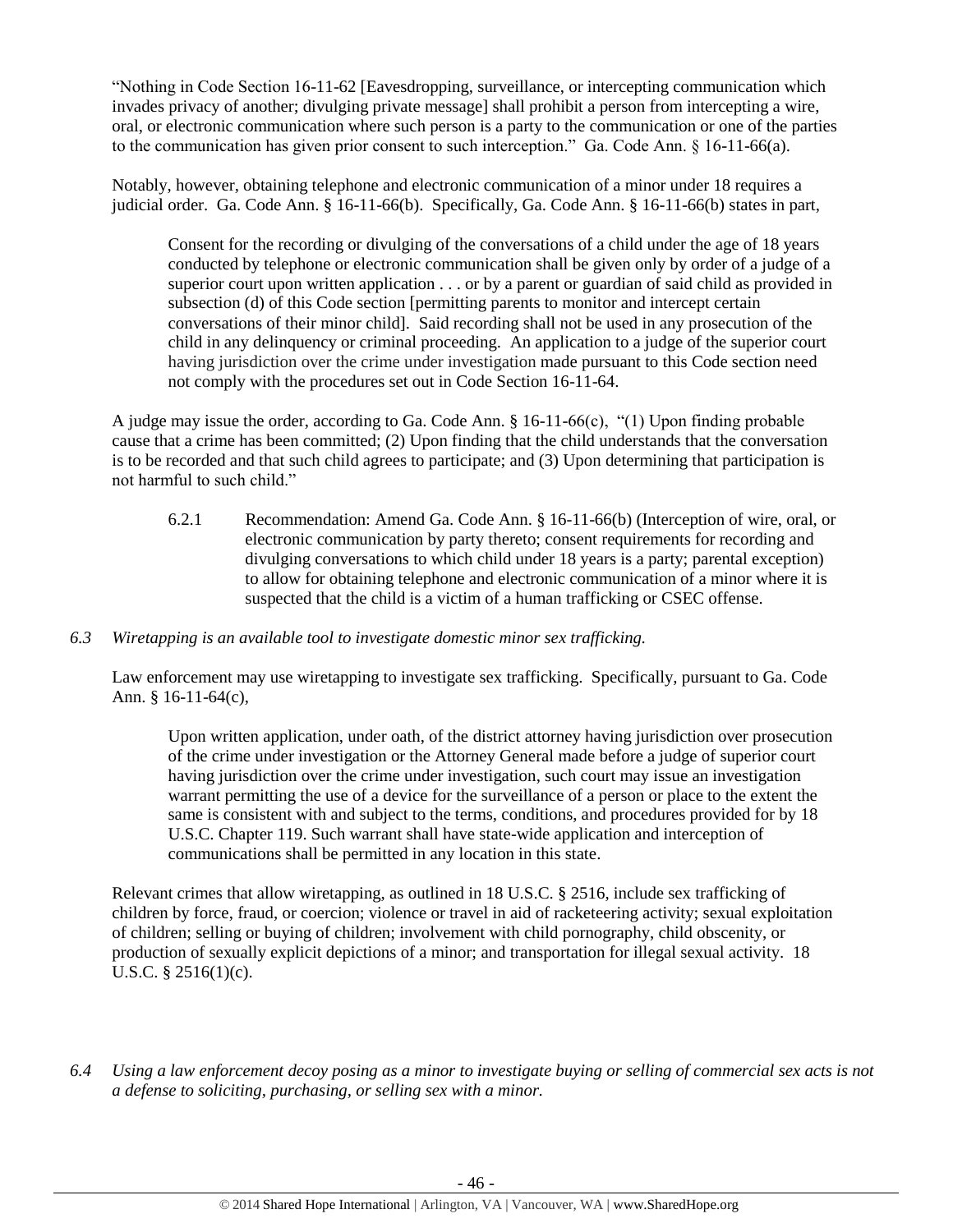Perpetrators caught by decoys are unlikely to have the defense of entrapment. Entrapment is only a defense, according to Ga. Code Ann. § 16-3-25, if a person's

conduct is induced or solicited by a government officer or employee, or agent of either, for the purpose of obtaining evidence to be used in prosecuting the person for commission of the crime. Entrapment exists where the idea and intention of the commission of the crime originated with a government officer or employee, or with an agent of either, and he, by undue persuasion, incitement, or deceitful means, induced the accused to commit the act which the accused would not have committed except for the conduct of such officer.

6.4.1 Recommendation: Amend Ga. Code Ann. § 16-5-46 (Trafficking of persons for labor or sexual servitude), § 16-6-12 (Pandering) and § 16-6-11 (Pimping) to prohibit a defendant from asserting a defense that the subject of the offense was a law enforcement officer.

#### *6.5 Using the Internet to investigate buyers and traffickers is a permissible investigative technique.*

Using the Internet to investigate buyers and traffickers is permissible. Pursuant to Ga. Code Ann. § 16- 12-100.2(e)(1) (Computer or electronic pornography and child exploitation prevention),

A person commits the offense of obscene Internet contact with a child if he or she has contact with someone he or she knows to be a child or with someone he or she believes to be a child via a computer wireless service or Internet service . . . and the contact involves any matter containing explicit verbal descriptions or narrative accounts of sexually explicit nudity, sexual conduct, sexual excitement, or sadomasochistic abuse . . . .

Therefore, even if the individual the perpetrator thought was a child was in fact a law enforcement officer, a crime has still occurred. The statute states even more explicitly that "[t]he sole fact that an undercover operative or law enforcement officer was involved in the detection and investigation of an offense under this Code section shall not constitute a defense to prosecution under this Code section." Ga. Code Ann. § 16-12-100.2(g).

Additionally, law enforcement officers have the ability to obtain search warrants for "stored wire or electronic communications and transactional records . . . ." Ga. Code Ann. § 16-11-66.1(c).

Lastly, provisions allow for the discovery of electronic documents under Ga. Code Ann. § 35-3-4.3. Specifically, Ga. Code Ann. § 35-3-4.3(a) states,

In any investigation of a violation of Code Section 16-5-46 involving trafficking of persons for labor or sexual servitude, the director, assistant director, or deputy director for investigations shall be authorized to issue a subpoena, with the consent of the Attorney General, to compel the production of books, papers, documents, or other tangible things, including records and documents contained within, or generated by, a computer or any other electronic device.

#### *6.6 Law enforcement and child welfare agencies are mandated to promptly report missing and recovered children.*

Georgia has a Missing Children Information Center, which collects and disseminates information on missing children. Ga. Code Ann. § 35-3-81. Pursuant to Ga. Code Ann. § 35-1-8(a)(2), (3) (Acquisition, collection, classification, and preservation of information assisting in identifying deceased persons and locating missing persons), every law enforcement agency has a duty to do the following:

(2) Acquire, collect, classify, and preserve immediately any information which would assist in the location of any missing person, including any minor, and provide confirmation as to any entry for such a person to the parent, legal guardian, or next of kin of that person and the agency shall